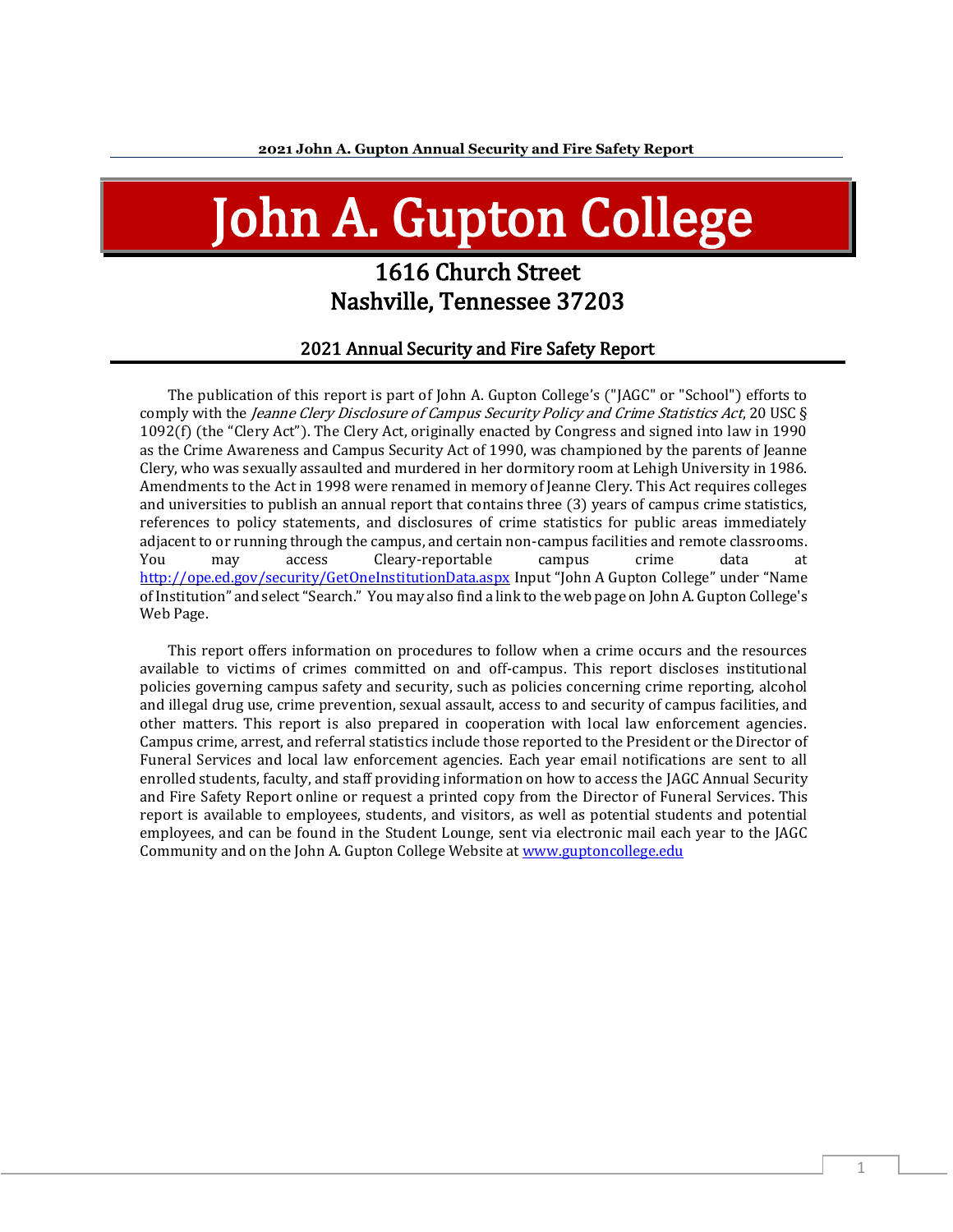## General Information About Campus Safety and Security

The John A. Gupton College community is encouraged to report all crimes to the administrative office immediately. Individuals witnessing or being subject to a crime are advised to call 911 for lifethreatening emergencies and to call (615) 862-8600 for non-life-threatening emergencies. Students and employees should also notify the Campus Security Officer at (615) 327-3927 or (615) 347-4955. You can also report it to the Campus President or the Director of Funeral Services Education, (615) 327-3927. Students and Employees are encouraged to be responsible for their own security and the security of others. All violations of state and federal criminal law that come to the administration's attention are reported in a timely manner to the appropriate law enforcement agency for investigation and disposition. However, individuals desiring to do so may report incidents directly to the appropriate government agency. All violations of the law are reported to state and local authorities on a monthly basis. A statistical report is made available to the campus community regarding any crimes that occurred on campus. The statistical charts for crime and fire may be found in the report. This report is posted in the student lounge and sent via electronic mail each year to the John A. Gupton College Community.

#### ❖ Premises and Authority of Campus Safety Personnel

The John A. Gupton College campus is a private property and is designated by signs posted around the property. The campus consists of the main facility at 1616 Church Street, an apartment facility containing fourteen one-bedroom apartments at 1609 State Street, and the surrounding property. The campus is located two blocks west of I-40 in the downtown Nashville area.

Campus Security is provided through a third-party security company. Imperial Security provides an armed Security Officer during normal business hours to oversee the parking lot and the exterior of the building. The Security officer does not have local police authority to arrest but does have the responsibility to notify the Metropolitan Police Department in the event of an emergency. The Security Officer is required to report all misconduct to the administration immediately. The Security Officer has easy visual access to all campus properties. The facilities, as well as the parking areas, are locked and secured after normal business hours. After-hours access is through a motorized security gate. Student residents are required to keep the motorized gate closed after normal business hours. The campus is well lighted and monitored by recorded security cameras placed in various locations. Recorded images may be used as evidence in investigations.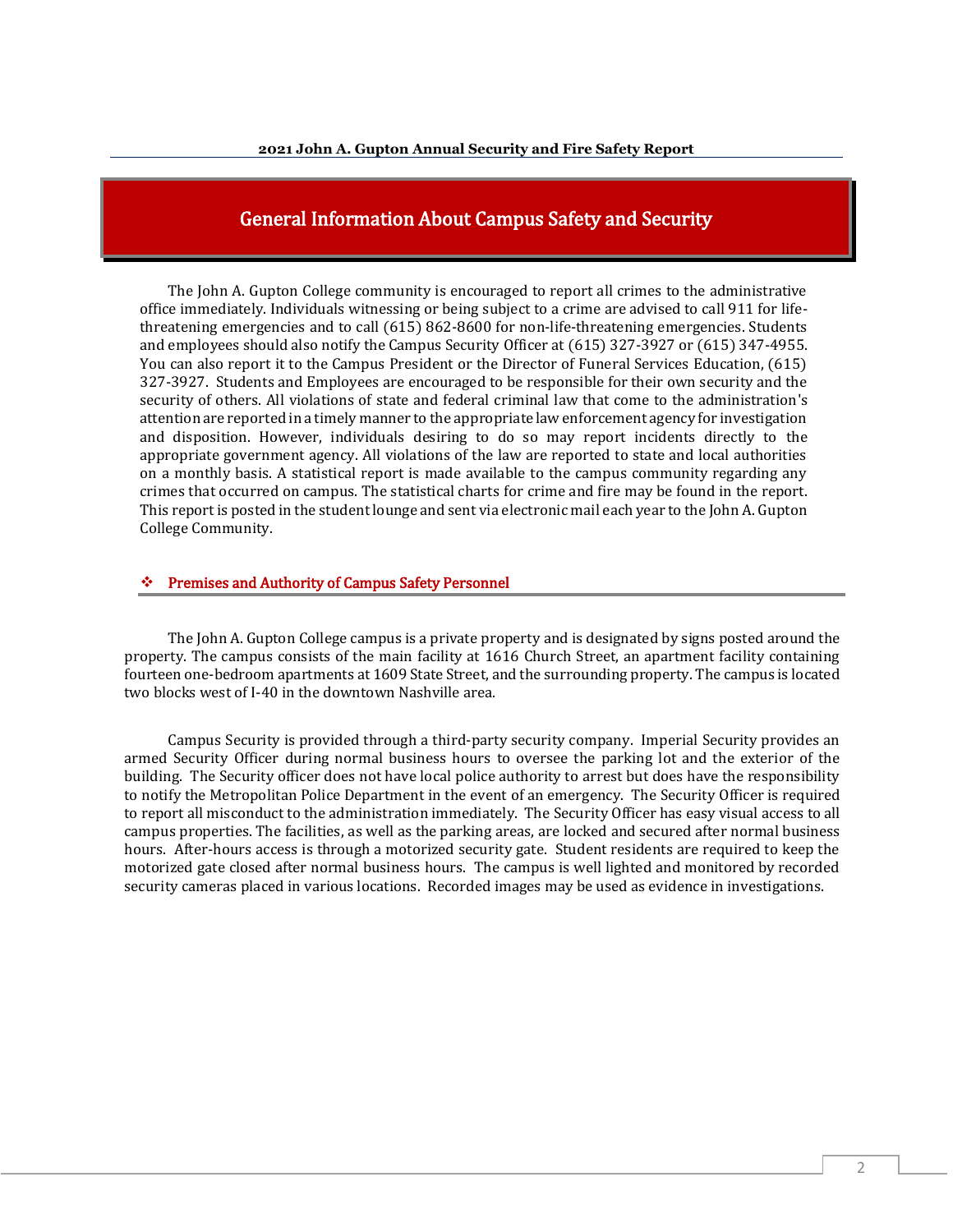#### ❖ Definitions of Criminal Offenses

- Aggravated assault is an unlawful attack by one person upon another for the purpose of inflicting severe or aggravated bodily injury. This type of assault usually is accompanied by the use of a weapon or by means likely to produce death or great bodily harm. It is not necessary that injury results from an aggravated assault when a gun, knife, or other weapon is used which could or probably would result in a serious potential injury if the crime were successfully completed.
- Arson is any willful or malicious burning or attempt to burn, with or without intent to defraud, a dwelling house, public building, motor vehicle or aircraft, personal property, etc.
- Burglary is the unlawful entry of a structure to commit a felony or theft. For reporting purposes, this definition includes unlawful entry with intent to commit a larceny or a felony; breaking and entering with intent to commit a larceny; housebreaking; safecracking; and all attempts to commit any of the aforementioned.
- Dating violence is violence committed by a person who is or has been in a social relationship of a romantic or intimate nature with the victim and the existence of such relationship shall be based on the reporting party's statement and with consideration of the length of the relationship, the type of relationship, and the frequency of interaction between the persons involved in the relationship.
- Domestic violence is a felony or misdemeanor crime of violence committed by a current or former spouse or intimate partner of the victim, by a person with whom the victim shares a child in common, by a person who is cohabitating with or has cohabitated with the victim as a spouse or intimate partner; by a person similarly situated to a spouse of the victim under the domestic or family violence laws of the jurisdiction in which the crime of violence occurred, by any other person against an adult or youth victim who is protected from that person's acts under the domestic or family violence laws of the jurisdiction in which the crime of violence occurred.
- Drug abuse violations are defined as the violations of state and local laws relating to the unlawful possession, sale, use, growing, manufacturing, and making of narcotic drugs. The relevant substances include opium or cocaine and their derivatives (morphine, heroin, codeine); marijuana; synthetic narcotics (Demerol, methadone); and dangerous non-narcotic drugs (barbiturates, benzedrine).
- Hate crimes are committed against a person or property which is motivated, in whole or in part, by the offender's bias. Bias is a preformed negative opinion or attitude toward a group of persons based on their race, gender, gender identity, religion, disability, sexual orientation, ethnicity, national origin, or disability.
- Liquor law violations are defined as the violation of laws or ordinance prohibiting: the manufacture, sale, transporting, furnishing, possessing of intoxicating liquor; maintaining unlawful drinking places; bootlegging; operating a still; furnishing liquor to minor or intemperate person; using a vehicle for illegal transportation of liquor; drinking on a train or public conveyance; all attempts to commit any of the aforementioned. (Drunkenness and driving under the influence are not included in this definition.)
- Motor vehicle theft is the theft or attempted theft of a motor vehicle. Murder and non-negligent manslaughter is the willful (non-negligent) killing of one human being by another.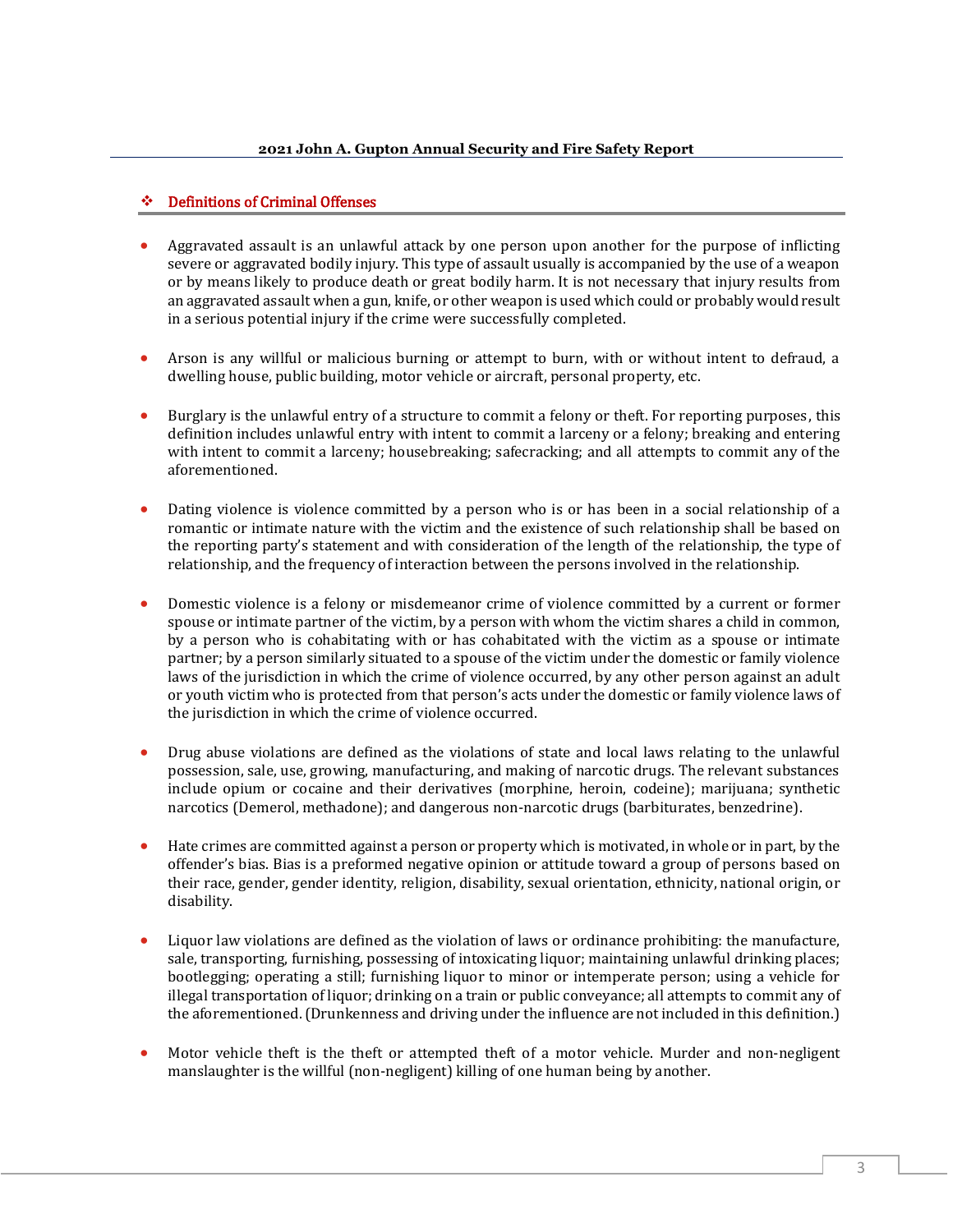- Negligent manslaughter is the killing of another person through gross negligence.
- Robbery is the taking or attempting to take anything of value from the care, custody, or control of a person or persons by force or threat of force or violence and/or by putting the victim in fear.
- Sex offenses are defined as any sexual act directed against another person, without the consent of the victim, including instances where the victim is incapable of giving consent.
	- Rape is the penetration, no matter how slight, of the vagina or anus with any body part or object, or oral penetration by a sex organ of another person, without the consent of the victim. This definition includes any gender of victim or perpetrator.
	- Fondling is the touching of the private body parts of another person for the purpose of sexual gratification, without the consent of the victim, including instances where the victim is incapable of giving consent because of his/her age or because of his/her temporary or permanent mental incapacity.
	- Incest is sexual intercourse between persons who are related to each other within the degrees wherein marriage is prohibited by law.
	- Statutory rape is sexual intercourse with a person who is under the statutory age of consent.
	- Stalking is engaging in a course of conduct directed at a specific person that would cause a reasonable person to fear for the person's safety or the safety of others or to suffer substantial emotional distress.
- Stalking is engaging in a course of conduct directed at a specific person that would cause a reasonable person to; fear for his or her safety or the safety of others, or suffer substantial emotional distress.
- Weapons violations are defined as the violation of laws or ordinances dealing with weapon offenses, regulatory in nature, such as manufacture, sale, or possession of deadly weapons; carrying deadly weapons, concealed or openly; furnishing deadly weapons to minors; aliens possessing deadly weapons; all attempts to commit any of the aforementioned.

#### ❖ Procedures for Promptly and Accurately Reporting a Crime and/or Suspicious Activity

JAGC encourages accurate and prompt reporting of all crimes to the Campus Security Officer (615) 327-3927 or (615) 347-4955 or the President and/or the Director of Funeral Services (615) 327-3927 and the appropriate law enforcement agencies, even when the victim of the crime elects or is unable to make such a report. If you or someone you know witnesses a crime or suspicious activity, it is important to report it immediately after the incident occurs. The chances of catching the perpetrator will be much greater than if you wait even a few minutes. Because officers cannot be everywhere at once, they need your help. Your special efforts regarding prompt and accurate reporting of these incidents can help keep our facilities safer for everyone. Below is a set of guidelines for reporting suspicious persons or activity.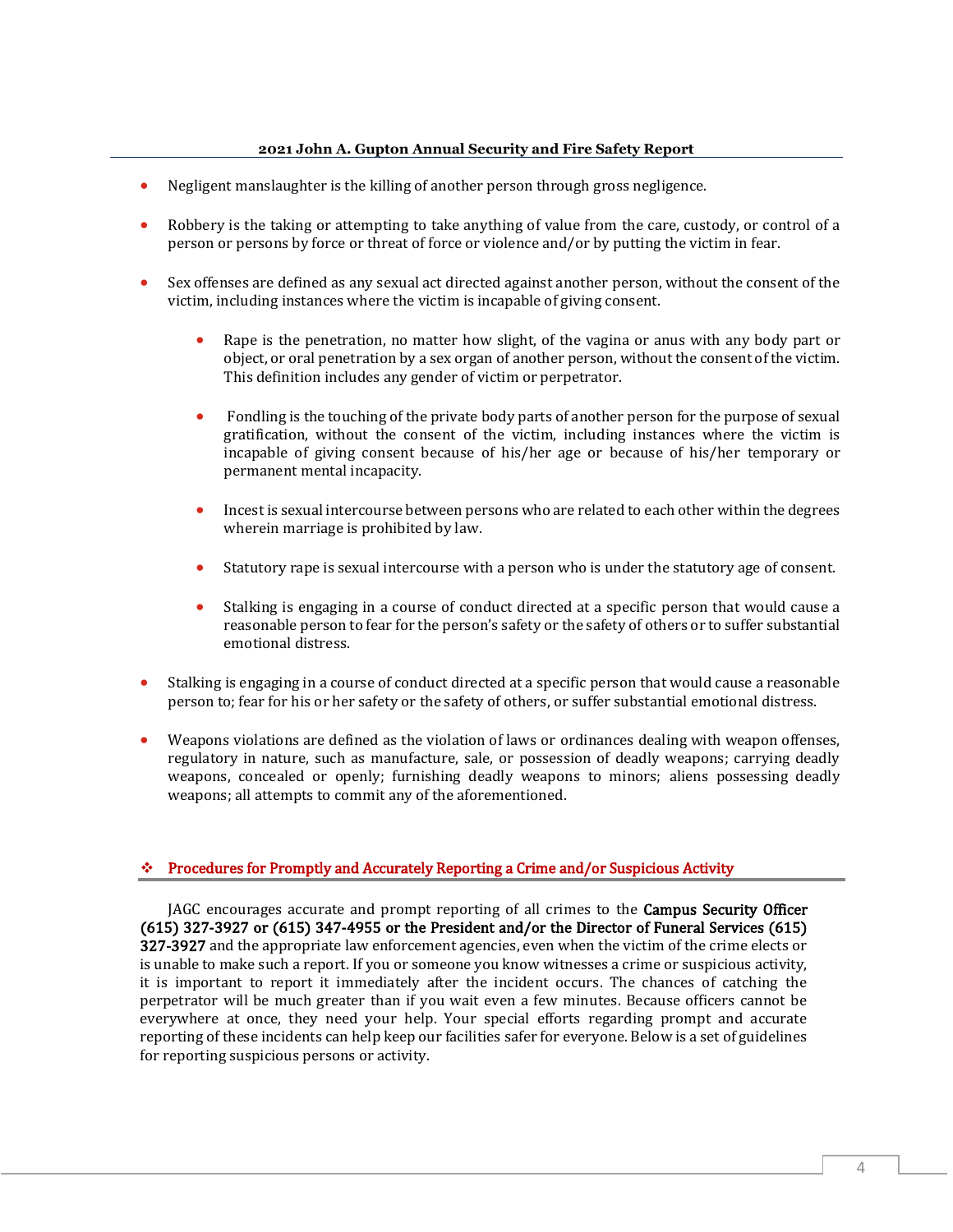- When you call to report *suspicious persons or activity*, remember the four Ws:
	- Who is the suspicious person? (Get a description of the person if they are unfamiliar to you.)
	- What is the suspicious activity?
	- When did the incident occur or is it still taking place?
	- Where is the suspicious person/activity?
- When you call to report a *crime in progress*, report the incident as soon as possible by dialing 911. You should attempt to provide as much of the following information as possible, such as the nature of the incident making sure that the dispatcher understands that the incident is in progress; the location of the incident; a description of suspects involved; injuries that have occurred; a description of any weapons involved; and a description of the property involved. Stay on the line with the dispatcher until help arrives. Keep the dispatcher updated on any changes so responding units can be updated. Even if you cannot communicate, keep the line open. The dispatcher may be able to learn more about what is happening.
- When you call to report a *crime that is no longer in progress and is not an emergency or* life-threatening situation, call Campus Security Officer (615) 327-3927 or (615) 347- 4955 or to the President and/or the Director of Funeral Services (615) 327-3927 and be prepared to provide at least the following information: Your name; the location on campus where the crime was committed; your telephone number; and a brief synopsis of what occurred (include the date, time, and location of crime).
- Other points to remember are:
	- Give all the information you have on the incident and/or person to the dispatcher. Do not hang up until the dispatcher is finished with his/her questions. Officers may need more information from you to enable them to properly handle the call.
	- When the police arrive, identify yourself and ensure that they do not have any other questions for you.
	- If you are witnessing a crime in progress, do not try to handle the problem yourself.
	- Do not delay reporting the incident. Remember: A crime is never solved unless someone reports it!
	- Do not leave the location from which you are reporting the incident unless you are in danger. The dispatcher may need to get more information from you.

Obviously, not everything you see is suspicious or a crime. For example, a person walking across campus is not necessarily suspicious. However, a person walking through a building corridor attempting to open each office door is suspicious.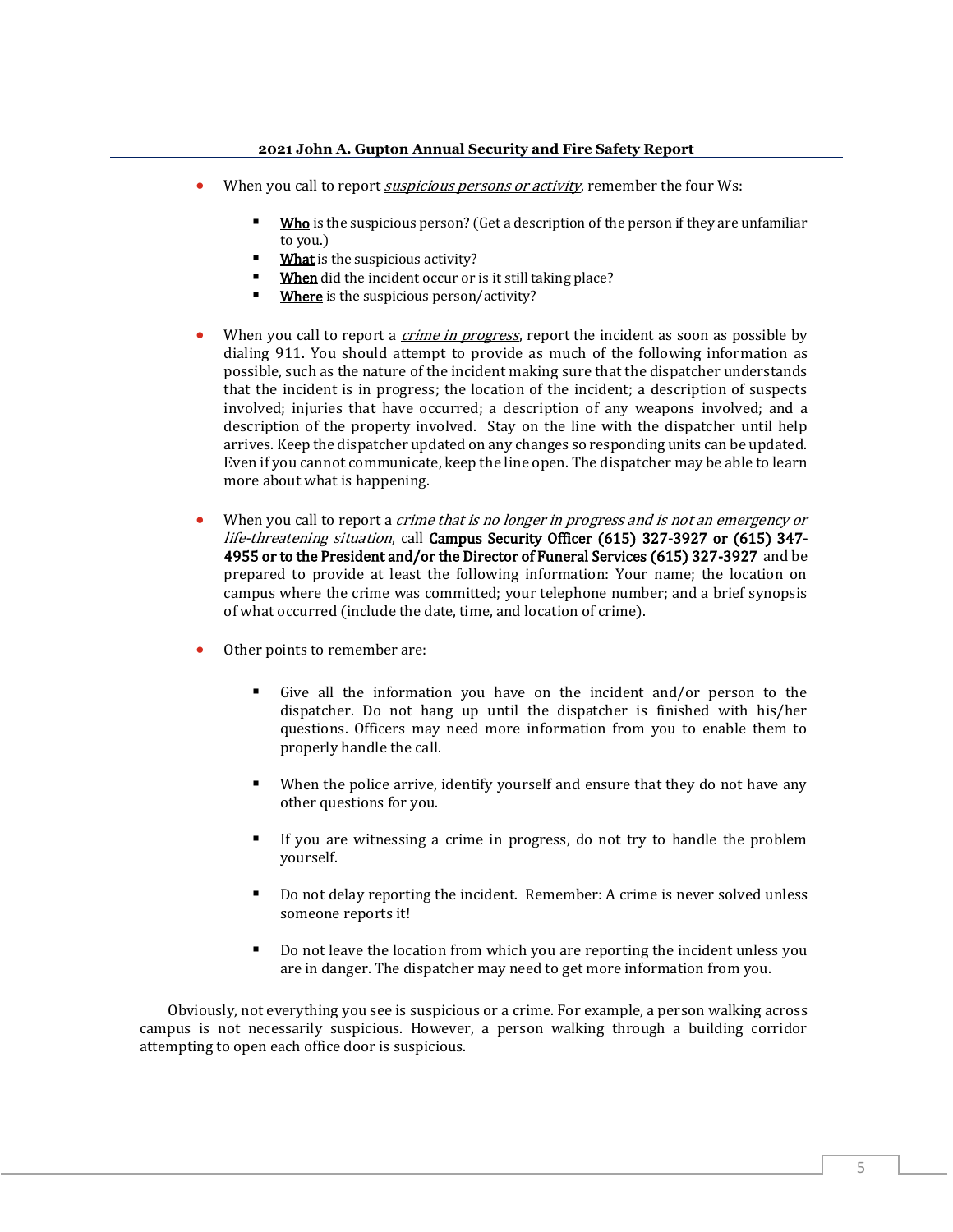#### ❖ Limited Voluntary Confidential Reporting

Anyone who is the victim or witness to any crime is encouraged to promptly report the incident to the Campus Security Officer, the Director of Funeral Services, and/or the President. Reports made to the Campus Security Officer or other local law enforcement agencies are open records under state law, and therefore, cannot be held in confidence. Victims of sexual assault may choose to confidentially report crimes to the Director of Funeral Services and/or the President, the Director of Funeral Services. All reports involving sexual violence of any kind -- regardless of how or to whom they were initially reported -- will be disclosed to the President, and included in the annual crime statistics, with victims' names withheld as confidential. When appropriate to do so, violations of the law will be referred to the Funeral Services Director and the President for their review. When a potentially dangerous threat to the JAGC community arises, campus security alerts will be issued to notify individuals of the threat in a timely manner. These alerts will also inform the community of any recommended action to be taken.

#### ❖ Timely Warnings and the JAGC ALERT System

The College makes every attempt to provide a safe and secure environment for all members of the campus community. During student orientation week each semester, students are familiarized with the campus safety and security procedures as well as the emergency evacuation procedures. All emergencies must be reported to the administration. Local emergencies officials will be notified to respond to each situation. During orientation students, faculty and staff are presented with the John A. Gupton College Security Report/Crime Log. Emergency fire and panic alert devices are provided in both the main facility and the apartment building. Emergency fire pull stations are available for the apartments as well as audible/visual alert systems in each apartment. The institution annually conducts a fire drill and tests the emergency notification system in order to provide the campus community with evacuation procedures in the event of an emergency.

The emergency evacuation procedure requires that students and employees in both the administrative facility and the apartment facility exit the facilities to the northwest corner of the property near the trash receptacle. Each individual is required to remain in the location until both facilities are cleared for re-admittance. The Director of Funeral Service Education and the Registrar are responsible to ensure that all persons are notified, accounted for and the procedures are followed.

Timely warning and emergency notification response will include one or more of the following ways: email, emergency text, or voicemail messaging system through SonisWeb System and poster /flyers. The Director of Funeral Service Education and the Registrar will be responsible for timely warnings being issued. The institution will, in a timely manner, aid in the prevention of similar crimes, report to the campus community crimes that are reported to the local police department, hate crimes, and any crime considered by the institution to represent a threat to students and employees.

Campus crime and fire statistics are maintained for the past three years in the librarian's office as well as posted under glass in the student lounge and the Security Report/Crime Log. All incidents of crime or fire on campus should be reported to the Administrative office as soon as possible.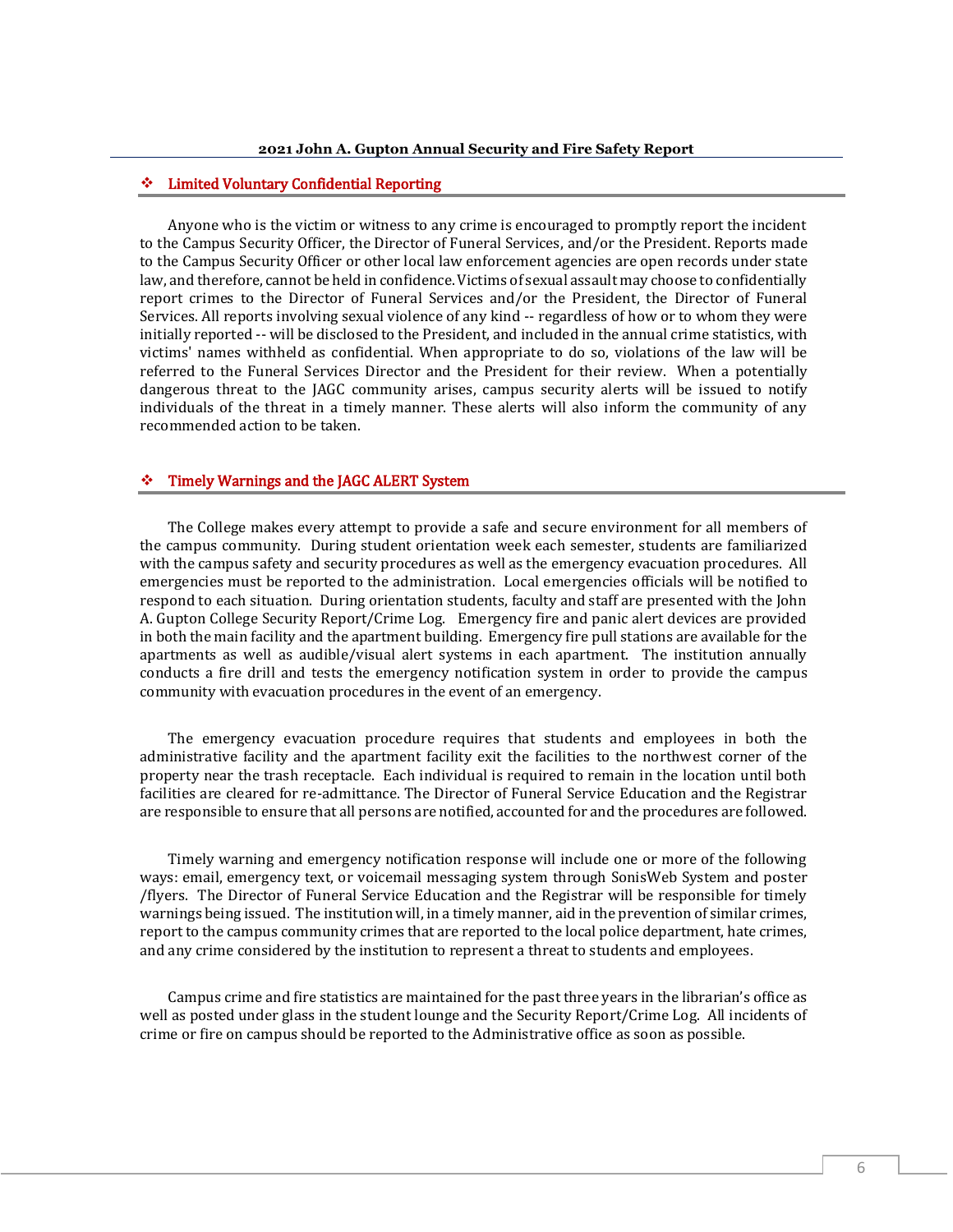#### ❖ Campus Security Escorts

Upon request, the Campus Security Officer will provide campus security escorts to any student or employee who reasonably believes they will be the victim of an assault and/or sexual assault or have been a victim of an assault or sexual assault.

#### ❖ Reporting Crimes to Pastoral and Professional Counselors

As a result of the negotiated rulemaking process which followed the signing into law the 1998 amendments to 20 U.S.C. § 1092(f), the rulemaking committee clarified two categories of counselors and defines them as follows:

- *Pastoral Counselor* An employee of an institution who is associated with a religious order or denomination, recognized by that religious order or denomination as someone who provides confidential counseling and who is functioning within the scope of that recognition as a pastoral counselor.
- *Professional Counselor* An employee of an institution whose official responsibilities include providing psychological counseling to members of the institution's community and who is functioning within the scope of his or her license or certification.

Campus "Pastoral Counselors" and Campus "Professional Counselors," when acting in those capacities, are not considered to be campus security authorities and are not required to report crimes for inclusion into the annual disclosure of crime statistics. JAGC does not have pastoral counselors but, has a Psychologist who serves as its Professional Counselor, as a matter of policy JAGC encourages its professional counselors to report crimes when they deem it appropriate and to inform the person being counseled to the procedures to report crimes on a voluntary basis for inclusion into the annual crime statistics. The victim of a crime will make the choice to have his or her case investigated and/or prosecuted, with no pressure from the College officials.

John A. Gupton College provides confidential support to students on topics such as dating violence, sexual trauma, and assaults. The College refers students in need of this type of counseling to the College Psychologist for additional referrals.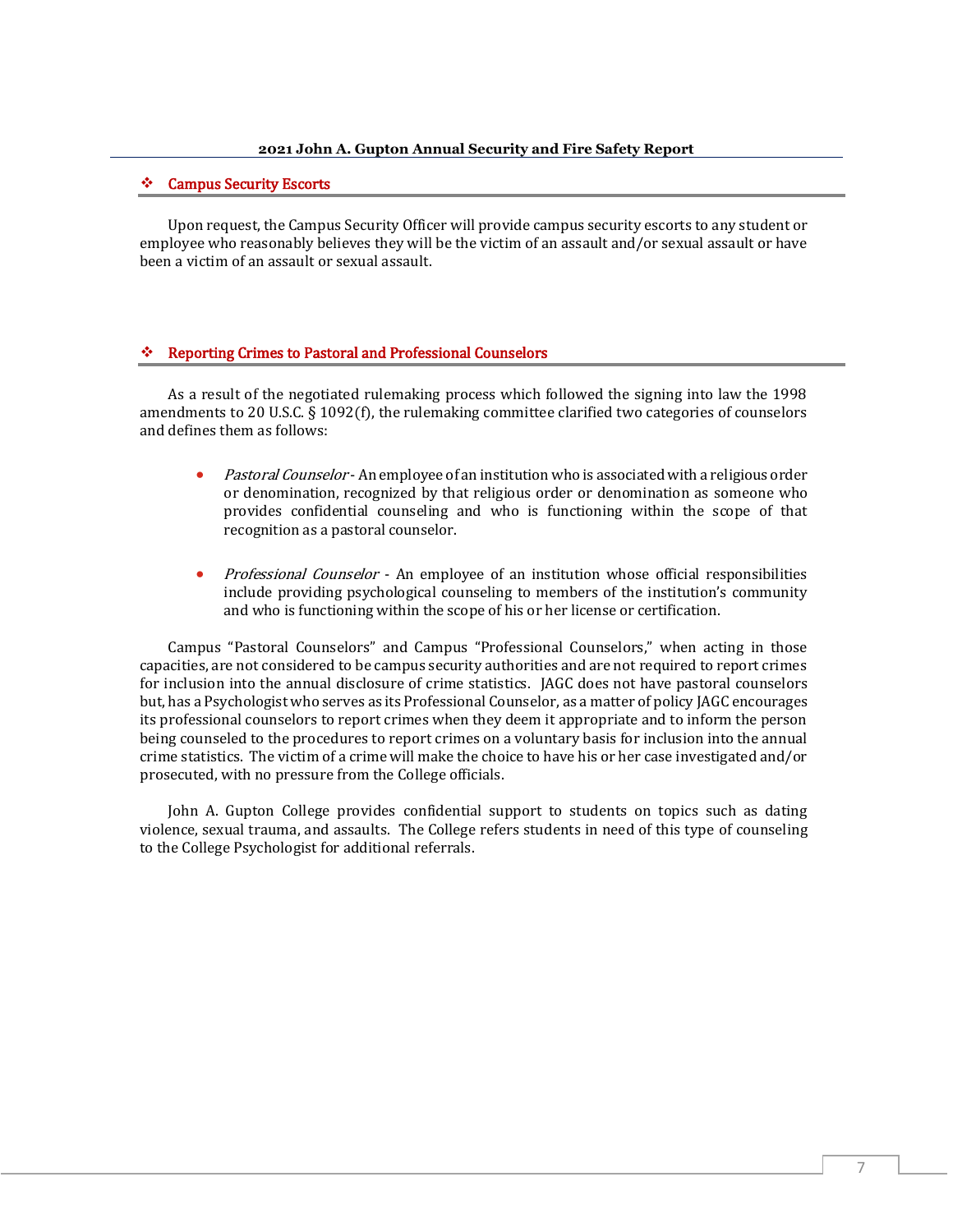## Campus Security Education Programs for Students and Employees

#### ❖ About Campus Security Policies and Procedures and Crime Prevention

In an effort to increase awareness, the Director of Funeral Service Education will discuss crime prevention with students during mandatory orientation. Members of the Nashville Metropolitan Police Department will be invited to present (if applicable). In addition, information on crime prevention will be distributed to students and employees via email once per academic year. Topics that will be discussed with students and employees include:

- Situational Awareness, which is simply knowing what is going on around you by relying on all five senses (i.e. sight, sound, hearing, smell, and touch). Students and employees are told to always trust their intuitions.
- Emergency Preparedness Students and employees receive education on how to stay prepared in the event a crisis occurs.
- Developing a Security Plan, which would serve as a general guideline to assist a person in thinking through in advance how he/she would respond to different scenarios in which his/her personal security is compromised.
- Use and benefits of self-defense and other non-weapon defensive tactics, such as head butting, elbow striking, uppercuts, and circular punches.
- Identification of everyday items that could serve as defensive tools in the event of an unexpected physical attack (i.e. an umbrella, a pencil, a key, etc.).
- Use of actual weapons, such as Tasers and pepper spray.
- Basic weapons safety.
- Tactics for ensuring individual and collective campus security.
- Availability and use of campus security escorts.
- The identity of those to whom crimes and security concerns should be reported.

## Sexual Assault and Sex Offense Prevention

The policies and procedures regarding sexual harassment or sexual offense are in compliance with the Higher Education Amendments (HEA) of 1992 and apply to all persons. The College educates the campus community about: (1) the drug or alcohol-abuse programs and (2) the awareness programs of sexual assault, rape, acquaintance rape, and other forcible and non-forcible sex offenses, during the mandatory orientation sessions at the beginning of every semester. The program includes a review of the sexual offenses, persons and numbers to contact, and the procedures for reporting the offense.

The College, in compliance with the Violence Against Women Reauthorization Act of 2013 (VAWA), informs the college community to be aware of the certain campus safety-and-security requirements under this act. Violence against women includes domestic violence, dating violence, and stalking.

The sexual harassment, rape, or sexual offense of any person is inappropriate and unacceptable and is grounds for administrative disciplinary action, including immediate administrative withdrawal and suspension of students or immediate dismissal of employees. Sexual harassment is reprehensible and will not be tolerated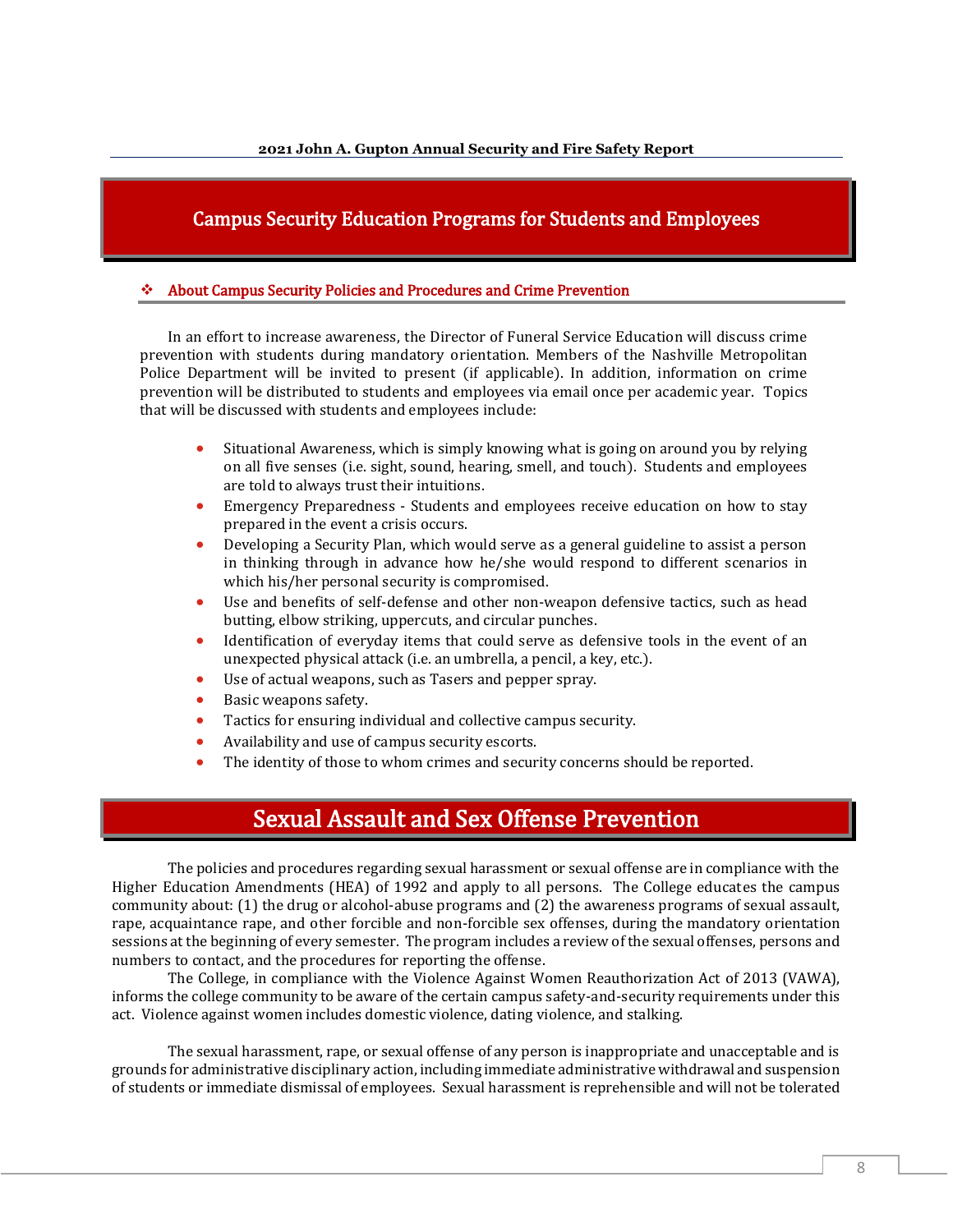by John A. Gupton College. It subverts the mission of the College and threatens the careers, educational experience, and well-being of students, faculty, and staff. Relationships involving sexual harassment or discrimination have no place with the College. John A. Gupton College will not tolerate sexual harassment of its employees or students by anyone, including, but not limited to supervisors, faculty, staff, students, or alumni. Sexual harassment is an insidious practice, which demeans individuals and creates unacceptable stress for the entire organization. Those who are found to have sexually harassed others will be dealt with swiftly and vigorously.

Harassment on the basis of sex is a violation of Section 704 of Title VII, 42 U.S.C. No member of the John A. Gupton College community shall engage in sexual harassment. For the purpose of this policy, sexual harassment is defined as any unwelcome sexual advances, requests for sexual favors, or other verbal or physical conduct of a sexual nature.

The Director of Funeral Education will discuss sexual assault awareness, policies, and the prevention of acquaintance rape, and other forcible and non-forcible sex offenses with students during mandatory orientation. Furthermore, the Director of Student Services will coordinate the offering of a sexual assault awareness and prevention workshop once per academic year, which will be open to students and employees. Also, information on sexual assault prevention will be distributed to students and employees via email once per academic year.

#### ❖ About the Prevention of Domestic Violence, Dating Violence, Sexual Violence, and Stalking and the Procedures for Addressing Reports of Sexual Violence

JAGC expects all individuals to be treated in a respectful, dignified, and exemplary manner. Therefore, JAGC does not discriminate on the basis of sex in its educational programs and activities and is required under Title IX of the Education Amendments of 1972 and Title IX's implementing regulations not to discriminate in such a manner. The prohibited sex discrimination covers sexual misconduct, including, but not limited to, sexual harassment, domestic violence, dating violence, sexual assault, stalking, and other forms of sexual violence, and extends to employment in and admission to such programs and activities. Inquiries concerning the application of Title IX and/or complaints of sexual harassment, including sexual violence, may be referred to the Department of Education's Office of Civil Rights (OCR), the Director of Mortuary Science, or the Director of Funeral Services:

#### Tracy Hamm Allen

Director of Mortuary Science 1616 Church St, Nashville, TN 37203 Direct Dial: (615) 327-3927 Fax: (615) 321-4518 Email: allen@guptoncollege.edu

#### Donna Collard

Director of Funeral Services 1616 Church St, Nashville, TN 37203 Direct Dial: (615) 327-3927 Fax: (615) 321-4518 Email: collard@guptoncollege.edu

As part of its efforts to raise awareness about and prevent sexual violence and the occurrence of other sex offenses, JAGC offers its incoming students and new employees, on both a primary and ongoing basis, educational programs that promote the awareness of rape, acquaintance rape, domestic violence, dating violence, sexual assault, and stalking and other forcible and non-forcible sex offenses.

In an effort to comply with the Campus Sexual Violence Elimination ("SaVE") Act of 2013, JAGC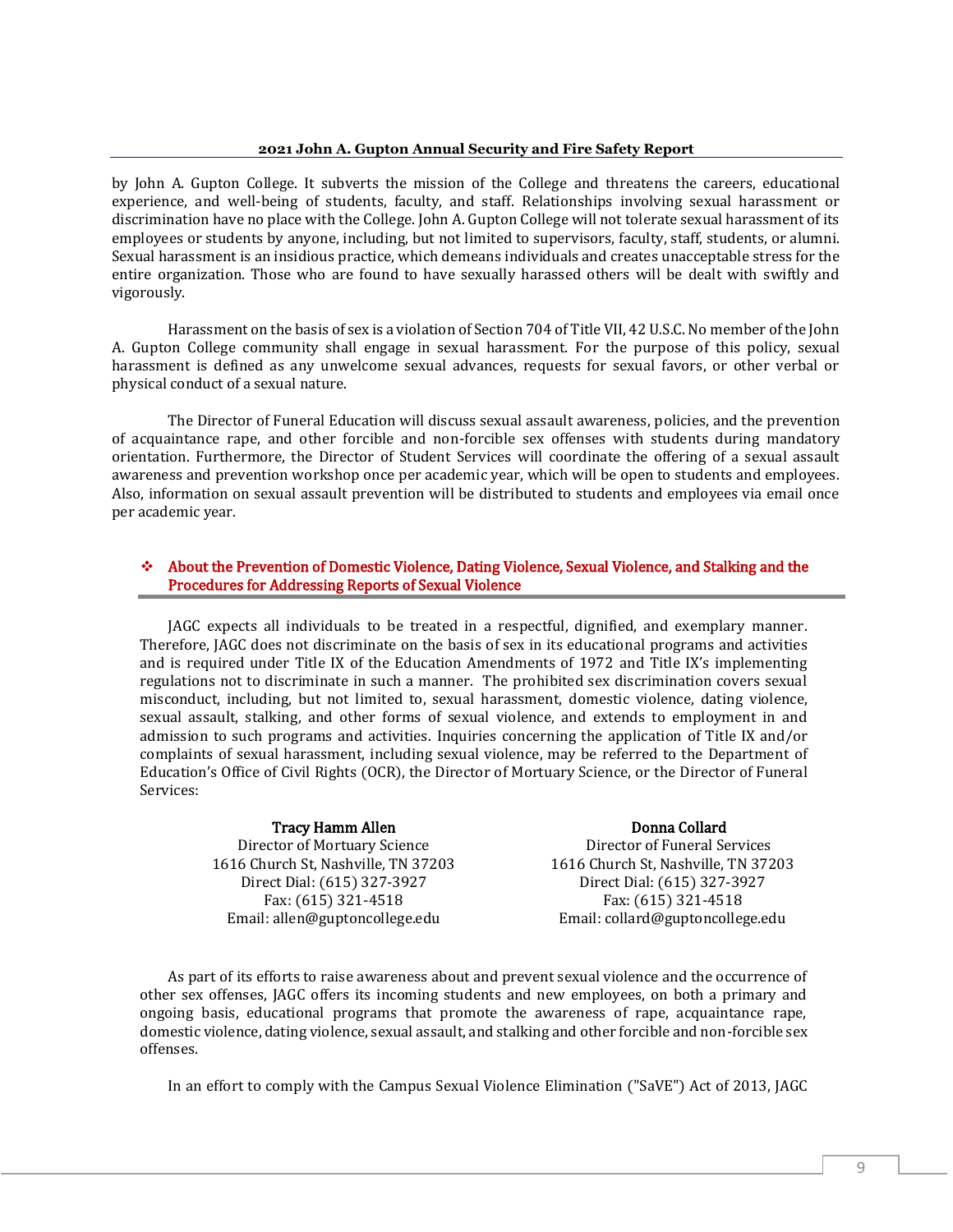has begun educating the campus community on the following topics.

- Safe and positive options for bystander intervention that may be carried out by an individual to prevent harm or intervene when there is a risk of domestic violence, dating violence, sexual assault, or stalking against a person other than that individual;
- Ways to reduce the risk and recognize the warning signs of abusive behavior and how to avoid potential attacks;
- Procedures victims should follow if a sex offense, dating violence, domestic violence, sexual assault, or stalking has occurred;
- Procedures for School disciplinary action in cases of alleged domestic violence, dating violence, sexual assault, or stalking;
- How the School will protect the confidentiality of victims, including how publicly-available recordkeeping will be accomplished without the inclusion of identifying information about the victim, to the extent permissible by law;
- Written notification of students and employees about existing counseling, health, mental health, victim advocacy, legal assistance, and other services available for victims, both on campus and in the community; and
- Written notification of students and employees about options for, and available assistance in, changing academic, living, transportation, and working situations, if requested by the victim and if such accommodations are reasonably available, regardless of whether the victim chooses to report the crime to the Campus Officer, the President, the Director of Funeral Services or local law enforcement, or neither. JAGC is obligated to comply with such a request in terms of what is reasonable.

A person who becomes a victim of or a witness to sexual harassment, sexual violence, or a sex offense should report the misconduct to the Campus Security Officer or the President immediately. If the President is not available, the Director of Funeral Services Education should be contacted. If the Director of Funeral Service Education is not available, a faculty member should be contacted. Campus personnel receiving a report of a sex offense will file an incident report on behalf of the witness or victim. If a student is a victim of a crime and does not want to pursue action with John A. Gupton College or the criminal justice system, the student may consider making a confidential report. With the student's permission, the Director of Funeral Service Education can file a report on the details of the incident without revealing the student's identity. The purpose of the confidential report is to comply with the student's wish to keep the matter confidential while taking steps to ensure the safety of the student and that of others. Reports filed in this matter are counted and disclosed in the annual crime statistics for John A. Gupton College. A person who becomes a victim of or a witness to sexual harassment, sexual violence, or a sex offense should do the following:

- Go to a safe place as soon as possible (i.e. a friend's home, a station of a local law enforcement agency, etc.).
- Report the incident to the administration. The individual may want to contact the Metropolitan Nashville Police Department instead of the College officials. It is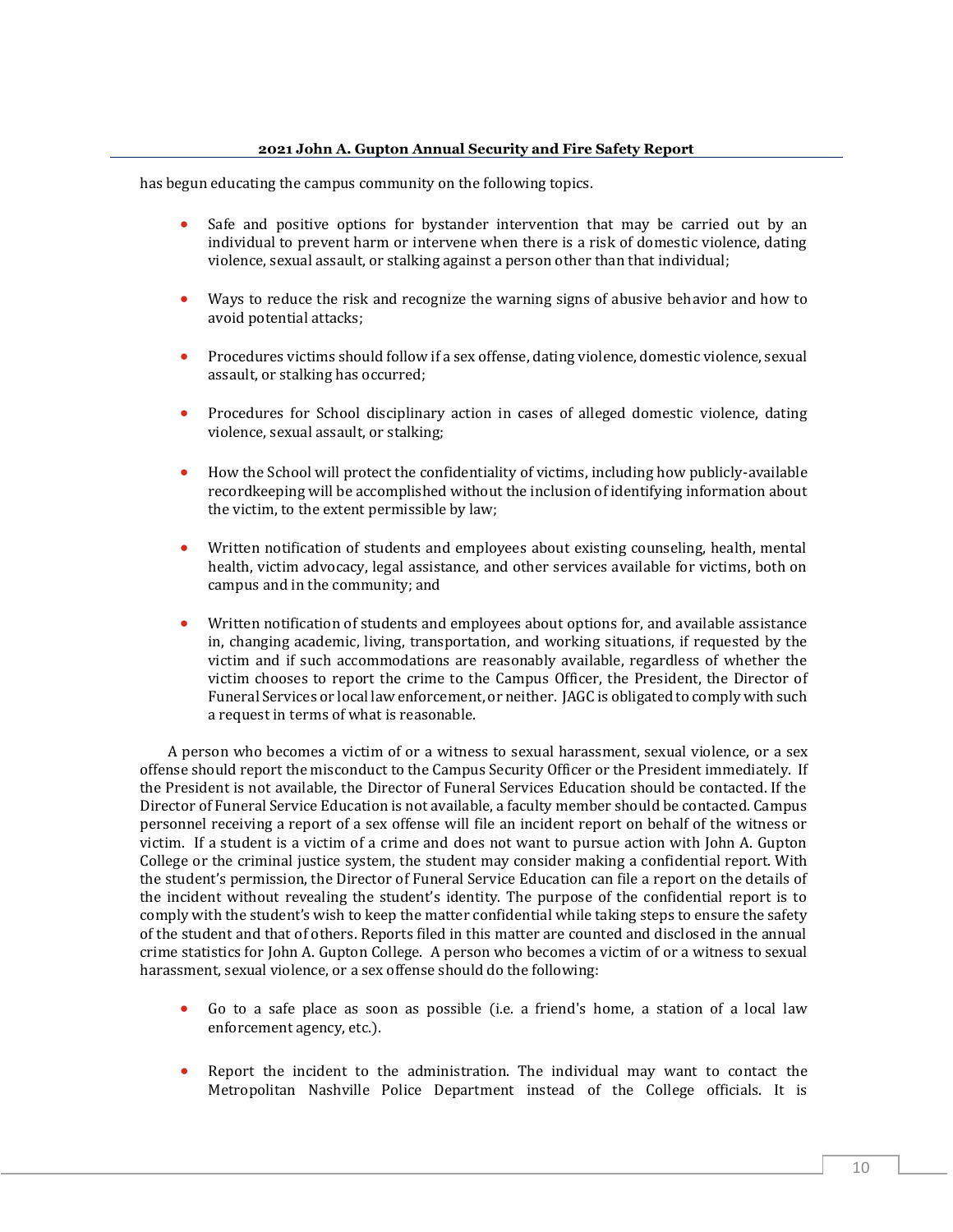recommended that someone record, in writing, the specifics of the incident(s). In order to preserve any possible evidence, do not alter the offense scene. In the event of sexual assault, do not change clothes or bathe. Seek medical care immediately for incidents of a sexual offense. In Davidson County, a rape exam to collect evidence must be performed at General Hospital. At the very least, a private physician or hospital for preventative medication for sexually transmitted diseases should perform a medical exam.

- While the victim has the right to decide whether to report the offense to local law enforcement or otherwise cooperate with an investigation by local law enforcement, the administration must include any reported or known incident of crime on campus in its annual statistical report as required by the Campus Safety and Security Act. (Names of victims are not included in these reports.) If a rape exam is performed by General Hospital, Metropolitan Police will be notified; but the victim has the right to decide whether to file a report.
- Victims should then be offered the option of personal counseling.
- Throughout these procedures, confidentiality will be maintained.

John A. Gupton College will make reasonable interim accommodations (academic, residential, or otherwise) for a student who has filed a complaint alleging a violation of the sexual misconduct policy and will take any other actions appropriate to ensure the safety of the student and the College community. Counseling and support services outside John A. Gupton College can be obtained through a 24-hour crisis and support line offered by the Sexual Assault Center in Nashville at (800) 879-1999. A Victim Intervention Program of the Metropolitan Police Department operates a 24-hour on-call program for victims involved in crimes reported to the police. For example, JAGC will comply with a student's request for an academic situation change (subject to the reasonableness of the change) following an alleged sex offense.

#### ❖ Procedures for addressing Reports of Sexual Violence

Upon learning of possible sexual violence involving a student, regardless of whether the victim chooses to report the incident to law enforcement, JAGC will take immediate action to investigate or otherwise determine what happened. Such action may include, but is not limited to, speaking with the alleged victim, hereby referred to as the "Complainant", the alleged perpetrator, hereby referred to as the "Respondent", and other potential witnesses as appropriate and reviewing other evidence if available.

Pending a final determination, the Title IX Coordinator or designee will take appropriate interim measures. These measures may include but are not limited to, the imposition of a no-contact order and/or employment, transportation, residence, and academic modifications. The Title IX Coordinator or designee may limit student access to certain JAGC facilities or activities pending resolution of the matter. The Title IX Coordinator may impose an Interim Suspension on the Respondent pending the resolution of an alleged violation when the Title IX Coordinator determines, at their sole discretion, that it is necessary in order to protect the safety and well-being of members of the JAGC Community.

On-campus disciplinary procedures against students will be in accordance with JAGC's published Sexual Misconduct & Relationship Violence Policy & Procedures for Resolving Complaints Affecting Students, which are prompt, fair, and impartial from the initial investigation to the final result. The Title IX Coordinator will receive annual training related to domestic violence, dating violence, sexual assault, and stalking as well as how to conduct an investigation and hearing process that protects the safety of victims and promotes accountability.

The Respondent will receive written notice of the report and the nature of the alleged misconduct. He/She will be advised in writing of the investigation process and the opportunity to provide any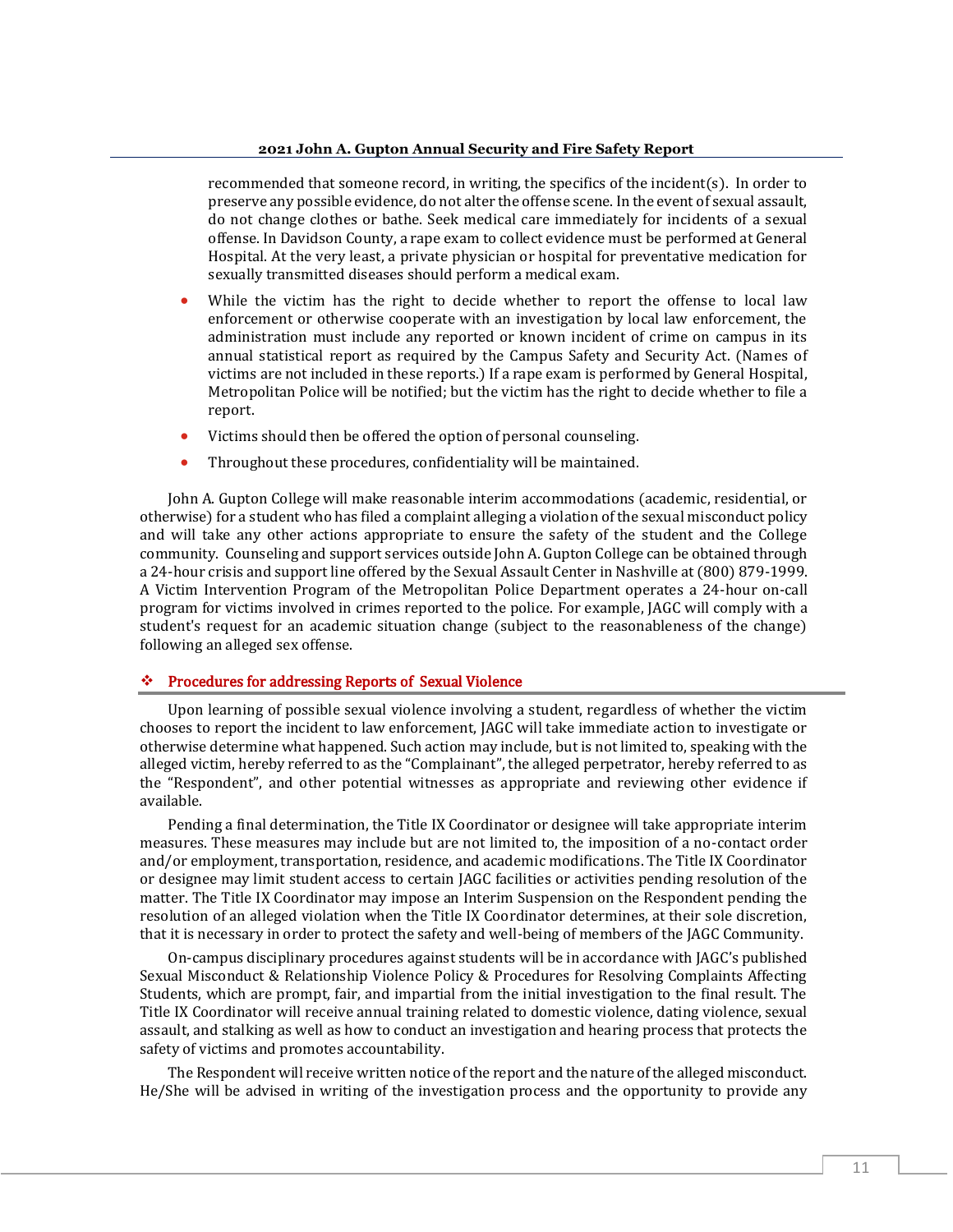relevant evidence. The Investigation will generally be conducted by an individual appointed by the Title IX Coordinator if the Respondent is a student.

If the Respondent is a faculty or staff member, the President will appoint an investigator to conduct the investigation. The investigator will separately interview Complainant and Respondent. Both parties will be able to provide evidence and suggest other witnesses be interviewed. The investigator will interview other relevant witnesses and review any other available relevant evidence. Both the Complainant and Respondent can have another individual present during their respective interviews.

If the Complainant or Respondent elects, they may have an attorney present during their interview but said attorney may not advocate during the interview. The investigator will present all evidence to the Title IX Coordinator (or his/her designated Deputy Title IX Coordinator). In all cases, the Title IX Coordinator or the designated Deputy Title IX Coordinator will be appropriately trained regarding handling and considering sexual misconduct and relationship violence cases. The Title IX Coordinator will weigh the evidence presented and decide whether additional evidence is necessary for consideration. The Title IX Coordinator will determine whether it is more likely than not that a violation occurred. The standard of evidence that will be used is a preponderance of the evidence. This is a burden of proof in which it is determined to be more likely than not, or at least 51% certain, that the violation has in fact occurred. The institution reserves the right to convene a Determination Panel to review the evidence and make the determination in appropriate circumstances.

If the Respondent is an employee, the investigator will present all evidence to the Academic Affairs Committee. The Academic Affairs Committee will be appropriately trained regarding handling and adjudicating sexual misconduct and relationship violence cases. The Academic Affairs Committee will weigh the evidence presented and make a determination of whether a violation of the Sexual Misconduct & Relationship Violence Policy or any other policy has occurred. If the Academic Affairs Committee determines that sexual violence may have occurred, the Institution will take steps proactively designed to promptly and effectively end the sexual violence or the threat of sexual violence, prevent its recurrence, and address its effects regardless of whether the alleged actions are subject to a criminal investigation.

For this purpose, the outcome of a disciplinary proceeding means only JAGC 's final determination with respect to the alleged sexual offense and any sanction that is imposed against the accused. Sanctions, which may be imposed following a final determination may include but are not limited to including but not limited to coaching, training, probation, suspension, or expulsion in the case of students or coaching, training, written warning, demotion, or termination in the case of employees.

If the Complainant or Respondent is a student, he or she may appeal the outcome determination by written appeal to the President within 15 days of notification of the outcome. An appeal may be made based only on one or more of the following reasons:

- New and significant evidence appeared that could not have been discovered by a properly diligent charged student or complainant before or during the original investigation and that could have changed the outcome.
- The Finding is Arbitrary and Capricious: Reading all evidence in the favor of the nonappealing party, the finding was not supported by reasonable grounds or adequate consideration of the circumstances. In deciding appeals, the President is allowed to make all logical inferences in benefit of the non-appealing party.
- Disproportionate Sanctions: The sanctions were disproportionate to the findings.

The appeal shall consist of a written statement requesting a review of the conduct decision or sanction and explaining in detail the basis for the appeal. The President, or designated representative, will notify the non-appealing party of the request for an appeal. Within five working days of receipt of the notice, the non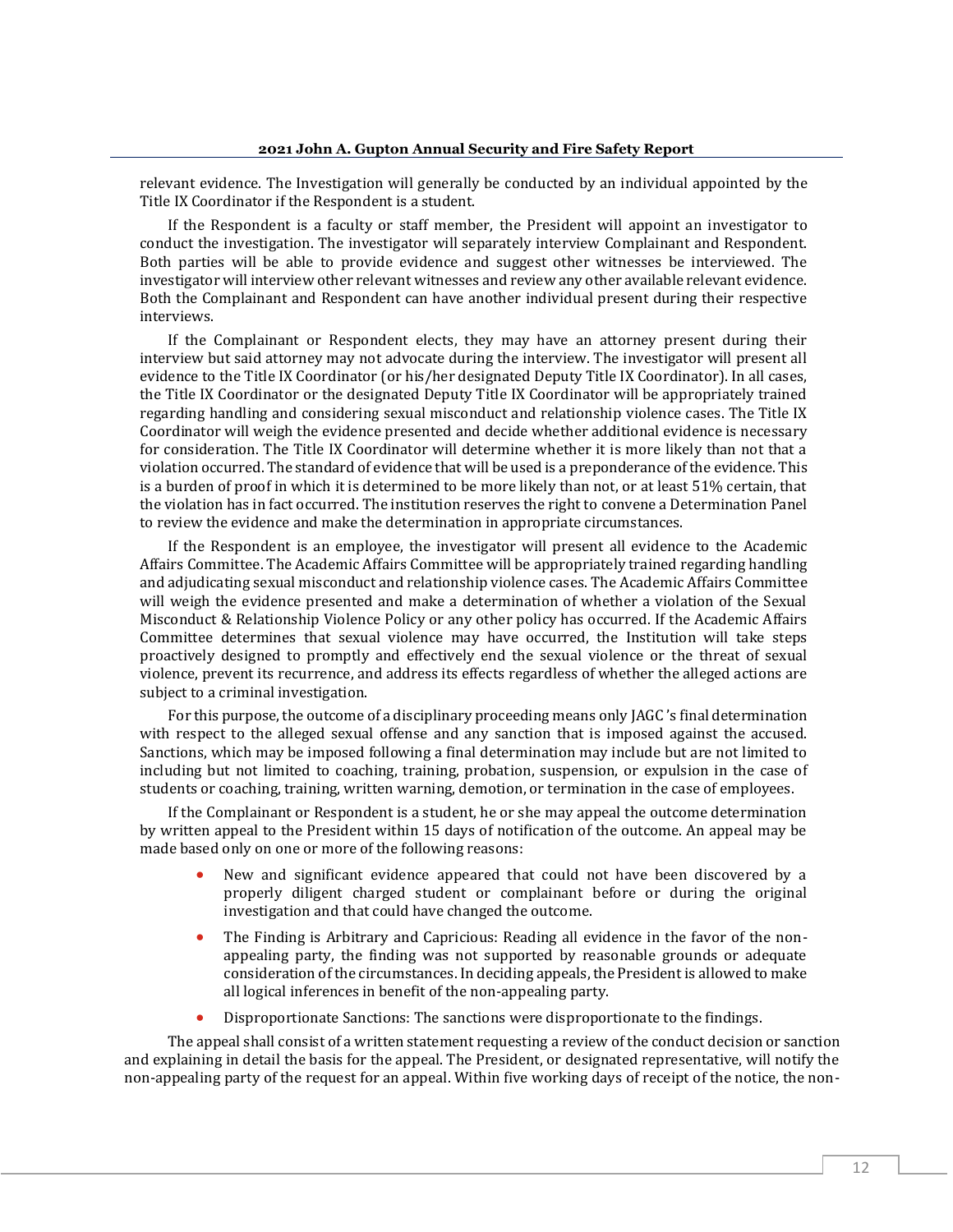appealing party may submit a written statement to be included in the case file. The appeal may proceed without the non-appealing party's written statement if it is not submitted within the designated time limit. The President will endeavor to make a determination of the appeal within 15 days of receipt. The President's decision is final. [There are no appeal rights for employees who are Respondents]

The accused and the accuser will be entitled to the same opportunity to have others present and will concurrently receive notice of the outcome of any institutional disciplinary procedure, the procedures for appealing decisions rendered in disciplinary proceedings, any change to the results that occurs prior to the time that such results become final, and when the results become final. Disciplinary proceedings will be conducted by officials who receive annual training on the issues related to domestic violence, dating violence, sexual assault, and stalking, and how to conduct an investigation and hearing process that protects the safety of victims and promotes accountability. Sanctions and penalties for the commission of a sex offense include immediate termination, suspension, expulsion, cancellation of loans, loss of scholarship and grant funds, and fine and/or imprisonment.

All members of the JAGC community are encouraged to follow the procedures outlined above and are required to follow the guidelines set forth in the Sex/Gender Nondiscrimination and Sexual Harassment Policy.

#### ❖ Disciplinary Sanctions

Specific grievance and disciplinary procedures for students are found in the Student Handbook and for employees, they are found in the faculty and staff handbooks. The procedure requires that students bring the grievance to the Director of Funeral Service Education or Director of Mortuary Science in a timely manner. The disciplinary procedure will give both the accuser and the accused equal opportunity to present their account at the disciplinary proceeding.

 John A. Gupton College maintains disciplinary proceedings and policies governing cases of sexual misconduct. Discipline may be imposed on any student for violation of JAGC's Rules of Conduct, including, any sexual misconduct. Upon determination that a student has violated any of the rules, regulations, or disciplinary offenses set forth in the Rules of Conduct, the following sanctions may be imposed:

- Warning. The appropriate College official may notify the student that continuation or repetition of specified conduct may be cause for other disciplinary action.
- Reprimand. A written reprimand, or censure, may be given to any student whose conduct violates any part of the College Rules of Conduct. Such a reprimand does not restrict the student in any way but does have important consequences. It signifies to the student that he or she is in effect being given another opportunity to conduct himself or herself as a proper member of the College community, but that any further violation may result in serious penalties.
- Restriction. Restrictions of privileges may be placed upon a student for a specified period of time. These restrictions may include, for example, denial of the right to represent the College in any way, denial of use of the facilities, and/or limitations of parking privileges.
- Probation. Continued enrollment of a student on probation may be conditioned upon adherence to the Rules of Conduct. Any student placed on probation will be notified in writing, which will include the terms and length of probation. Probation may include restrictions as deemed necessary by the College. Any conduct in violation of the Rules of Conduct while on probationary status may result in the imposition of a more serious disciplinary sanction.
- Suspension. Should a student be suspended, he or she is separated from the College for a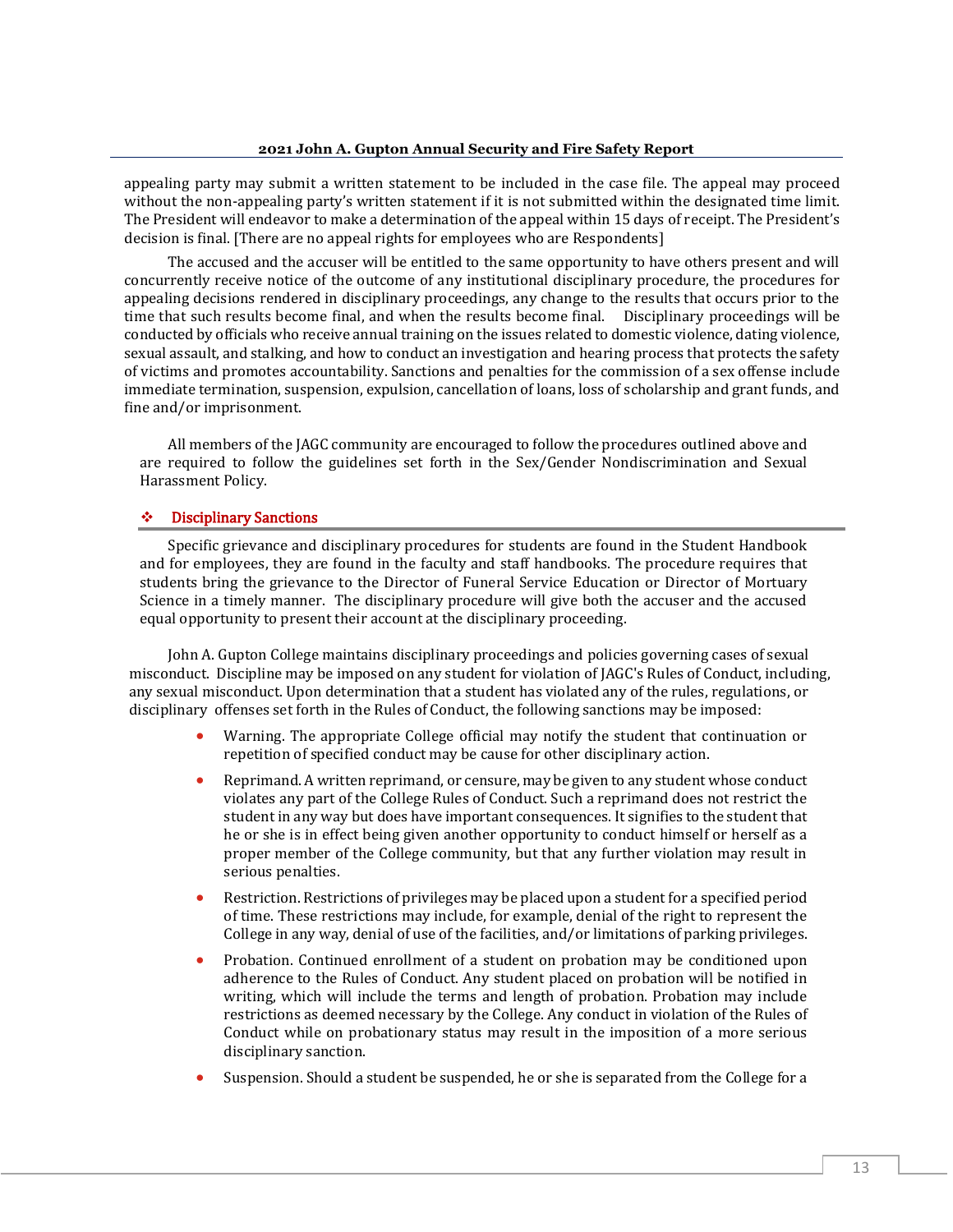stated period of time with conditions of re-admission stated in the Notice of Suspension Letter.

• Expulsion. Expulsion entails a permanent separation from the College. The imposition of this sanction is a permanent bar to the student's re-admission to the College.

JAGC's disciplinary policies are also found in the Student Handbook on pages 27-31 (which can be found on the College website), and the Employee Handbook on pages 32-34. The College policy indicates that the accuser and the accused in a sexual misconduct case each may bring a representative during the disciplinary proceedings. The accuser and the accused will be informed in writing of the outcome of any institutional disciplinary proceeding brought alleging a sex offense. Both parties have the ability to appeal the determination. A detailed description of the grievance procedures will also be provided.

A student found responsible for violating the College's sexual misconduct policy or the drug-free campus policy may be terminated, suspended, mandatory participation in and satisfactory completion of a drug/alcohol abuse program, recommended for counseling, referred for prosecution, letter of warning, and or probation from the College for the first offense. JAGC's disciplinary proceedings may be instituted against any student charged with conduct that potentially violates both criminal law and JAGC's Rules of Conduct (that is if both possible violations result from the same factual situation).

#### ❖ How to be an Active Bystander

Bystanders play a critical role in the prevention of sexual and relationship violence. They are individuals who observe violence or witness the conditions that perpetuate violence. They are not directly involved but have the choice to intervene, speak up, or do something about it. We want to promote a culture of community accountability where bystanders are actively engaged in the prevention of violence without causing further harm. We may not always know what to do even if we want to help. Below is a list of some ways to be an active bystander. If you or someone else is in immediate danger, dial 911. This could be when a person is yelling at or being physically abusive towards another, and it is not safe for you to interrupt.

- Watch out for your friends and fellow students/employees. If you see someone who looks like they could be in trouble or need help, ask if they are ok.
- Confront people who seclude, hit on, try to make out with, or have sex with people who are incapacitated.
- Speak up when someone discusses plans to take advantage of another person.
- Believe someone who discloses sexual assault, abusive behavior, or experience with stalking.
- Refer people to on or off-campus resources listed in this document for support in health, counseling, or legal assistance.

#### Victim Advocates

Students, faculty, and staff may contact any of the individuals below:

- **Steve Spann, President, 615-347-4955**
- **Tracy Hamm Allen, Director of Mortuary Science & Alumni Relations, 615-618-1254**
- **Donna Collard, Director of Funeral Service Education, 615-327-3927**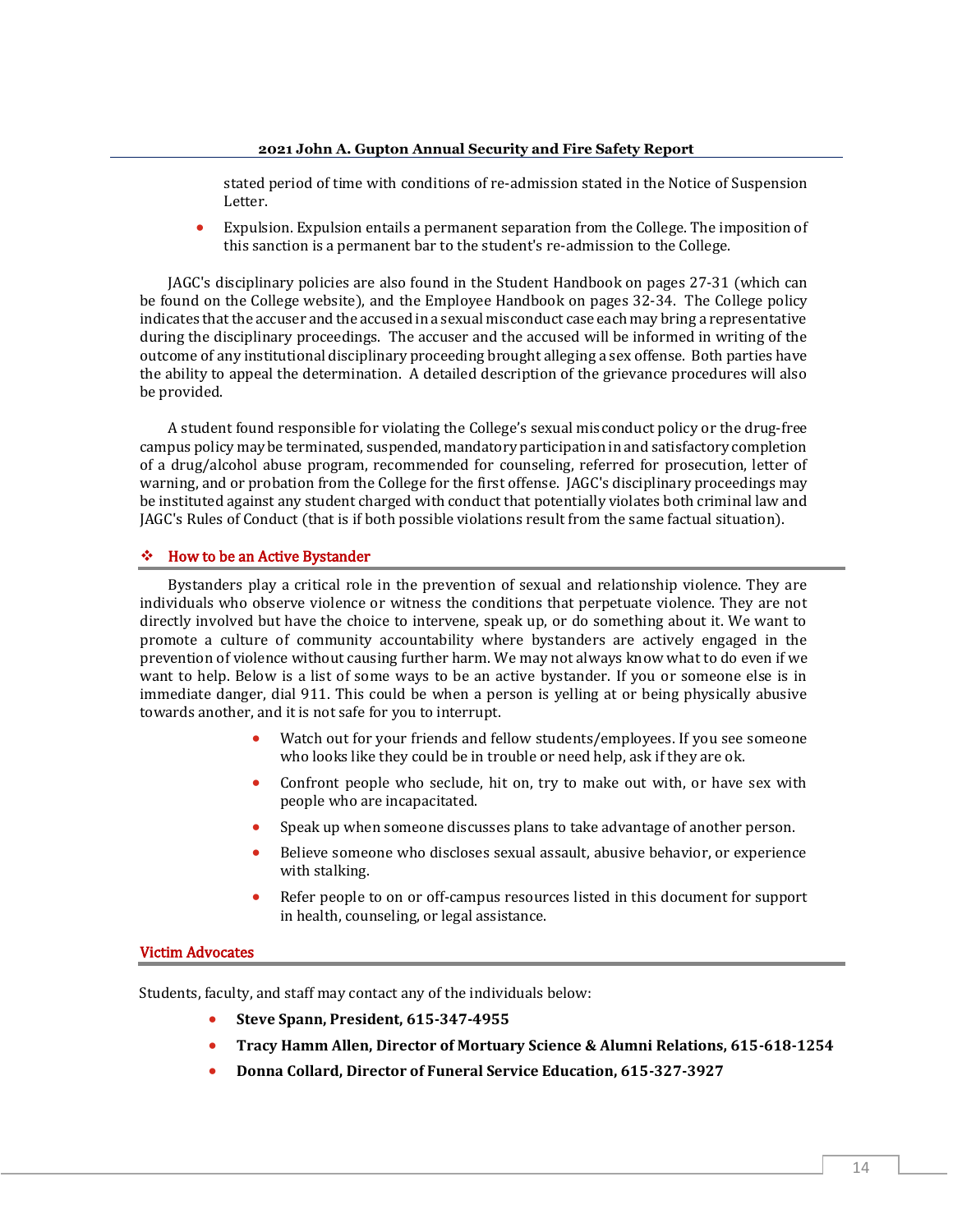#### Community Support Services

- Rape and Sexual Abuse Center 24-hour crisis line, 1-800-879-1999
- Metropolitan Police Department 24-hour emergency, 911; Sex Abuse Unit, 862-7540

#### Important Safety Numbers

- Metropolitan Police Department 862-8600 Emergency 911
- Crime Stoppers 74-CRIME
- (Callers remain anonymous) 742-7463
- Rape & Sexual Abuse Center Crisis Line 256-8526 or, 1-800-879-1999
- Crisis Intervention Center 244-7444

## Monitoring and Recording Off-Campus Criminal Activity

John A. Gupton College does not recognize any student organizations with off-campus locations.

## Missing Student Notification Policy

The purpose of this policy is to provide guidelines regarding the handling of any student believed to be missing. The policy is a direct result of the Higher Education Opportunity Act of 2008. If a member of the JAGC community has reason to believe that a student is missing, he or she must immediately notify the College administration. The administration will make all appropriate notifications, determined by the circumstances of each individual case. The administration will generate a missing person report and initiate an investigation. All students residing in on-campus housing must complete, at registration, a Student Tenant Registration Form, which provides vital information regarding the student resident as well as voluntary confidential and emergency contact information. This information can only be accessed by the College administration. In the case of a non-emancipated student under the age of eighteen, the HEOA requires that a custodial parent or guardian be notified. In the event a student has been missing more than 24 hours, the College administration will notify the student's emergency contact by phone, as well as calling the local law enforcement authorities. These procedures may be implemented in less than 24 hours if circumstances warrant a faster implementation.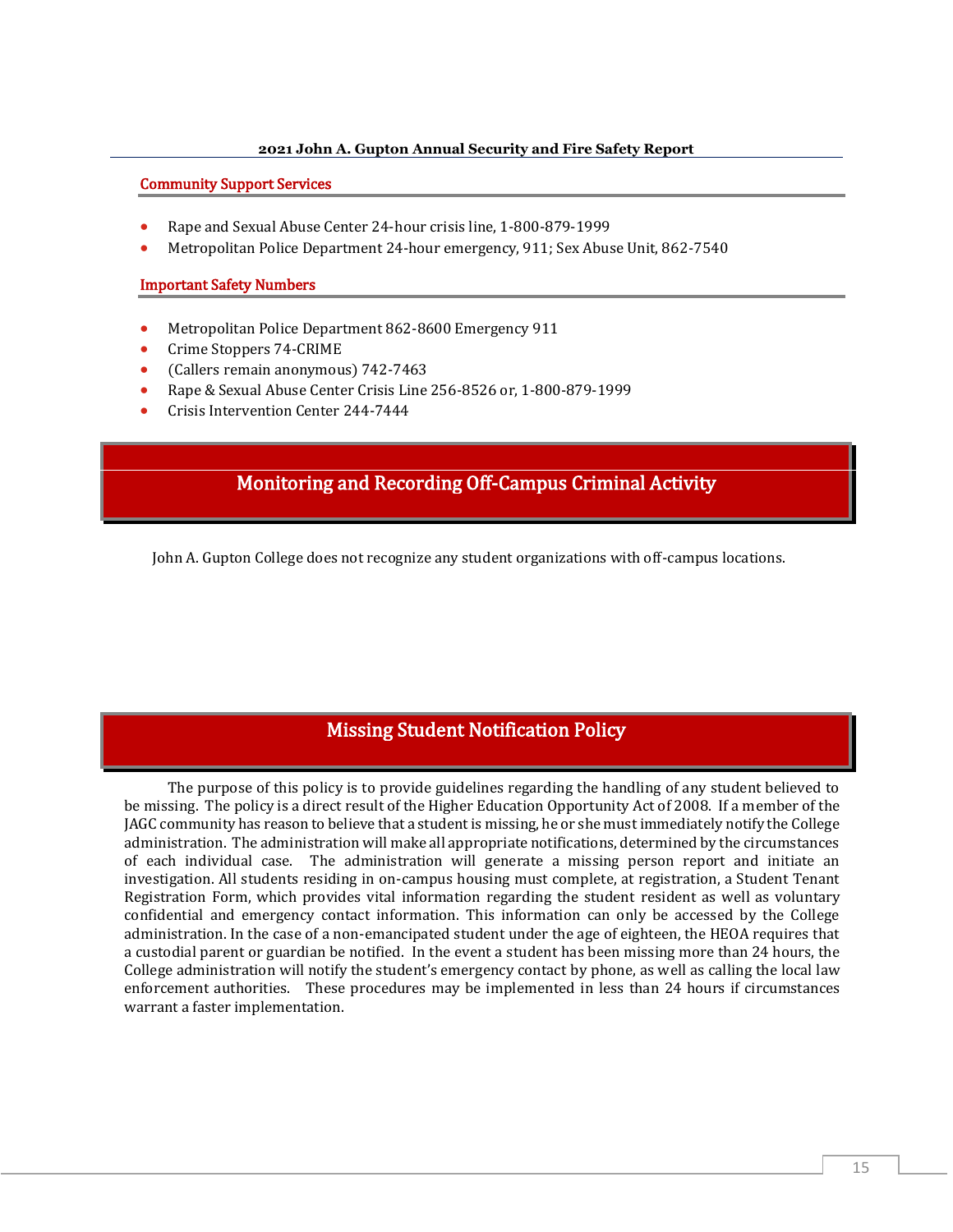## Information about Registered Sex Offenders and Monitoring

The Campus Sex Crimes Act (CSCPA) of 2000 is a federal law that provides for the tracking of convicted sex offenders enrolled at, or employed by, institutions of higher education. The CSCPA is an amendment to the Jacob Wetterling Crimes against Children and Sexually Violent Offender Act. The Tennessee Sexual Offender and Violent Sexual Offender Registration, Verification, and Tracking Act of 2004 was established in T.C.A. 40-39-201 et. seq. and became effective August 1, 2004. All persons who meet the definition of sexual offender or violent sexual offender and live or work or attend school in Tennessee must register with the appropriate registering agencies as defined by law.

In Davidson County, sex offenders are required to register with the Metropolitan Police Department. Tennessee Code Annotated section 40-39-206 makes some Tennessee Sexual Offender Registry information about sex offenders who committed certain enumerated offenses on or after July 1, 1997, public record, and requires that the Tennessee Bureau of Investigation (TBI) post the information on the TBI's internet home page. Information concerning these offenders can be found on the TBI website or by calling 1-888-837-4170 from 8:00 A.M. until 4:30 P.M. CST Monday through Friday, excluding holidays.

The names of sexual offenders who committed sexual offenses before July 1, 1997, are confidential, and subject to release only if the specific sex offender is deemed to pose a threat to the community. It is the policy of the TBI that local law enforcement is best suited to make the determination as to who poses a threat in their community. Therefore, for the names of offenders on the Sexual Offender Registry prior to July 1, 1997, you should contact your local law enforcement agency (Metropolitan Police Department). The registry may be viewed locally at the TBI, the Metropolitan Police Department or accessed directly online at: <https://tnmap.tn.gov/sor/>

## Disclosures to Alleged Victims of Crimes of Sexual Violence or Non-Forcible Sex **Offenses**

JAGC will, upon written request, disclose to the alleged victim of a crime of violence, or a nonforcible sex offense, the results of any disciplinary hearing conducted by the school against the student who is the alleged perpetrator of the crime or offense. If the alleged victim is deceased as a result of the crime or offense, JAGC will provide the results of the disciplinary hearing to the victim's next of kin, if so requested.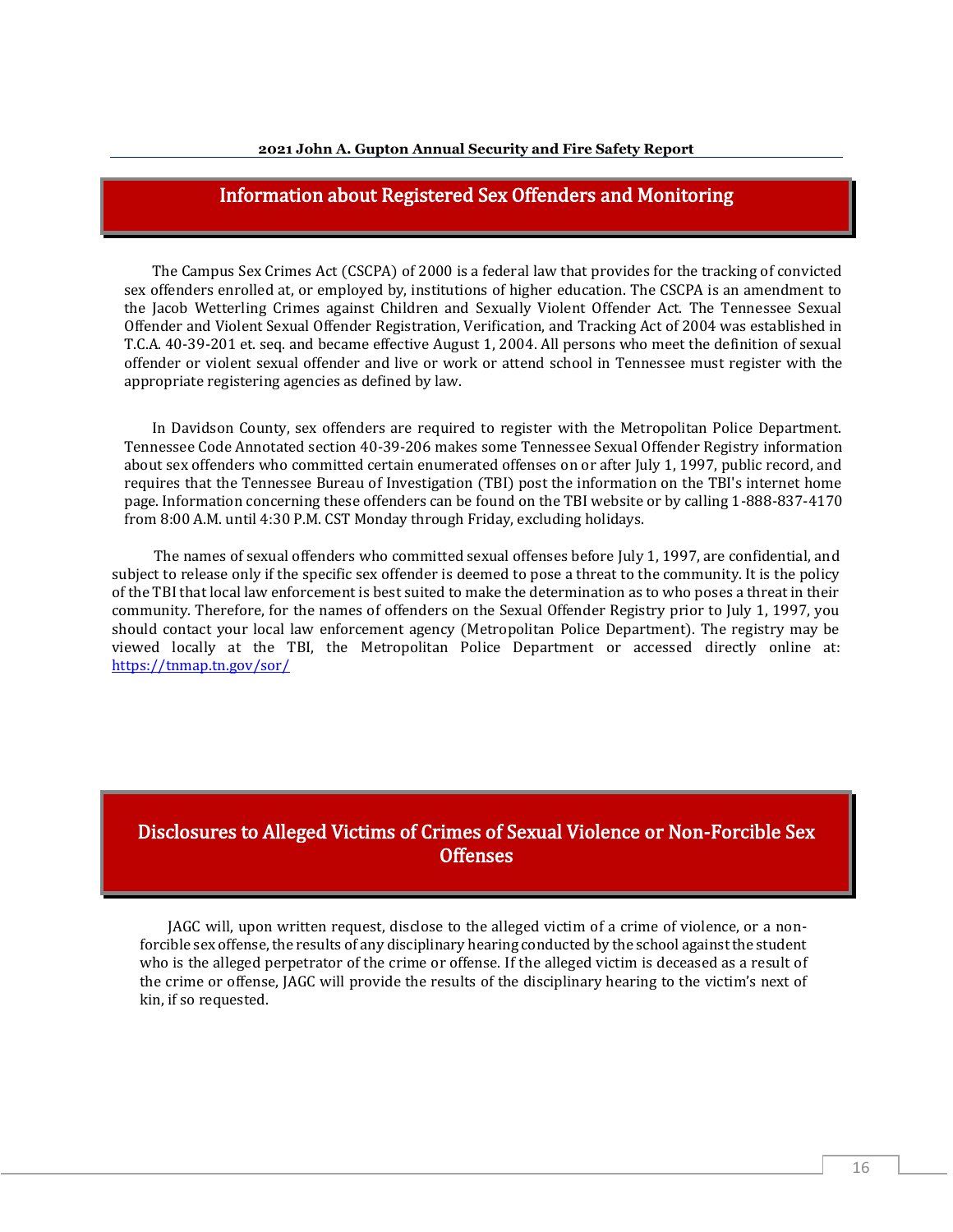## Disclosure to Victims of Alleged Crimes

Pursuant to the Family Educational Rights and Privacy Act (FERPA) a school is permitted to disclose to the harassed student information about the sanction imposed upon a student who was found to have engaged in harassment when the sanction directly relates to the harassed student.

Further, when the conduct involves a crime of violence or sex offense, FERPA permits postsecondary institutions to disclose to the complainant, upon written request, the final results of a disciplinary proceeding against the alleged perpetrator, regardless of whether the institution concludes a violation was committed. Additionally, the institution may, upon written request, disclose to anyone – not just the complainant – the final results of a disciplinary proceeding if it determines that the student is an alleged perpetrator of a crime of violence or sex offense, and, with respect to the allegation made, the student has committed a violation of the institution's rules or policies. The final results are limited to the name of the alleged perpetrator, any violation found to have been committed, and any sanction imposed against the perpetrator by JAGC.

JAGC will provide the results of the disciplinary hearing to the victim's next of kin if so requested. The records of deceased students may also be released or disclosed at the request of a parent, personal representative, or other qualified representatives of the student's estate, or pursuant to a court order or subpoena.

JAGC's compliance with these provisions does not constitute a violation of Section 444 of the General Education Provisions Act (20 U. S. C. 1232g), commonly known as the Family Educational Rights and Privacy Act of 1974 (FERPA).

#### Public Relations

#### ❖ Inquiries

Inquiries from off-campus media or other organizations shall be handled as follows:

- Any public statement regarding policy shall be forthright and clear and void of any specific information about individual students or employees, residence halls, or other campus facilities. Any necessary public statement about institutional guidelines and experience in regard to sexual harassment or offenses shall:
- Be in written form only:
- Be composed by the administrator responsible for review;
- Consist of information prescribed and approved by legal counsel; and
- Be issued through the College's legal counsel.
- Any office receiving inquiries from off-campus concerning institutional guidelines and experience about sexual harassment or offenses shall refer them to the College's legal counsel, or counsel's published statement.
- Inquiries from on-campus shall be directed to the appropriate administrator responsible for the review of a case.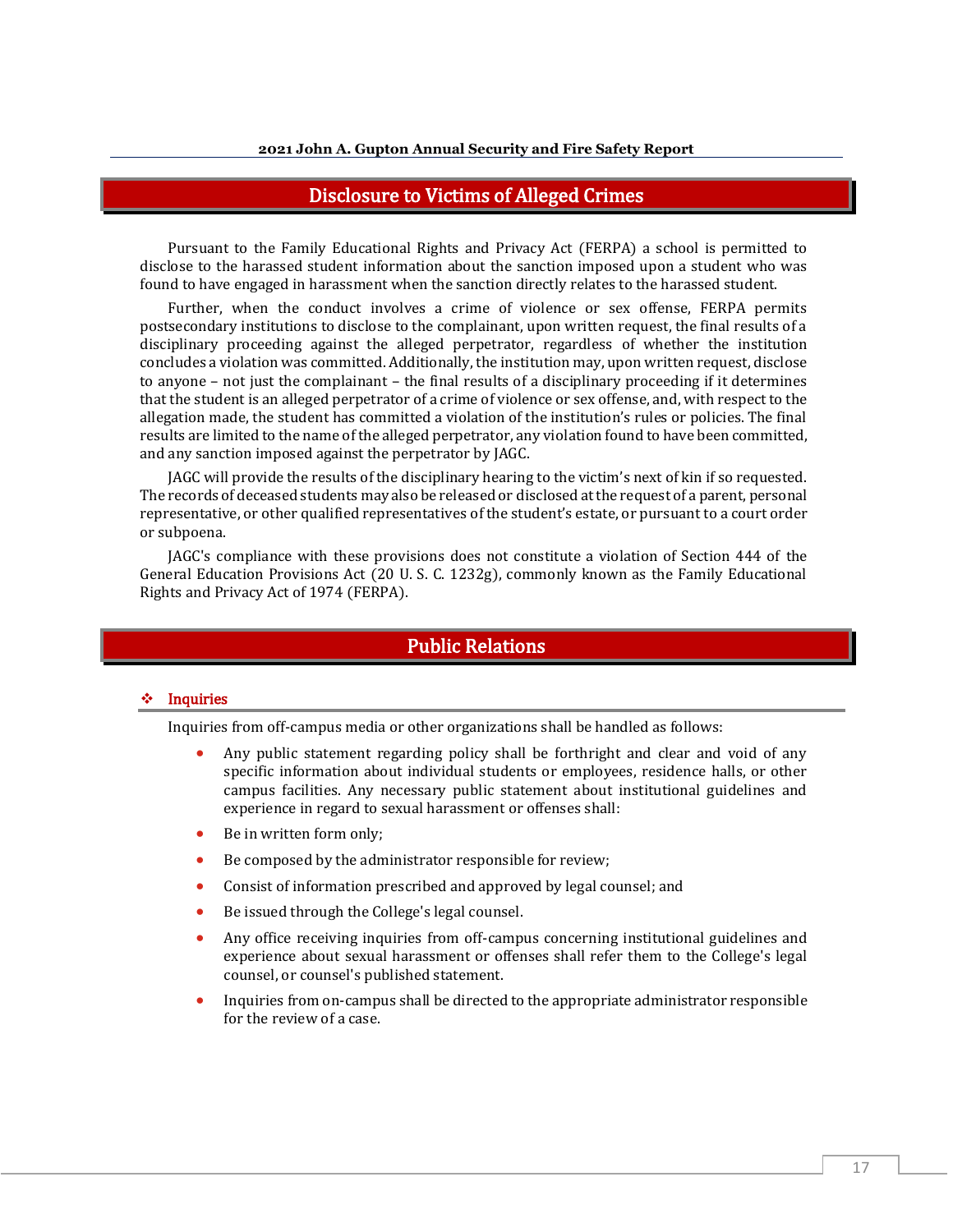## Drug and Alcohol Usage

#### **Statement of Policy on Possession, Use and, Sale of Alcoholic Beverages and Illegal Drugs**

It shall be a violation of the code of "Student Conduct" to drink, be drunk, or possess alcoholic beverages on campus or at any college-sponsored activity on or off-campus. In addition, any involvement in illegal activities on or off-campus, including the use or possession of illegal drugs, shall be in violation of college policy. Violation of these provisions may result in disciplinary sanctions.

JAGC is deeply concerned about the health and safety of its students. College policies regarding alcohol and controlled substances reflect that concern. These policies are in place to enable students to make informed, intelligent choices that enable them to understand the consequences of making poor choices. Federal Drug-Free Schools and Campus regulations policies adopted by JAGC are implemented for students to comply with federal, state, and local laws relating to alcoholic beverages, narcotics, and other drugs.

It is the policy of JAGC to prohibit the illegal use, abuse, manufacture, possession, sale, or distribution of alcoholic beverages or any controlled substances, including stimulants, depressants, narcotics, hallucinogenic drugs, or substances or marijuana on College-owned, controlled, or temporarily leased property. Such use, sale, or distribution is also prohibited during any College-related activity including offcampus trips. All employees and students are subject to applicable federal, state, and local laws related to this matter. Additionally, any violation of this policy will result in disciplinary actions as set forth in the "Student Conduct" and "Disciplinary Sanctions" sections of the institutional Handbooks. The institution's drug and alcohol abuse education program can be found on the consumer information tab of the College website.

#### Weapons

Tennessee law prohibits anyone other than certified law enforcement officials from carrying weapons on campus.

It is a violation of John A. Gupton's policy to possess, carry, or store a weapon of any kind on campus. A weapon refers to but is not limited to firearms, guns, paintball guns, air guns, BB guns, knives (hunting or folding), or pellet guns.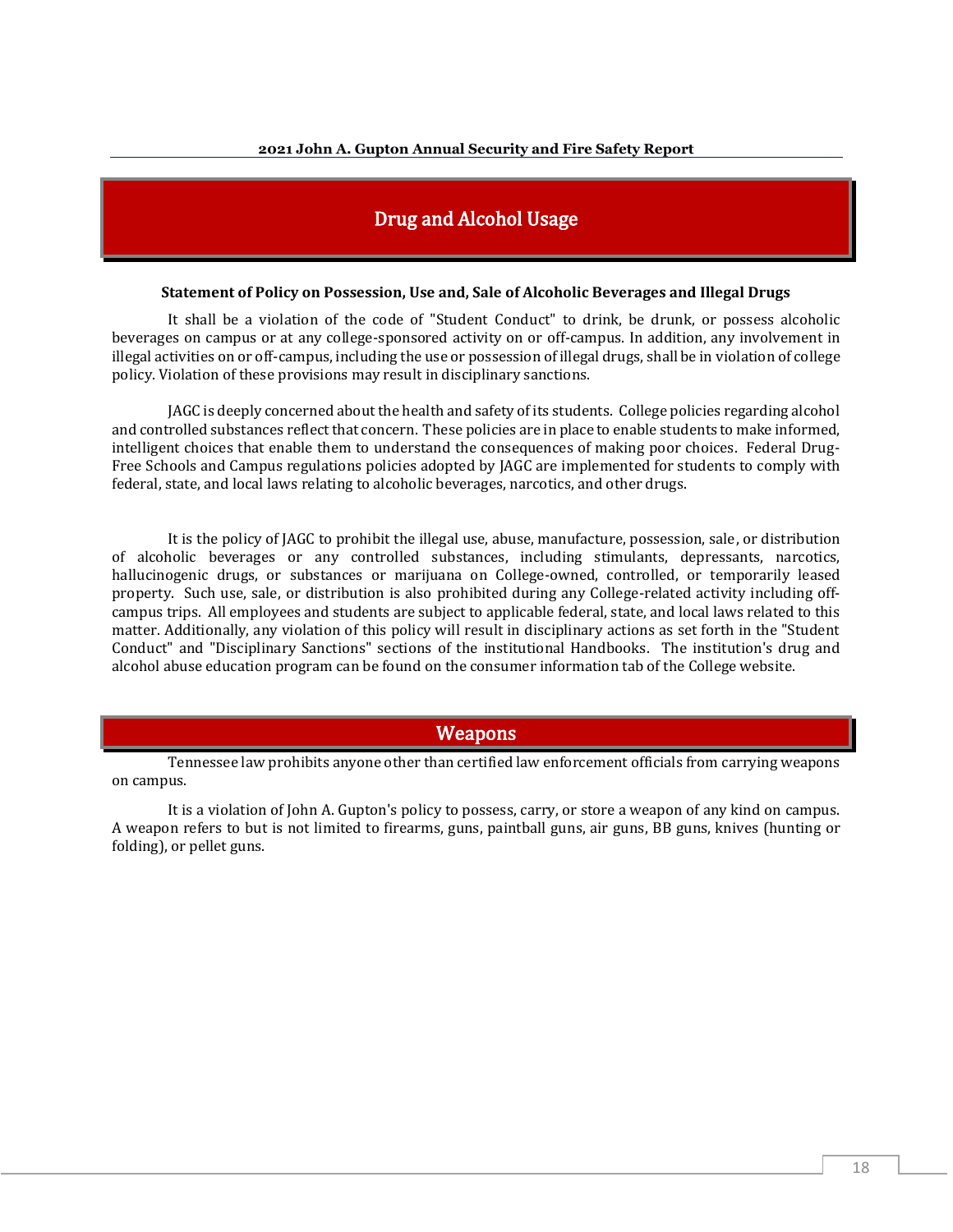## Emergency Response and Evacuation Procedures

#### Persons With Disabilities and/or Unable to Evacuate a Building

Generally, building evacuations will occur when an alarm sounds continuous and/or upon notification by emergency personnel. If necessary or if directed to do so by a designated emergency official, students, faculty and staff are expected to activate the building alarm as they exit the building. However, it is suggested that people with disabilities prepare for emergencies by learning the locations of exit corridors and enclosed stairwells and by informing co-workers, faculty, and/ or classmates of the best methods of assistance during an emergency. If you wish to have assistance in preplanning, please call the Director of Funeral Services. Members of the JAGC community are also expected to be aware of people with disabilities in their area who might require assistance in an emergency evacuation and should be prepared to render assistance if necessary.

If you have a disability and are unable to evacuate a building, stay calm and take steps to protect yourself. If there is a working telephone, call 911, and tell the emergency dispatcher where you are or the location to which you will be moving. If you must move, we recommend the following:

- Move to an exterior enclosed stairwell.
- Request persons exiting by way of the stairway to notify the public or city fire department of your location.
- As soon as practical, move onto the stairway and await emergency personnel.
- DO NOT USE ELEVATORS during an emergency evacuation. Emergency personnel may use an elevator for evacuation after a review of the circumstances.
- When the building evacuation alarm is sounded or when told to leave by a designated emergency official, walk quickly to the nearest marked exit and ask others to do the same.
- Once outside, MOVE CLEAR OF THE BUILDING, ALLOWING OTHERS TO EXIT.
- DO NOT return to an evacuated building until advised by emergency personnel.

In all cases when a faculty or staff member, student, or visitor becomes aware of fire and/ or smoke, the Metropolitan Davidson County Fire Rescue Department MUST be notified immediately. Go to the nearest safe location and activate the fire alarm system at the pull station or shout "fire!", and activate the alarm as you evacuate the building. If possible, dial 911 after exiting the building.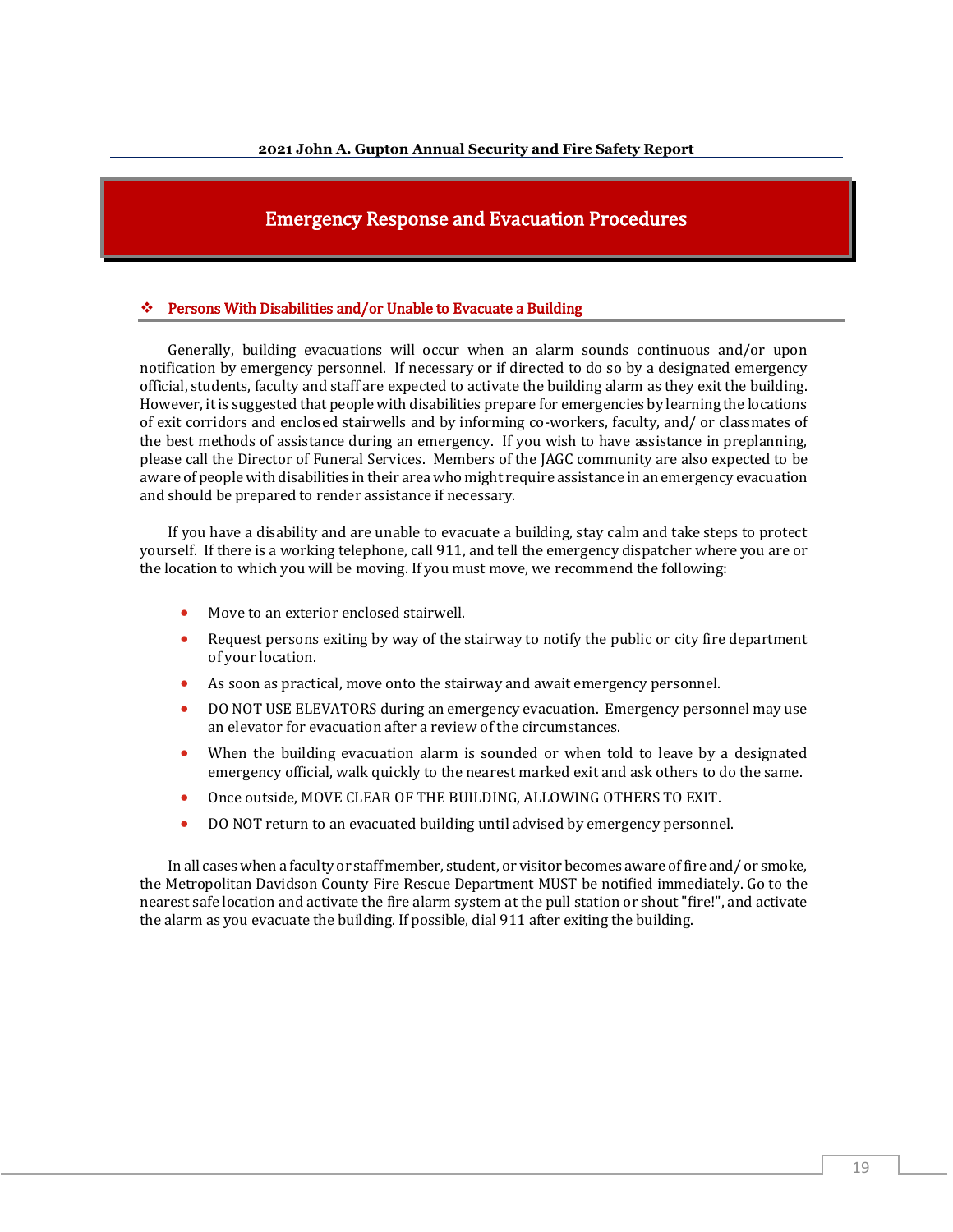## FIRE SAFETY

In cases where fire fatalities occurred on college campuses, usually, alcohol was a factor. There is a strong link between alcohol and fire deaths. In more than 50% of adult fire fatalities, victims were under the influence at the time of the fire. Alcohol abuse often impairs judgment and hampers evacuation efforts. Cooking is the leading cause of fire injuries on college campuses, closely followed by careless smoking and arson.

#### ❖ Fire Safety, Procedures, Statistics, Reports, and Documentation

The College shall maintain a written, easily understood fire log that records, by the date that the fire was reported, any fire that occurred in College Housing. This log shall include the nature, date, time, and general location of each fire. The College shall make an entry or an addition to an entry to the log within two (2) business days of the receipt of the information.

The College shall make the fire log, for the most recent 60-day period, open to public inspection during normal business hours. The College shall make any portion of the log older than 60 days available within two (2) business days of a request for public inspection. The College shall make an annual report to the College Community on the fires recorded in the fire log. This will be accomplished through the annual Fire Safety Report.

The purpose of this policy is to implement the requirements of the Higher Education Opportunity Act Fire Safety Reporting provisions, as well as to provide fire safety policy guidelines for the College Apartments. College Housing is considered an on-campus student residential facility, based on the definition contained in the relevant federal regulations.

The John A. Gupton College Annual Security and Fire Safety Report is presented to the student during orientation and employees during the annual faculty meeting which covers fire safety procedures. The College campus includes an apartment facility with 14 one-bedroom apartments housing 14 students. The facility is equipped with emergency fire alarms with both audible/visual alert systems, emergency fire pull stations, and fire extinguishers. The fire equipment for the administrative office and the apartment facility is check and maintained by Koorsen Fire & Equipment. Both facilities are inspected annually by the Metro Fire Department. The institution annually conducts a fire drill and tests the emergency notification system in order to provide the campus community with evacuation procedures in the event of an emergency.

The policies regarding fire safety and training are reviewed with students and employees during the orientation process each semester. The administration reviews the format of the campus and the procedures in case of a fire in either facility. The facility has multiple exits that are free and clear and provide easy access in the event of a fire or emergency. The emergency evacuation procedure requires that students and employees in both the administrative facility and the apartment facility to the facilities to the northwest corner of the property near the trash receptacle. Each individual is required to remain in the location until both facilities are cleared for re-admittance. The Director of Funeral Service Education and the Registrar are responsible to ensure that all persons are notified, accounted for and the procedures are followed.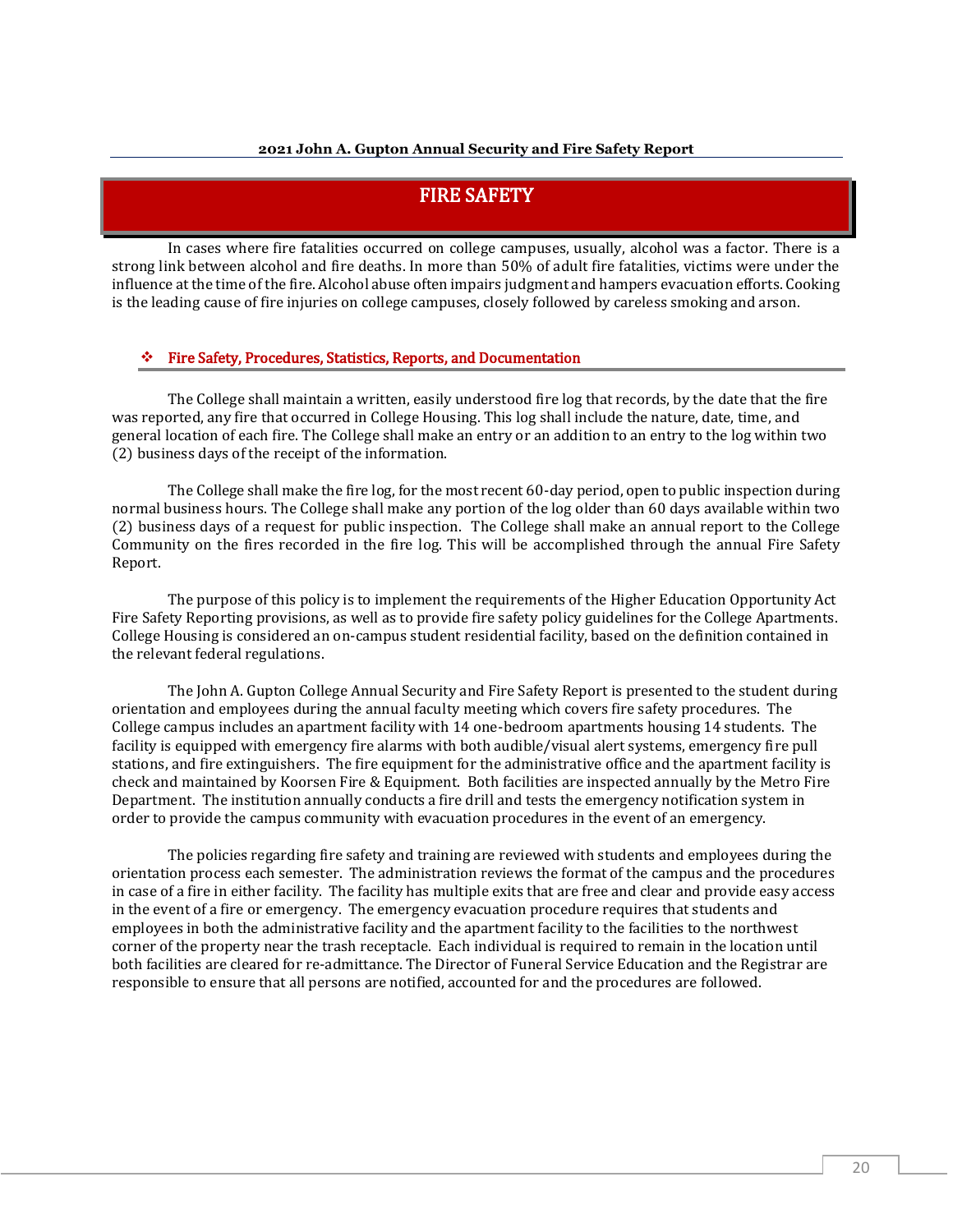#### ❖ Annual Safety Procedures

On or before October 1 of each year, the College will publish an annual Fire Safety Report that contains, at a minimum, the following information:

- The fire statistics are described below.
- A description of the College Housing fire safety systems.
- The number of fire drills held at College Housing during the previous calendar year.
- The College Housing policies or rules on portable electrical appliances, smoking, and open flames in that facility.
- The procedures for evacuation in the case of a fire at College Housing.
- The policies regarding fire safety education and training programs provided to the students and employees, which must describe the procedures that students and employees should follow in the case of a fire.
- For purposes of including a fire in the statistics in the annual fire safety report, a list of the titles of each person or organization to which students and employees should report that a fire occurred.
- Plans for future improvements in fire safety, if any, and as determined necessary by the College.

#### ❖ Fire Statistics

The College will provide as part of the annual Fire Safety Report, as well as to the Secretary of the U.S. Department of Education, the following statistics from the three (3) most recent years for which data are available:

- The number of fires and the cause of each fire:
- The number of persons who received fire-related injuries that resulted in treatment at a medical facility, including at an on-campus health center;
- The number of deaths related to a fire: and
- The value of property damage caused by a fire.
- The cause of each fire, if it was unintentional, intentional, or undetermined under the following categories:
	- 1. Cooking
	- 2. Smoking materials
	- 3. Open Flames
	- 4. Electrical
	- 5. Heating equipment
	- 6. Hazardous products
	- 7. Machinery/Industrial
	- 8. Natural
	- 9. Other

#### ❖ TORNADO SAFETY

In the event of a tornado, it is advisable to take the following precautions:

- Move quickly into a building into an interior room or hallway on the lowest floor.
- Assume the tornado protection position in a seated position covering the head. Basements offer the best protection.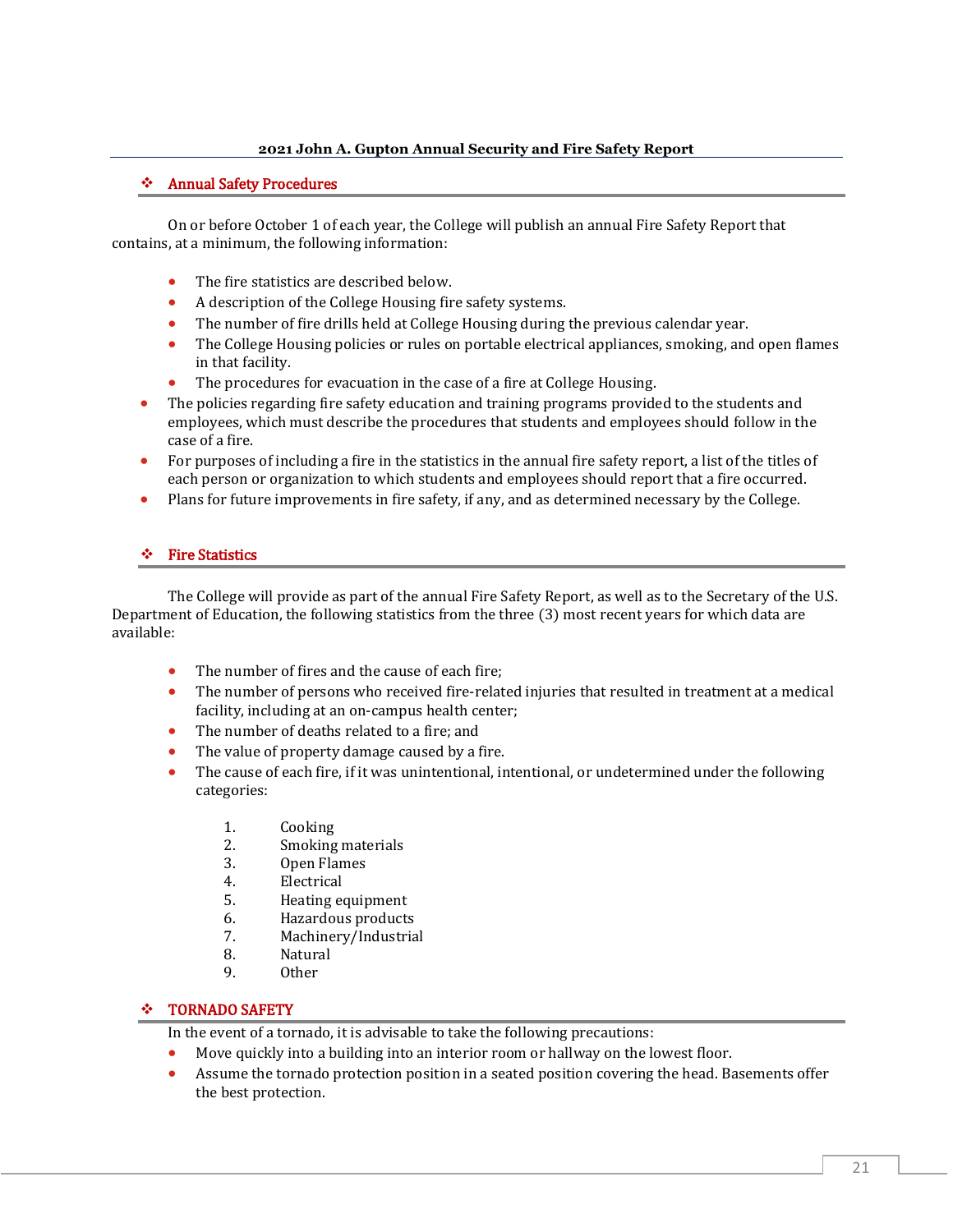- In buildings without basements use interior rooms and hallways on the lowest floor and away from windows.
- Monitor weather information from NOAA Weather Radio and local radio/television.
- Assist disabled students, faculty, staff, or visitors into a building.
- Lunches or assemblies in large rooms should be delayed if severe weather is anticipated.
- Gymnasiums, cafeterias, and auditoriums offer no protection from tornado-strength winds. Stay away from windows and glass doors.

#### ❖ College Apartment Policies

The College apartment facility is available to provide a convenient comfortable and safe housing environment. These policies are established to provide a safe living environment that mainly relates to fire safety:

- 1. The following items are prohibited in the John A. Gupton College Apartments:
	- Incense, burning candles, lit cigarettes, pipes, or any other open flame;
	- Tampering with fire extinguishers, smoke detectors, and other fire equipment;
	- Motor powered vehicles such as motorcycles, mopeds, scooters, and similar vehicles;
	- Electrical appliances with an exposed heating element;
	- Halogen lights bulbs;
	- Fireworks and pyrotechnic devices;
	- Loft beds; and
	- Smoking of any materials within the apartment facility or within 15 feet of the building.
- 2. Failure to evacuate the apartment building during a fire alarm or a fire drill will result in a discipline referral.
- 3. Bicycles or other obstructions may not be stored in the hallway/porchway of the apartment facility to obstruct access to the stairway or sidewalks.
- 4. Smoke detectors should never be disconnected.
- 5. Electrical appliances must conform and be UL listed and must be plugged into a wall outlet or approved extension cord. Irons must be used with ironing boards only. Radios, lamps, stereos, etc. must not overload the rooms' electrical system.
- 6. Holiday decorations must conform to the following:
	- No live trees; artificial aluminum may not be wired with lights;
	- Decorations must not deface or damage property or create a fire hazard.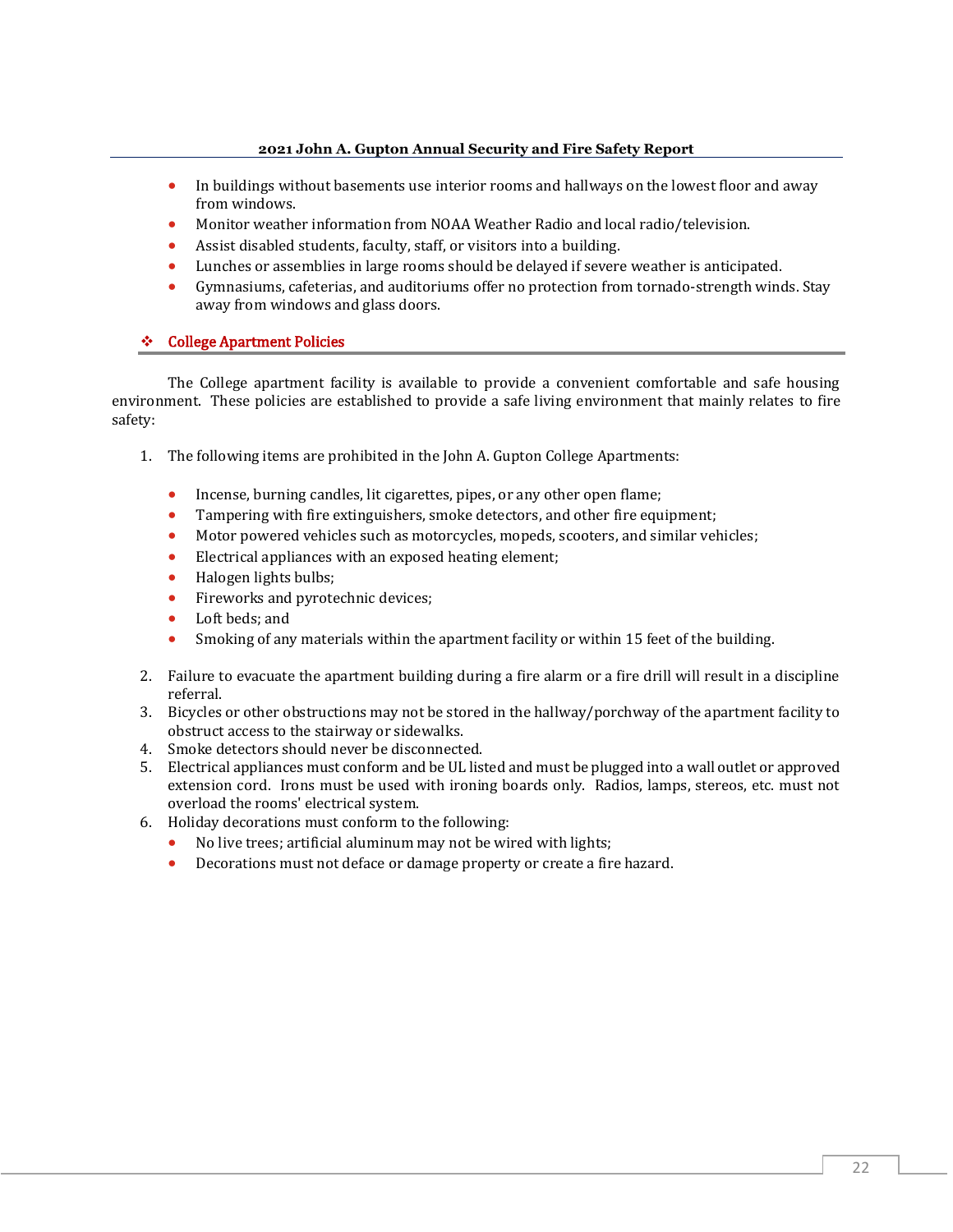## Annual Disclosure of Crime Statistics

John A. Gupton College collects crime statistics for publication as required by the Jeanne Clery Disclosure of Campus Security Policy and Campus Crime Statistics Act (Clery Act). The following statistics were compiled from reports of events that have occurred on campus from January 1st – December 31st for the previous three years. The College keeps a daily crime log of alleged criminal incidents that is open to public inspection. Crimes reported to a pastoral or professional counselor may not be included in the institution's crime statistics. A log of fire incidents is also kept and available to the public. Both crime and fire statistics are submitted each fall to the Department of Education's web-based data collection system.

The College is required to report crime incidents to the Tennessee Bureau of Investigation as an agency of the Tennessee Incident-Based Reporting System. Crime incident narratives reported to the TBI become a significant part of the supporting data for the Annual Security Report statistics. John A Gupton College regularly makes a good faith effort to obtain statistics from local law enforcement agencies.

Seven general types of statistical charts are listed below covering incidents that occurred at the College for the three years prior to 2021: 2018, 2019, and 2020. These charts cover general criminal incidents, hate incidents, crimes involving arrests or referrals for disciplinary action, crimes against women, unfounded crimes, and lastly fire incidents in student housing.

During the three years of 2018– 2020, there were no TIBRS or Clery reportable crimes that took place at the John A Gupton College campus.

There were no other known crimes listed under the FBI's National Incident-Based Reporting System (NIBRS) that occurred at JAGC. Because no crime from 2018 to 2020 involved evidence of having been motivated in whole or in part by the offender's bias, there were no hate crimes for this period. For this reason, Hate Crimes charts 1 and 2 reflect the fact that no hate crimes occurred at the College from 2018 to 2020. Should a hate crime be reported, it will be identified by hate crime category (race, gender, religion, etc.). In addition, none of the crimes noted involved arrests or referrals for disciplinary action. This information is reflected in the chart for Arrests and Disciplinary Referrals for the ASR 2021. There was no incident of violence against women from 2018 to 2020 and this is reflected in the VAWA statistical charges. Finally, there were no fires that took place in student housing at JAGC during this period. No additional information about fires from 2018 to 2020 has been reported because no fires occurred at the College during this period. All student housing for Gupton College is located on campus at 1609 State Street, Nashville, Tennessee. Student housing is in a single building consisting of 14 units.

It should be noted that even though John A. Gupton College does have on-campus housing there are only 14 students that live on campus. Students are warned multiple times regarding that alcohol and drugs are prohibited from campus. Security cameras provide 24-hour surveillance of the campus activities to help deter crime and prohibited activities.

The charts also list statistics as to location. Please note that whenever a statistic is listed for student housing it should be understood to be a subset of the statistics for those on campus and does not represent an additional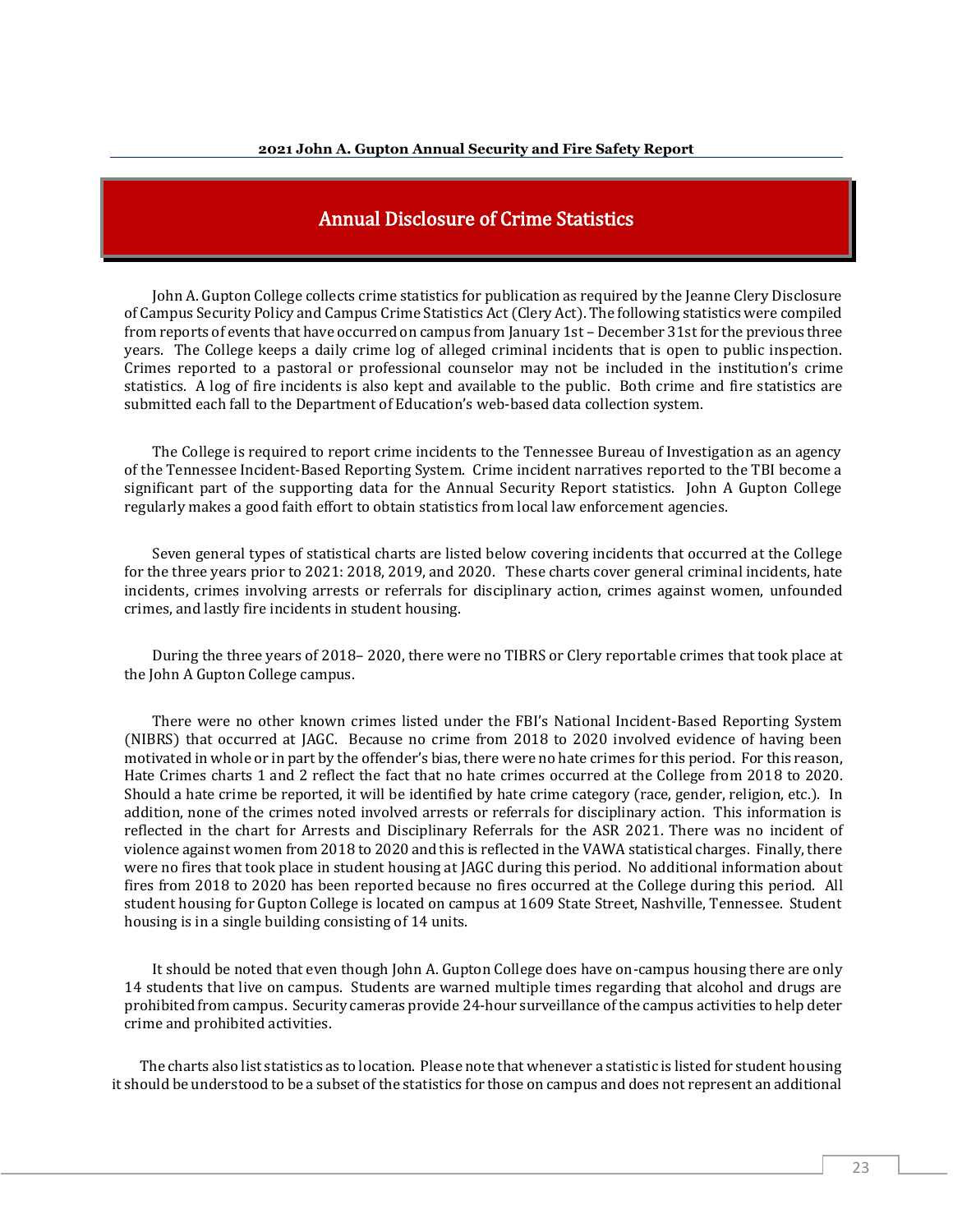incident to total campus incidents.

JAGC may withhold and later remove an "unfounded" report from its crime statistics in the rare event that a sworn or commissioned law enforcement officer makes a formal determination that the crime is false or baseless. An incident may be labeled "unfounded" only after a full investigation, but not, for example, when the victim refuses to cooperate with the prosecution. Institutions must report yearly the number of sexual assaults that law enforcement has determined to be "unfounded."

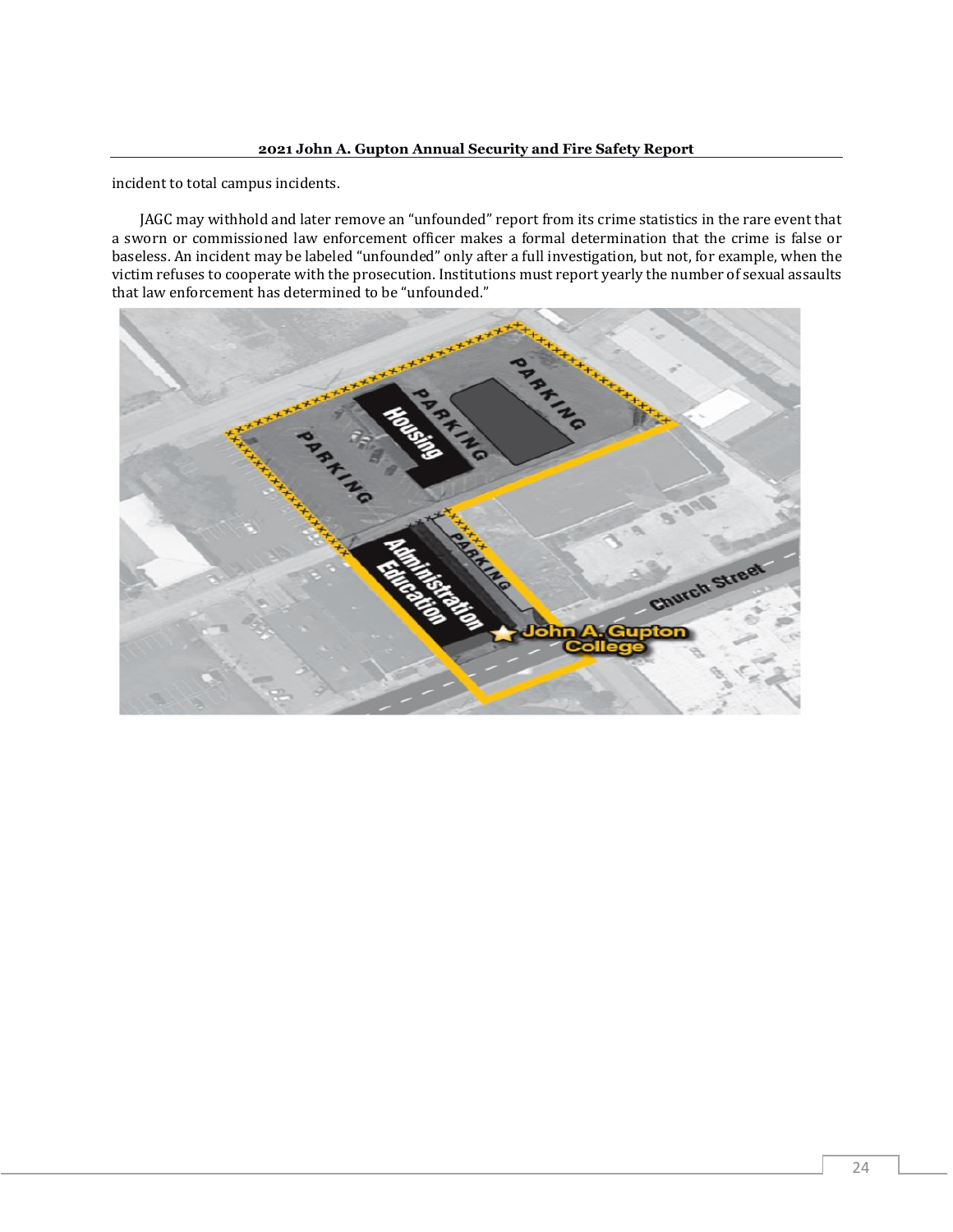|                                                   | Key Definitions for Interpreting Clery Crime Statistic Data:                                                                                                                                                                                                                                                                                                                                                                                                                                                                                                                                   |
|---------------------------------------------------|------------------------------------------------------------------------------------------------------------------------------------------------------------------------------------------------------------------------------------------------------------------------------------------------------------------------------------------------------------------------------------------------------------------------------------------------------------------------------------------------------------------------------------------------------------------------------------------------|
| $On-$<br>Campus<br>Property                       | Any building or property owned or controlled by an institution within the same reasonably<br>contiguous geographic area and used by the institution in direct support of, or in a manner related<br>to, the institution's educational purposes, including residence halls; and Any building or property<br>that is within or reasonably contiguous to paragraph (1) of this definition, that is owned by the<br>institution but controlled by another person, is frequently used by students and supports<br>institutional purposes (such as a food or other retail vendor). 34 CFR 668.46(a). |
| $On-$<br>Campus<br>Student<br>Housing<br>Facility | Any student housing facility that is owned or controlled by the institution, or is located on property<br>that is owned or controlled by the institution, and is within the reasonably contiguous geographic<br>area that makes up the campus is considered an on-campus student housing facility. 34 CFR<br>$668.41(a)$ .                                                                                                                                                                                                                                                                     |
| Non-<br>Campus<br>Property                        | Any building or property owned or controlled by a student organization that is officially recognized<br>by the institution; or Any building or property owned or controlled by an institution that is used in<br>direct support of, or relation to, the institution's educational purposes, is frequently used by<br>students and is not within the same reasonably contiguous geographic area of the institution. 34<br>$CFR 668.46(a)$ .                                                                                                                                                     |
| Public<br>Property                                | All public property, including thoroughfares, streets, sidewalks, and parking facilities, that is within<br>the campus, or immediately adjacent to and accessible from the campus. 34 CFR 668.46(a).                                                                                                                                                                                                                                                                                                                                                                                           |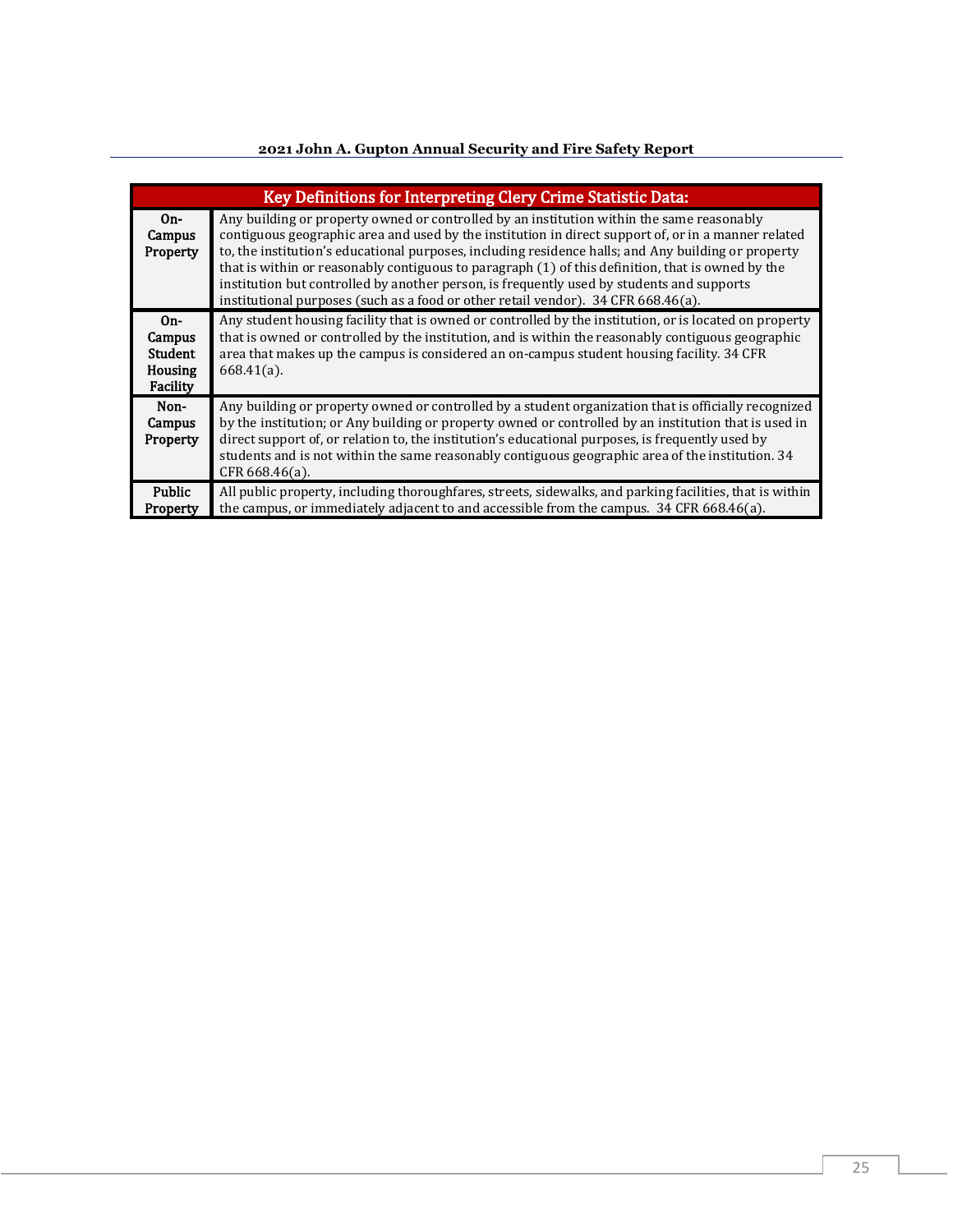# John A. Gupton College Clery Act Reportable Crime Data

GENERAL CRIME CHART FOR 2021

| <b>OFFENSE</b>               | <b>YEAR</b> | ON-<br><b>CAMPUS</b> | <b>ON-CAMPUS</b><br><b>STUDENT</b> | <b>PUBLIC</b><br><b>PROPERTY</b> | NON-<br><b>CAMPUS</b> |
|------------------------------|-------------|----------------------|------------------------------------|----------------------------------|-----------------------|
|                              |             |                      | <b>HOUSING</b>                     |                                  |                       |
| Criminal Homicide:           | 2018        | $\pmb{0}$            | 0                                  | $\mathbf 0$                      | 0                     |
| Murder and Non-Negligent     | 2019        | $\pmb{0}$            | $\pmb{0}$                          | 0                                | $\pmb{0}$             |
| Manslaughter                 | 2020        | 0                    | 0                                  | 0                                | $\pmb{0}$             |
| Criminal Homicide:           | 2018        | $\pmb{0}$            | $\mathbf 0$                        | 0                                | 0                     |
| Negligent Manslaughter       | 2019        | 0                    | $\pmb{0}$                          | 0                                | $\pmb{0}$             |
|                              | 2020        | $\mathsf{O}\xspace$  | $\mathbf 0$                        | $\mathsf{O}\xspace$              | 0                     |
| Sex Offenses - Forcible:     | 2018        | 0                    | $\mathbf 0$                        | 0                                | $\mathbf 0$           |
| Rape                         | 2019        | 0                    | 0                                  | 0                                | 0                     |
|                              | 2020        | $\pmb{0}$            | $\pmb{0}$                          | 0                                | $\pmb{0}$             |
| Sex Offenses - Forcible:     | 2018        | $\pmb{0}$            | 0                                  | 0                                | 0                     |
| Fondling                     | 2019        | $\pmb{0}$            | $\pmb{0}$                          | $\pmb{0}$                        | 0                     |
|                              | 2020        | $\pmb{0}$            | $\pmb{0}$                          | 0                                | 0                     |
| Sex Offenses - Non-Forcible: | 2018        | 0                    | $\mathbf 0$                        | 0                                | $\mathbf 0$           |
| Incest                       | 2019        | 0                    | 0                                  | 0                                | 0                     |
|                              | 2020        | 0                    | $\mathbf 0$                        | 0                                | $\pmb{0}$             |
| Sex Offenses - Non-Forcible: | 2018        | $\pmb{0}$            | $\pmb{0}$                          | $\pmb{0}$                        | 0                     |
| <b>Statutory Rape</b>        | 2019        | $\pmb{0}$            | $\pmb{0}$                          | 0                                | $\pmb{0}$             |
|                              | 2020        | 0                    | $\pmb{0}$                          | 0                                | $\pmb{0}$             |
| Robbery                      | 2018        | 0                    | 0                                  | 0                                | 0                     |
|                              | 2019        | 0                    | $\pmb{0}$                          | 0                                | 0                     |
|                              | 2020        | 0                    | $\pmb{0}$                          | 0                                | $\pmb{0}$             |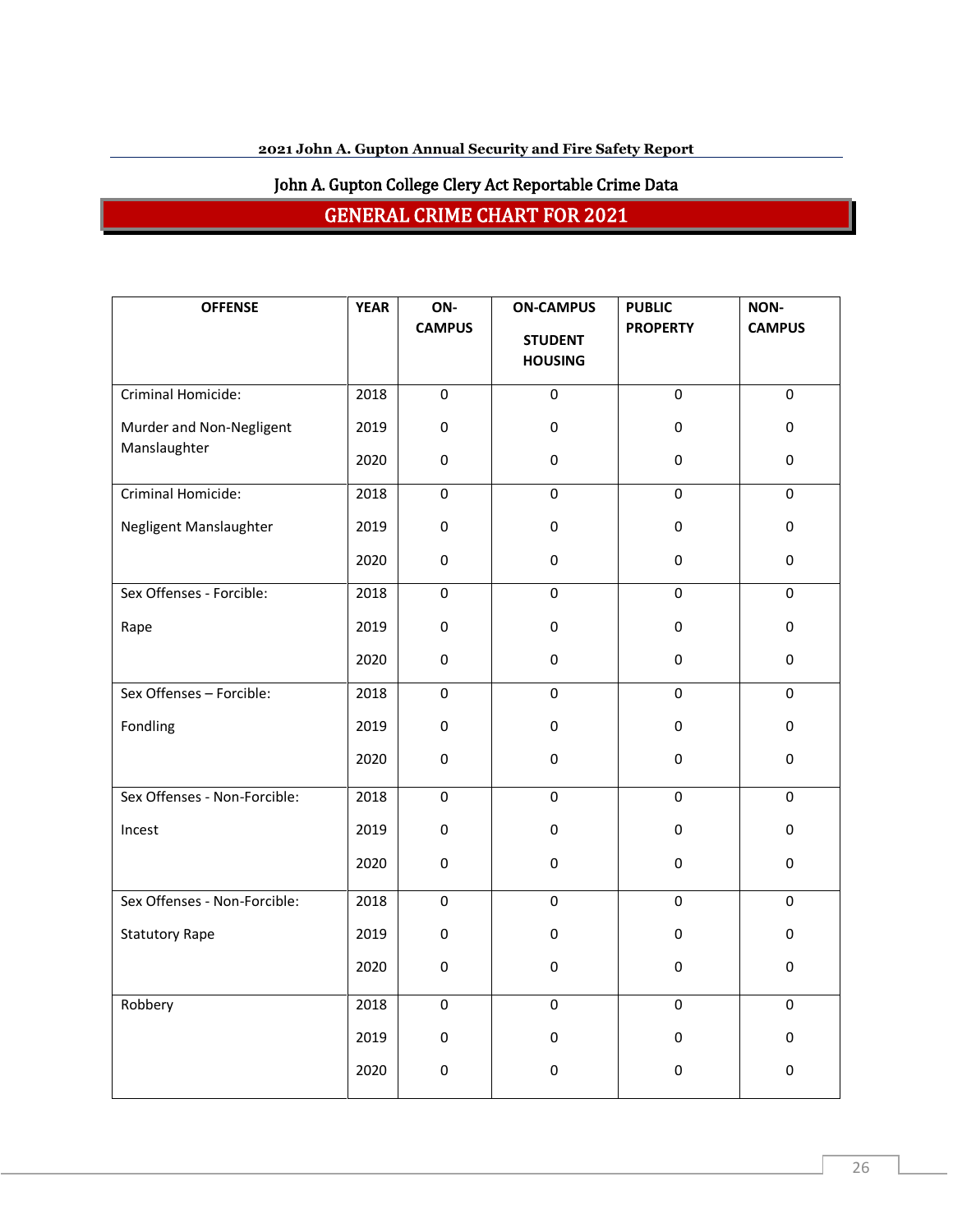| <b>Aggravated Assault</b> | 2018 | 0         | $\mathbf 0$ | 0 | $\mathbf 0$ |
|---------------------------|------|-----------|-------------|---|-------------|
|                           | 2019 | 0         | 0           | 0 | $\mathbf 0$ |
|                           |      |           |             |   |             |
|                           | 2020 | $\pmb{0}$ | 0           | 0 | 0           |
|                           |      |           |             |   |             |
| Burglary                  | 2018 | $\pmb{0}$ | $\pmb{0}$   | 0 | $\mathbf 0$ |
|                           |      |           |             |   |             |
|                           | 2019 | 0         | $\mathbf 0$ | 0 | $\mathbf 0$ |
|                           |      |           |             |   |             |
|                           | 2020 | $\pmb{0}$ | $\pmb{0}$   | 0 | $\pmb{0}$   |
|                           |      |           |             |   |             |
| Motor Vehicle Theft       | 2018 | $\pmb{0}$ | $\pmb{0}$   | 0 | $\pmb{0}$   |
|                           | 2019 | $\pmb{0}$ | $\pmb{0}$   | 0 | $\mathbf 0$ |
|                           |      |           |             |   |             |
|                           | 2020 | 0         | $\pmb{0}$   | 0 | $\pmb{0}$   |
|                           |      |           |             |   |             |
| Arson                     | 2018 | $\pmb{0}$ | $\mathbf 0$ | 0 | $\mathbf 0$ |
|                           |      |           |             |   |             |
|                           | 2019 | 0         | $\mathbf 0$ | 0 | $\mathbf 0$ |
|                           |      |           |             |   |             |
|                           | 2020 | $\pmb{0}$ | $\pmb{0}$   | 0 | $\pmb{0}$   |
|                           |      |           |             |   |             |

**John A. Gupton Annual Security and Fire Safety Report**

# HATE CRIME CHARTS FOR ASR 2021

## **ASR 2021 HATE CRIMES ON CAMPUS FOR 2018**

| <b>OFFENSE</b>                                  | <b>TOTAL</b> | <b>RACE</b> | <b>RELIGION</b> | <b>SEX</b><br>ORIENT | <b>GENDER</b> | <b>GENDER</b><br><b>IDEN</b> | <b>DISABILITY</b> | <b>ETHNICITY</b> | <b>NATIONAL</b><br>ORGIN |
|-------------------------------------------------|--------------|-------------|-----------------|----------------------|---------------|------------------------------|-------------------|------------------|--------------------------|
| MUDER /<br>NON-NEGLIGENT<br><b>MANSLAUGHTER</b> | $\Omega$     | $\Omega$    | $\Omega$        | $\Omega$             | $\Omega$      | $\Omega$                     | 0                 | 0                | 0                        |
| <b>RAPE</b>                                     | $\Omega$     | $\Omega$    | $\Omega$        | $\Omega$             | $\Omega$      | $\Omega$                     | $\Omega$          | $\Omega$         | $\Omega$                 |
| <b>FONDLING</b>                                 | $\Omega$     | $\Omega$    | $\Omega$        | $\Omega$             | $\Omega$      | $\Omega$                     | $\Omega$          | $\Omega$         | $\Omega$                 |
| <b>INCEST</b>                                   | $\Omega$     | $\Omega$    | $\Omega$        | $\Omega$             | $\Omega$      | $\Omega$                     | 0                 | $\Omega$         | 0                        |
| <b>STATUTORY</b><br><b>RAPE</b>                 | 0            | $\mathbf 0$ | 0               | $\mathbf 0$          | 0             | $\mathbf 0$                  | 0                 | 0                | $\mathbf 0$              |
| <b>ROBBERY</b>                                  | $\Omega$     | $\Omega$    | $\Omega$        | $\Omega$             | $\Omega$      | $\Omega$                     | $\Omega$          | $\Omega$         | $\Omega$                 |
| AGRAVATED<br><b>ASSAULT</b>                     | $\Omega$     | $\Omega$    | $\Omega$        | $\Omega$             | $\Omega$      | $\Omega$                     | $\Omega$          | $\Omega$         | $\Omega$                 |
| <b>BURGLARY</b>                                 | $\Omega$     | $\mathbf 0$ | $\mathbf 0$     | $\Omega$             | 0             | $\mathbf 0$                  | 0                 | 0                | $\mathbf 0$              |
| <b>MOTOR VEHICLE</b><br><b>THEFT</b>            | $\Omega$     | $\Omega$    | $\Omega$        | $\Omega$             | $\Omega$      | $\Omega$                     | $\Omega$          | $\Omega$         | $\Omega$                 |
| <b>ARSON</b>                                    | $\Omega$     | $\Omega$    | $\Omega$        | $\Omega$             | $\Omega$      | $\Omega$                     | $\Omega$          | $\Omega$         | $\Omega$                 |
| SIMPLE ASSAULT                                  | $\Omega$     | $\Omega$    | $\Omega$        | $\Omega$             | $\Omega$      | $\mathbf 0$                  | 0                 | 0                | 0                        |
| LARCENY-THEFT                                   | $\Omega$     | $\mathbf 0$ | 0               | $\mathbf{0}$         | 0             | $\mathbf{0}$                 | 0                 | 0                | $\mathbf 0$              |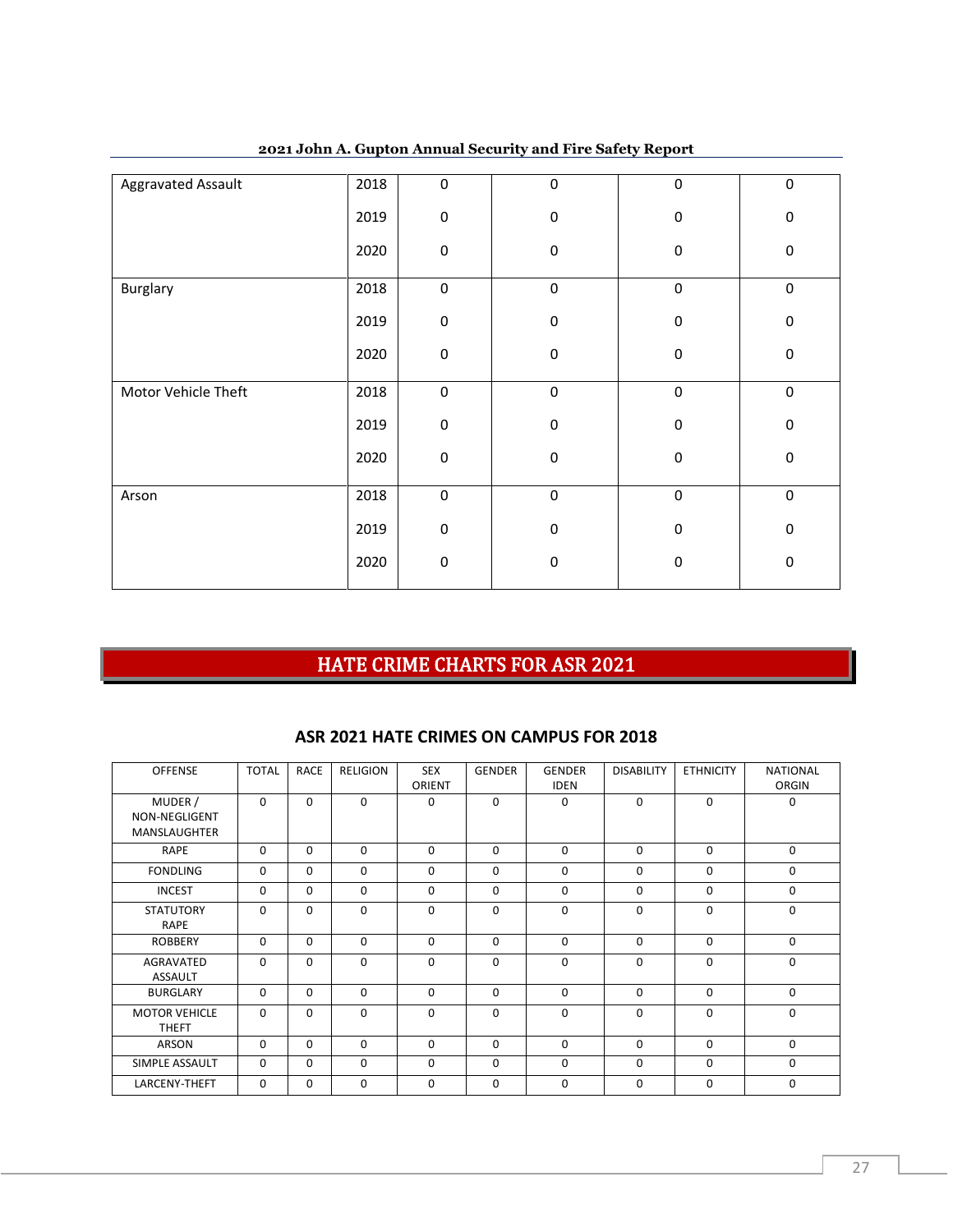| <b>INTIMIDATION</b> |  |  |  |  |  |
|---------------------|--|--|--|--|--|
| VANDALISM           |  |  |  |  |  |

#### **ASR 2021 HATE CRIMES ON CAMPUS FOR 2019**

| <b>OFFENSE</b>                                  | <b>TOTAL</b> | <b>RACE</b> | <b>RELIGION</b> | <b>SEX</b><br>ORIENT | <b>GENDER</b> | <b>GENDER</b><br><b>IDEN</b> | <b>DISABILITY</b> | <b>ETHNICITY</b> | <b>NATIONAL</b><br>ORGIN |
|-------------------------------------------------|--------------|-------------|-----------------|----------------------|---------------|------------------------------|-------------------|------------------|--------------------------|
| MUDER /<br>NON-NEGLIGENT<br><b>MANSLAUGHTER</b> | $\Omega$     | $\Omega$    | $\Omega$        | 0                    | $\Omega$      | $\Omega$                     | $\mathbf 0$       | $\Omega$         | 0                        |
| <b>RAPE</b>                                     | $\Omega$     | $\Omega$    | $\Omega$        | $\Omega$             | $\Omega$      | $\Omega$                     | $\Omega$          | $\Omega$         | $\Omega$                 |
| <b>FONDLING</b>                                 | $\Omega$     | $\Omega$    | $\Omega$        | $\Omega$             | $\Omega$      | $\Omega$                     | $\Omega$          | $\Omega$         | $\mathbf 0$              |
| <b>INCEST</b>                                   | $\Omega$     | $\Omega$    | $\Omega$        | $\Omega$             | $\Omega$      | $\Omega$                     | $\mathbf 0$       | $\Omega$         | $\mathbf 0$              |
| <b>STATUTORY</b><br><b>RAPE</b>                 | $\Omega$     | 0           | $\Omega$        | $\Omega$             | 0             | $\mathbf 0$                  | $\mathbf 0$       | 0                | $\mathbf 0$              |
| <b>ROBBERY</b>                                  | $\Omega$     | $\Omega$    | $\Omega$        | $\Omega$             | $\Omega$      | $\Omega$                     | $\mathbf 0$       | $\Omega$         | $\mathbf 0$              |
| <b>AGRAVATED</b><br><b>ASSAULT</b>              | $\Omega$     | $\Omega$    | $\Omega$        | $\Omega$             | $\Omega$      | $\Omega$                     | $\Omega$          | $\Omega$         | $\Omega$                 |
| <b>BURGLARY</b>                                 | $\Omega$     | $\Omega$    | $\Omega$        | $\Omega$             | $\Omega$      | $\Omega$                     | $\mathbf 0$       | $\Omega$         | $\mathbf 0$              |
| <b>MOTOR VEHICLE</b><br><b>THEFT</b>            | $\Omega$     | $\Omega$    | $\Omega$        | $\Omega$             | $\Omega$      | $\Omega$                     | $\Omega$          | $\Omega$         | $\Omega$                 |
| ARSON                                           | $\Omega$     | $\Omega$    | $\Omega$        | $\Omega$             | $\Omega$      | $\Omega$                     | $\mathbf 0$       | $\Omega$         | $\mathbf 0$              |
| SIMPLE ASSAULT                                  | $\Omega$     | $\Omega$    | $\Omega$        | 0                    | $\Omega$      | $\Omega$                     | $\Omega$          | $\Omega$         | $\mathbf 0$              |
| LARCENY-THEFT                                   | $\Omega$     | 0           | $\Omega$        | $\Omega$             | $\Omega$      | $\Omega$                     | $\mathbf 0$       | $\Omega$         | $\mathbf 0$              |
| <b>INTIMIDATION</b>                             | $\Omega$     | 0           | $\Omega$        | $\Omega$             | $\Omega$      | $\Omega$                     | 0                 | $\Omega$         | $\mathbf 0$              |
| VANDALISM                                       | $\Omega$     | 0           | $\Omega$        | $\Omega$             | $\Omega$      | 0                            | $\mathbf 0$       | $\Omega$         | $\mathbf 0$              |

#### **ASR 2021 HATE CRIMES ON CAMPUS FOR 2020**

| <b>OFFENSE</b>                                  | <b>TOTAL</b> | <b>RACE</b> | <b>RELIGION</b> | <b>SEX</b><br>ORIENT | <b>GENDER</b> | <b>GENDER</b><br><b>IDEN</b> | <b>DISABILITY</b> | <b>ETHNICITY</b> | <b>NATIONAL</b><br>ORGIN |
|-------------------------------------------------|--------------|-------------|-----------------|----------------------|---------------|------------------------------|-------------------|------------------|--------------------------|
| MUDER /<br>NON-NEGLIGENT<br><b>MANSLAUGHTER</b> | $\Omega$     | $\Omega$    | $\Omega$        | $\Omega$             | $\Omega$      | $\Omega$                     | $\Omega$          | $\Omega$         | 0                        |
| <b>RAPE</b>                                     | $\Omega$     | 0           | $\Omega$        | $\Omega$             | $\Omega$      | $\Omega$                     | $\mathbf 0$       | $\Omega$         | 0                        |
| <b>FONDLING</b>                                 | $\Omega$     | $\Omega$    | $\Omega$        | $\Omega$             | $\Omega$      | $\Omega$                     | $\mathbf 0$       | $\Omega$         | $\mathbf 0$              |
| <b>INCEST</b>                                   | $\Omega$     | 0           | $\Omega$        | $\Omega$             | $\Omega$      | $\Omega$                     | $\Omega$          | $\Omega$         | 0                        |
| <b>STATUTORY</b><br><b>RAPE</b>                 | $\mathbf 0$  | 0           | 0               | $\mathbf 0$          | $\mathbf 0$   | $\mathbf 0$                  | $\mathbf 0$       | 0                | 0                        |
| <b>ROBBERY</b>                                  | $\Omega$     | 0           | $\Omega$        | $\Omega$             | $\Omega$      | $\Omega$                     | $\Omega$          | $\Omega$         | 0                        |
| <b>AGRAVATED</b><br><b>ASSAULT</b>              | $\Omega$     | 0           | $\Omega$        | $\Omega$             | 0             | $\mathbf 0$                  | $\mathbf 0$       | 0                | $\mathbf 0$              |
| <b>BURGLARY</b>                                 | $\Omega$     | 0           | $\Omega$        | $\Omega$             | $\Omega$      | $\Omega$                     | $\mathbf 0$       | $\Omega$         | 0                        |
| <b>MOTOR VEHICLE</b><br><b>THEFT</b>            | $\mathbf 0$  | 0           | 0               | $\mathbf 0$          | $\mathbf 0$   | $\mathbf 0$                  | $\mathbf 0$       | 0                | $\mathbf 0$              |
| <b>ARSON</b>                                    | $\Omega$     | $\Omega$    | $\Omega$        | $\Omega$             | $\Omega$      | $\Omega$                     | $\Omega$          | $\Omega$         | 0                        |
| SIMPLE ASSAULT                                  | $\mathbf 0$  | 0           | 0               | $\mathbf 0$          | $\mathbf 0$   | $\mathbf 0$                  | $\mathbf 0$       | 0                | 0                        |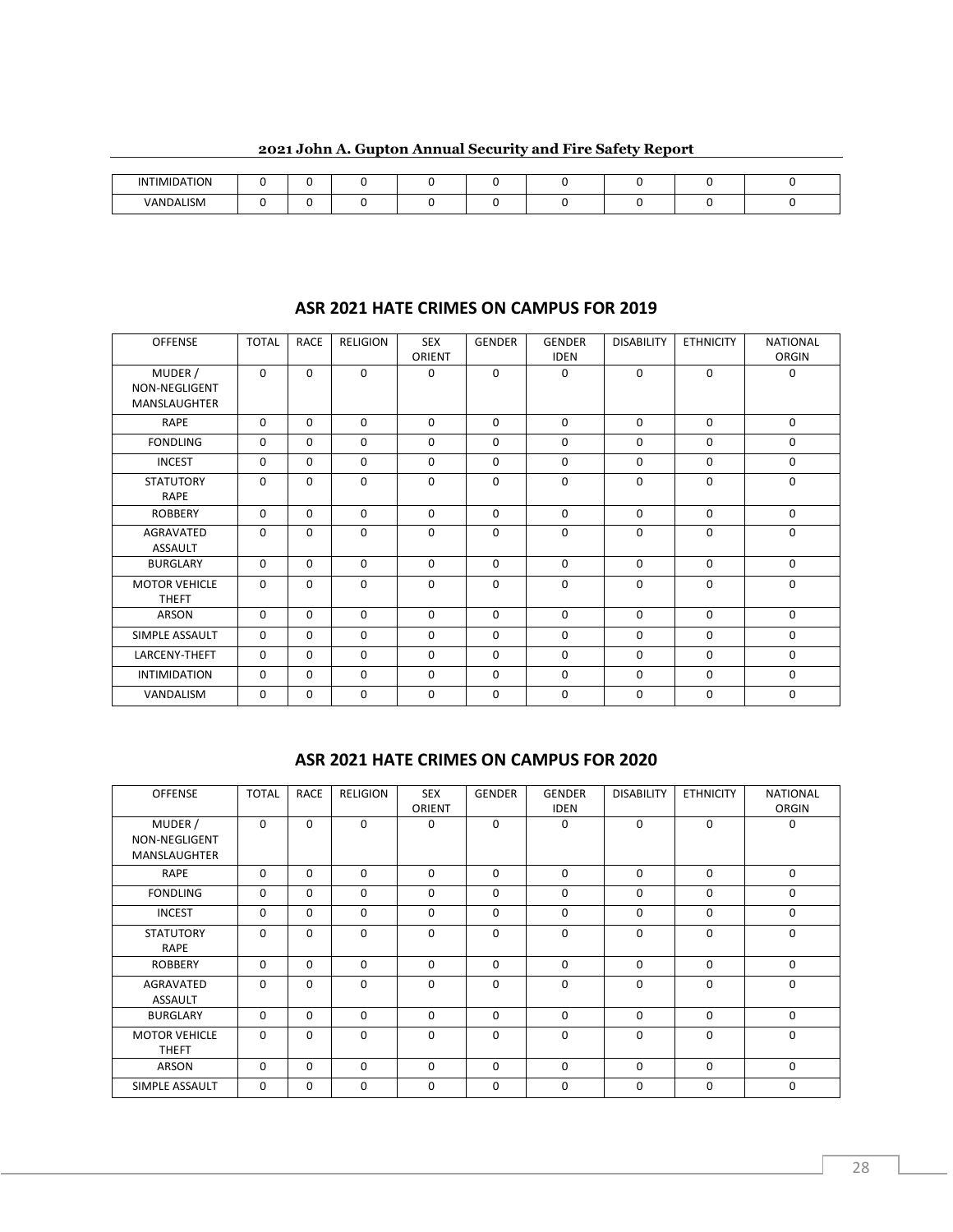| LARCENY-THEFT |  |  |  |  |  |
|---------------|--|--|--|--|--|
| INTIMIDATION  |  |  |  |  |  |
| VANDALISM     |  |  |  |  |  |

**2021 John A. Gupton Annual Security and Fire Safety Report**

## **ASR 2021 HATE CRIMES ON CAMPUS STUDENT HOUSING FOR 2018**

| <b>OFFENSE</b>                                  | <b>TOTAL</b> | <b>RACE</b> | <b>RELIGION</b> | <b>SEX</b> | <b>GENDER</b> | <b>GENDER</b> | <b>DISABILITY</b> | <b>ETHNICITY</b> | <b>NATIONAL</b> |
|-------------------------------------------------|--------------|-------------|-----------------|------------|---------------|---------------|-------------------|------------------|-----------------|
|                                                 |              |             |                 | ORIENT     |               | <b>IDEN</b>   |                   |                  | ORGIN           |
| MUDER /<br>NON-NEGLIGENT<br><b>MANSLAUGHTER</b> | $\Omega$     | $\Omega$    | $\Omega$        | $\Omega$   | $\Omega$      | $\Omega$      | $\Omega$          | $\Omega$         | $\Omega$        |
| <b>RAPE</b>                                     | $\Omega$     | $\Omega$    | $\Omega$        | $\Omega$   | $\Omega$      | $\Omega$      | $\Omega$          | $\Omega$         | $\Omega$        |
| <b>FONDLING</b>                                 | $\Omega$     | $\Omega$    | $\Omega$        | $\Omega$   | $\Omega$      | $\Omega$      | 0                 | $\Omega$         | $\Omega$        |
| <b>INCEST</b>                                   | $\Omega$     | $\Omega$    | $\Omega$        | $\Omega$   | $\Omega$      | $\Omega$      | 0                 | $\Omega$         | $\Omega$        |
| <b>STATUTORY</b><br><b>RAPE</b>                 | $\Omega$     | $\Omega$    | $\Omega$        | $\Omega$   | $\Omega$      | $\Omega$      | $\Omega$          | $\Omega$         | $\Omega$        |
| <b>ROBBERY</b>                                  | $\Omega$     | $\Omega$    | $\Omega$        | $\Omega$   | $\Omega$      | $\Omega$      | $\Omega$          | $\Omega$         | $\Omega$        |
| AGRAVATED<br><b>ASSAULT</b>                     | $\Omega$     | $\mathbf 0$ | $\Omega$        | $\Omega$   | $\Omega$      | $\Omega$      | 0                 | $\Omega$         | $\Omega$        |
| <b>BURGLARY</b>                                 | $\Omega$     | $\Omega$    | $\Omega$        | $\Omega$   | $\Omega$      | $\Omega$      | $\Omega$          | $\Omega$         | $\mathbf 0$     |
| <b>MOTOR VEHICLE</b><br><b>THEFT</b>            | $\Omega$     | $\Omega$    | $\Omega$        | $\Omega$   | $\Omega$      | $\Omega$      | 0                 | 0                | $\Omega$        |
| <b>ARSON</b>                                    | $\Omega$     | $\Omega$    | $\Omega$        | $\Omega$   | $\Omega$      | $\mathbf 0$   | 0                 | $\Omega$         | $\mathbf 0$     |
| SIMPLE ASSAULT                                  | $\Omega$     | $\Omega$    | $\Omega$        | $\Omega$   | $\Omega$      | $\Omega$      | 0                 | $\Omega$         | $\mathbf 0$     |
| LARCENY-THEFT                                   | $\Omega$     | $\Omega$    | $\Omega$        | $\Omega$   | $\Omega$      | $\Omega$      | $\Omega$          | $\Omega$         | $\Omega$        |
| <b>INTIMIDATION</b>                             | $\Omega$     | $\Omega$    | $\Omega$        | $\Omega$   | $\Omega$      | $\Omega$      | 0                 | $\Omega$         | 0               |
| VANDALISM                                       | $\mathbf 0$  | 0           | $\Omega$        | $\Omega$   | 0             | $\Omega$      | 0                 | 0                | $\Omega$        |

#### **ASR 2021 HATE CRIMES ON CAMPUS STUDENT HOUSING FOR 2019**

| <b>OFFENSE</b>                                  | <b>TOTAL</b> | <b>RACE</b> | <b>RELIGION</b> | <b>SEX</b><br>ORIENT | <b>GENDER</b> | <b>GENDER</b><br><b>IDEN</b> | <b>DISABILITY</b> | <b>ETHNICITY</b> | <b>NATIONAL</b><br>ORGIN |
|-------------------------------------------------|--------------|-------------|-----------------|----------------------|---------------|------------------------------|-------------------|------------------|--------------------------|
| MUDER /<br>NON-NEGLIGENT<br><b>MANSLAUGHTER</b> | $\Omega$     | $\Omega$    | $\Omega$        | $\Omega$             | $\Omega$      | 0                            | $\Omega$          | $\Omega$         | $\mathbf 0$              |
| <b>RAPE</b>                                     | $\Omega$     | 0           | 0               | $\Omega$             | $\Omega$      | $\Omega$                     | $\Omega$          | $\Omega$         | 0                        |
| <b>FONDLING</b>                                 | $\Omega$     | $\Omega$    | $\Omega$        | $\Omega$             | $\Omega$      | $\mathbf 0$                  | $\mathbf 0$       | $\Omega$         | $\mathbf 0$              |
| <b>INCEST</b>                                   | $\Omega$     | $\Omega$    | $\Omega$        | $\Omega$             | $\Omega$      | $\Omega$                     | $\Omega$          | $\Omega$         | 0                        |
| <b>STATUTORY</b><br><b>RAPE</b>                 | $\Omega$     | $\Omega$    | $\Omega$        | $\Omega$             | $\Omega$      | $\Omega$                     | $\Omega$          | $\Omega$         | $\Omega$                 |
| <b>ROBBERY</b>                                  | $\Omega$     | $\Omega$    | $\Omega$        | $\Omega$             | $\Omega$      | $\Omega$                     | $\Omega$          | $\Omega$         | 0                        |
| AGRAVATED<br><b>ASSAULT</b>                     | $\Omega$     | 0           | 0               | $\Omega$             | $\Omega$      | $\Omega$                     | $\Omega$          | $\Omega$         | 0                        |
| <b>BURGLARY</b>                                 | $\Omega$     | 0           | 0               | $\Omega$             | $\Omega$      | $\Omega$                     | $\Omega$          | $\Omega$         | 0                        |
| <b>MOTOR VEHICLE</b><br><b>THEFT</b>            | $\Omega$     | $\Omega$    | $\Omega$        | $\Omega$             | $\Omega$      | $\Omega$                     | $\Omega$          | $\Omega$         | 0                        |
| <b>ARSON</b>                                    | 0            | $\Omega$    | $\Omega$        | $\Omega$             | $\Omega$      | $\Omega$                     | $\Omega$          | $\Omega$         | 0                        |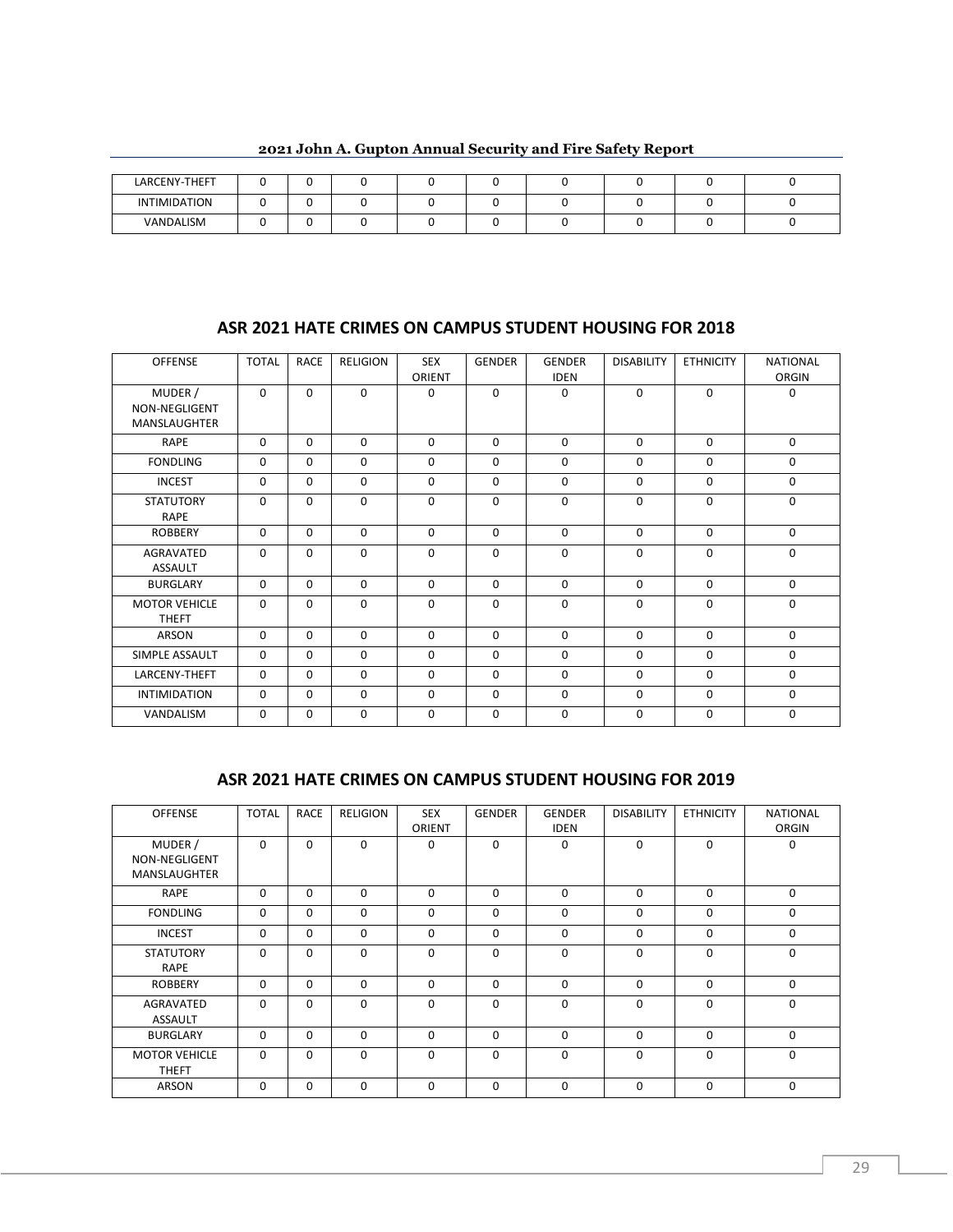| SIMPLE ASSAULT |  |  |  |  |  |
|----------------|--|--|--|--|--|
| LARCENY-THEFT  |  |  |  |  |  |
| INTIMIDATION   |  |  |  |  |  |
| VANDALISM      |  |  |  |  |  |

**2021 John A. Gupton Annual Security and Fire Safety Report**

## **ASR 2021 HATE CRIMES ON CAMPUS STUDENT HOUSING FOR 2020**

| <b>OFFENSE</b>                                  | <b>TOTAL</b> | <b>RACE</b> | <b>RELIGION</b> | <b>SEX</b>  | <b>GENDER</b> | <b>GENDER</b> | <b>DISABILITY</b> | <b>ETHNICITY</b> | <b>NATIONAL</b> |
|-------------------------------------------------|--------------|-------------|-----------------|-------------|---------------|---------------|-------------------|------------------|-----------------|
|                                                 |              |             |                 | ORIENT      |               | <b>IDEN</b>   |                   |                  | ORGIN           |
| MUDER /<br>NON-NEGLIGENT<br><b>MANSLAUGHTER</b> | $\Omega$     | $\Omega$    | $\Omega$        | 0           | $\Omega$      | $\Omega$      | $\Omega$          | $\Omega$         | $\Omega$        |
| <b>RAPE</b>                                     | $\Omega$     | $\Omega$    | $\Omega$        | $\Omega$    | $\Omega$      | $\Omega$      | $\Omega$          | $\Omega$         | $\mathbf 0$     |
| <b>FONDLING</b>                                 | $\Omega$     | $\Omega$    | $\Omega$        | $\Omega$    | $\Omega$      | $\Omega$      | $\Omega$          | $\Omega$         | $\mathbf 0$     |
| <b>INCEST</b>                                   | $\Omega$     | $\Omega$    | $\Omega$        | $\Omega$    | $\Omega$      | $\Omega$      | $\Omega$          | $\Omega$         | $\mathbf 0$     |
| <b>STATUTORY</b><br><b>RAPE</b>                 | $\mathbf 0$  | 0           | 0               | 0           | 0             | $\mathbf 0$   | $\mathbf 0$       | $\mathbf 0$      | $\mathbf 0$     |
| <b>ROBBERY</b>                                  | $\Omega$     | 0           | $\mathbf 0$     | $\mathbf 0$ | $\Omega$      | $\mathbf 0$   | $\mathbf 0$       | $\mathbf 0$      | $\mathbf 0$     |
| AGRAVATED<br><b>ASSAULT</b>                     | $\Omega$     | 0           | 0               | 0           | 0             | $\mathbf 0$   | $\mathbf 0$       | $\mathbf 0$      | $\mathbf 0$     |
| <b>BURGLARY</b>                                 | $\Omega$     | $\Omega$    | 0               | $\Omega$    | $\Omega$      | $\mathbf 0$   | $\mathbf 0$       | $\Omega$         | $\mathbf 0$     |
| <b>MOTOR VEHICLE</b><br><b>THEFT</b>            | $\Omega$     | $\Omega$    | $\Omega$        | $\Omega$    | $\Omega$      | $\Omega$      | $\Omega$          | $\Omega$         | $\Omega$        |
| ARSON                                           | $\Omega$     | $\Omega$    | $\Omega$        | $\Omega$    | $\Omega$      | $\Omega$      | $\mathbf 0$       | $\Omega$         | $\mathbf 0$     |
| SIMPLE ASSAULT                                  | $\Omega$     | $\Omega$    | $\Omega$        | $\Omega$    | $\Omega$      | $\Omega$      | $\Omega$          | $\Omega$         | $\Omega$        |
| LARCENY-THEFT                                   | $\Omega$     | $\Omega$    | $\Omega$        | $\Omega$    | $\Omega$      | $\Omega$      | $\Omega$          | $\Omega$         | $\Omega$        |
| <b>INTIMIDATION</b>                             | $\Omega$     | $\Omega$    | $\Omega$        | $\Omega$    | $\Omega$      | $\Omega$      | $\Omega$          | $\Omega$         | $\Omega$        |
| VANDALISM                                       | $\mathbf 0$  | 0           | $\mathbf 0$     | 0           | $\mathbf 0$   | $\mathbf 0$   | $\mathbf 0$       | $\mathbf 0$      | $\mathbf 0$     |

#### **ASR 2021 HATE CRIMES NON-CAMPUS FOR 2018**

| <b>OFFENSE</b>                                  | <b>TOTAL</b> | <b>RACE</b> | <b>RELIGION</b> | <b>SEX</b><br>ORIENT | <b>GENDER</b> | <b>GENDER</b><br><b>IDEN</b> | <b>DISABILITY</b> | <b>ETHNICITY</b> | <b>NATIONAL</b><br>ORGIN |
|-------------------------------------------------|--------------|-------------|-----------------|----------------------|---------------|------------------------------|-------------------|------------------|--------------------------|
| MUDER /<br>NON-NEGLIGENT<br><b>MANSLAUGHTER</b> | 0            | 0           | $\Omega$        | $\Omega$             | $\Omega$      | $\Omega$                     | 0                 | 0                | 0                        |
| <b>RAPE</b>                                     | $\Omega$     | $\Omega$    | $\Omega$        | $\Omega$             | $\Omega$      | $\Omega$                     | $\mathbf 0$       | $\Omega$         | 0                        |
| <b>FONDLING</b>                                 | $\Omega$     | 0           | $\Omega$        | $\Omega$             | $\Omega$      | $\Omega$                     | $\mathbf 0$       | 0                | 0                        |
| <b>INCEST</b>                                   | $\mathbf 0$  | 0           | $\Omega$        | $\Omega$             | $\Omega$      | 0                            | 0                 | 0                | 0                        |
| <b>STATUTORY</b><br><b>RAPE</b>                 | $\Omega$     | $\Omega$    | $\Omega$        | $\Omega$             | $\Omega$      | $\Omega$                     | $\Omega$          | $\Omega$         | 0                        |
| <b>ROBBERY</b>                                  | $\Omega$     | $\Omega$    | $\Omega$        | $\Omega$             | $\Omega$      | $\Omega$                     | $\mathbf{0}$      | 0                | 0                        |
| AGRAVATED<br><b>ASSAULT</b>                     | $\Omega$     | $\Omega$    | $\Omega$        | $\Omega$             | $\Omega$      | $\Omega$                     | $\Omega$          | $\Omega$         | 0                        |
| <b>BURGLARY</b>                                 | $\Omega$     | 0           | $\Omega$        | $\Omega$             | $\Omega$      | $\Omega$                     | $\Omega$          | $\Omega$         | 0                        |
| <b>MOTOR VEHICLE</b><br><b>THEFT</b>            | $\Omega$     | $\Omega$    | $\Omega$        | $\Omega$             | $\Omega$      | $\Omega$                     | $\Omega$          | $\Omega$         | $\Omega$                 |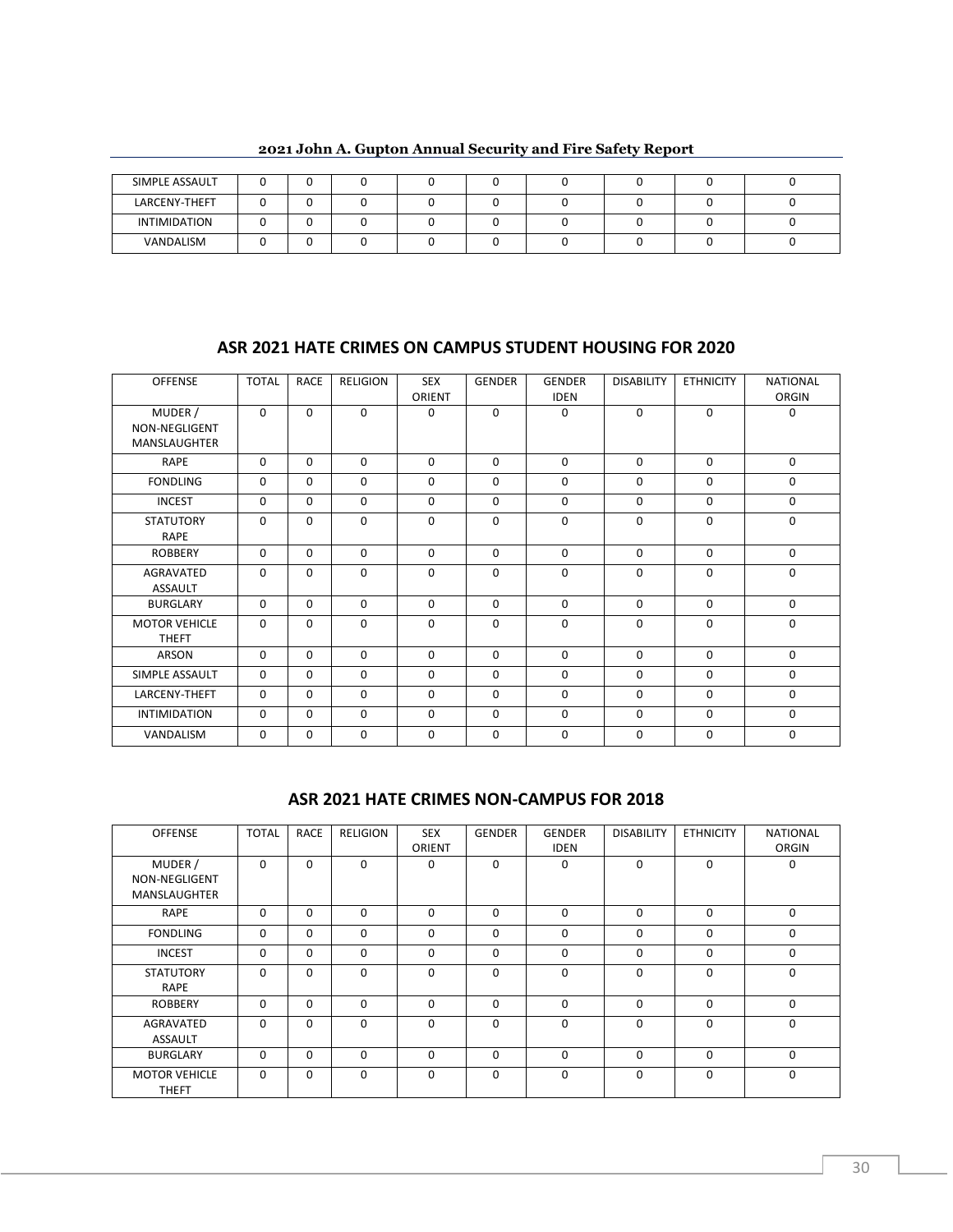| ARSON               | ື |  |  |  |  |
|---------------------|---|--|--|--|--|
| SIMPLE ASSAULT      | u |  |  |  |  |
| LARCENY-THEFT       | ື |  |  |  |  |
| <b>INTIMIDATION</b> |   |  |  |  |  |
| VANDALISM           |   |  |  |  |  |

**2021 John A. Gupton Annual Security and Fire Safety Report**

#### **ASR 2021 HATE CRIMES NON-CAMPUS FOR 2019**

| <b>OFFENSE</b>                                  | <b>TOTAL</b> | <b>RACE</b> | <b>RELIGION</b> | <b>SEX</b><br>ORIENT | <b>GENDER</b> | <b>GENDER</b><br><b>IDEN</b> | <b>DISABILITY</b> | <b>ETHNICITY</b> | <b>NATIONAL</b><br>ORGIN |
|-------------------------------------------------|--------------|-------------|-----------------|----------------------|---------------|------------------------------|-------------------|------------------|--------------------------|
| MUDER /<br>NON-NEGLIGENT<br><b>MANSLAUGHTER</b> | $\Omega$     | 0           | $\Omega$        | $\Omega$             | $\Omega$      | $\Omega$                     | $\mathbf 0$       | $\Omega$         | $\mathbf 0$              |
| <b>RAPE</b>                                     | $\Omega$     | $\Omega$    | 0               | $\Omega$             | $\Omega$      | $\Omega$                     | $\mathbf 0$       | $\Omega$         | $\mathbf 0$              |
| <b>FONDLING</b>                                 | $\Omega$     | $\Omega$    | 0               | $\Omega$             | $\Omega$      | $\Omega$                     | $\mathbf 0$       | $\Omega$         | $\mathbf 0$              |
| <b>INCEST</b>                                   | $\Omega$     | $\Omega$    | $\Omega$        | $\Omega$             | $\Omega$      | $\Omega$                     | $\mathbf 0$       | $\Omega$         | $\mathbf 0$              |
| <b>STATUTORY</b><br><b>RAPE</b>                 | $\Omega$     | $\Omega$    | $\Omega$        | $\Omega$             | $\Omega$      | $\Omega$                     | $\Omega$          | $\Omega$         | $\Omega$                 |
| <b>ROBBERY</b>                                  | $\Omega$     | $\Omega$    | $\Omega$        | $\Omega$             | $\Omega$      | $\Omega$                     | $\Omega$          | $\Omega$         | $\mathbf 0$              |
| AGRAVATED<br><b>ASSAULT</b>                     | $\Omega$     | $\Omega$    | $\Omega$        | $\Omega$             | $\Omega$      | $\Omega$                     | $\Omega$          | $\Omega$         | $\Omega$                 |
| <b>BURGLARY</b>                                 | $\Omega$     | $\Omega$    | $\Omega$        | $\Omega$             | $\Omega$      | $\Omega$                     | $\mathbf 0$       | $\Omega$         | $\mathbf 0$              |
| <b>MOTOR VEHICLE</b><br><b>THEFT</b>            | $\Omega$     | $\Omega$    | $\Omega$        | $\Omega$             | $\Omega$      | $\Omega$                     | $\Omega$          | $\Omega$         | $\Omega$                 |
| ARSON                                           | $\Omega$     | 0           | $\Omega$        | $\Omega$             | $\Omega$      | $\Omega$                     | $\Omega$          | $\Omega$         | $\mathbf 0$              |
| SIMPLE ASSAULT                                  | $\Omega$     | $\Omega$    | $\Omega$        | $\Omega$             | $\Omega$      | $\Omega$                     | $\Omega$          | $\Omega$         | $\Omega$                 |
| <b>LARCENY-THEFT</b>                            | $\Omega$     | $\Omega$    | $\Omega$        | $\Omega$             | $\Omega$      | $\Omega$                     | $\Omega$          | $\Omega$         | $\mathbf 0$              |
| <b>INTIMIDATION</b>                             | $\Omega$     | $\Omega$    | 0               | $\Omega$             | $\Omega$      | $\Omega$                     | $\Omega$          | $\Omega$         | $\Omega$                 |
| VANDALISM                                       | $\Omega$     | 0           | $\Omega$        | $\Omega$             | $\Omega$      | $\Omega$                     | $\Omega$          | $\Omega$         | $\mathbf 0$              |

#### **ASR 2021 HATE CRIMES NON-CAMPUS FOR 2020**

| <b>OFFENSE</b>                                  | <b>TOTAL</b> | <b>RACE</b> | <b>RELIGION</b> | <b>SEX</b><br>ORIENT | <b>GENDER</b> | <b>GENDER</b><br><b>IDEN</b> | <b>DISABILITY</b> | <b>ETHNICITY</b> | <b>NATIONAL</b><br>ORGIN |
|-------------------------------------------------|--------------|-------------|-----------------|----------------------|---------------|------------------------------|-------------------|------------------|--------------------------|
| MUDER /<br>NON-NEGLIGENT<br><b>MANSLAUGHTER</b> | $\Omega$     | $\Omega$    | $\Omega$        | 0                    | $\Omega$      | $\Omega$                     | $\Omega$          | $\Omega$         | 0                        |
| RAPE                                            | 0            | 0           | 0               | $\Omega$             | $\Omega$      | $\mathbf{0}$                 | $\Omega$          | $\Omega$         | 0                        |
| <b>FONDLING</b>                                 | 0            | 0           | 0               | $\Omega$             | 0             | 0                            | $\Omega$          | $\Omega$         | 0                        |
| <b>INCEST</b>                                   | 0            | $\Omega$    | 0               | 0                    | $\Omega$      | $\Omega$                     | $\Omega$          | $\Omega$         | 0                        |
| <b>STATUTORY</b><br>RAPE                        | $\Omega$     | $\Omega$    | $\Omega$        | $\Omega$             | $\Omega$      | $\Omega$                     | $\Omega$          | $\Omega$         | 0                        |
| <b>ROBBERY</b>                                  | 0            | 0           | 0               | 0                    | $\Omega$      | 0                            | $\Omega$          | $\Omega$         | 0                        |
| AGRAVATED<br><b>ASSAULT</b>                     | 0            | 0           | 0               | 0                    | $\Omega$      | 0                            | $\Omega$          | $\Omega$         | 0                        |
| <b>BURGLARY</b>                                 | $\Omega$     | 0           | $\Omega$        | $\Omega$             | $\Omega$      | $\Omega$                     | $\Omega$          | $\Omega$         | $\Omega$                 |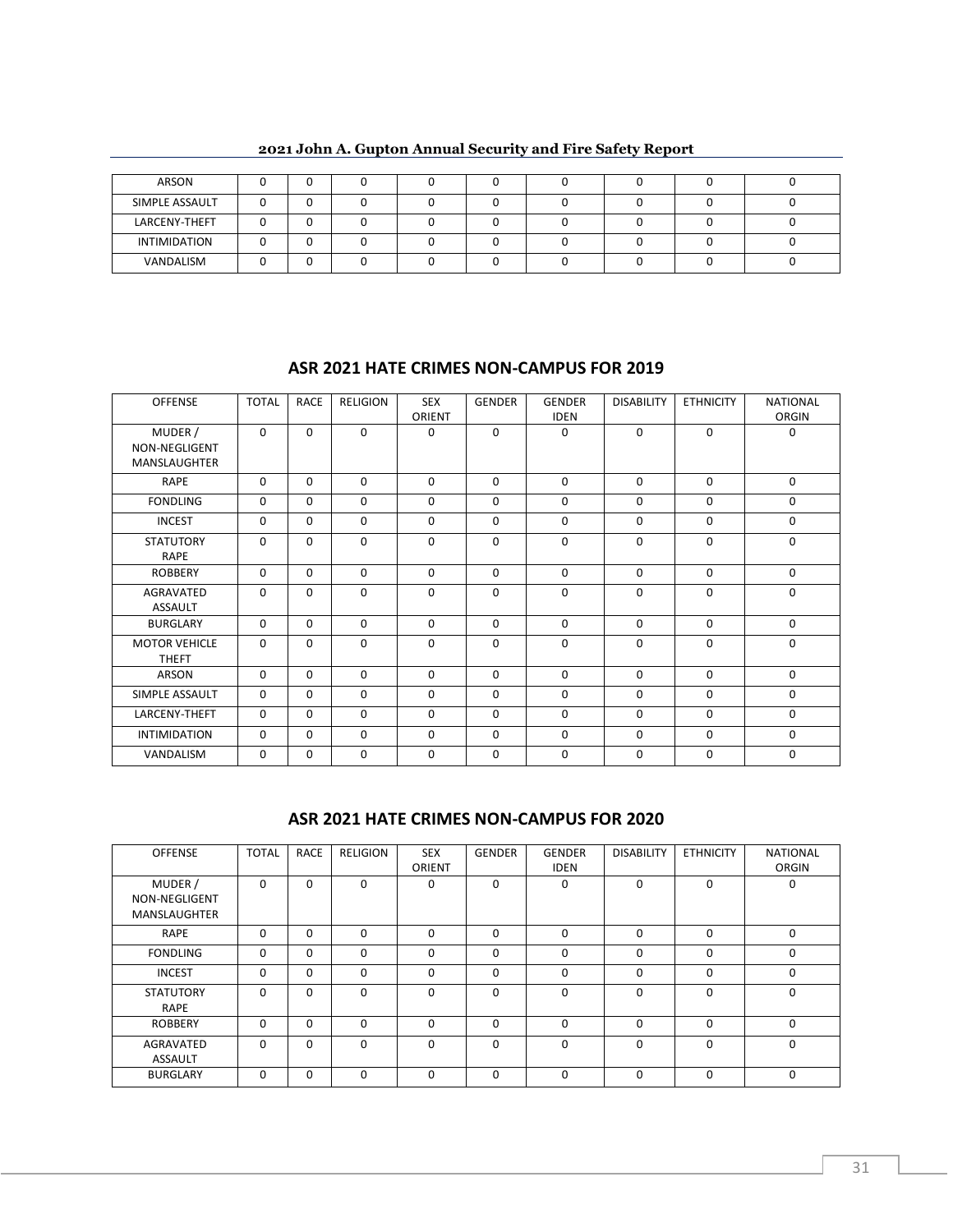| <b>MOTOR VEHICLE</b><br><b>THEFT</b> |  |  |  |  |  |
|--------------------------------------|--|--|--|--|--|
| ARSON                                |  |  |  |  |  |
| SIMPLE ASSAULT                       |  |  |  |  |  |
| LARCENY-THEFT                        |  |  |  |  |  |
| <b>INTIMIDATION</b>                  |  |  |  |  |  |
| VANDALISM                            |  |  |  |  |  |

## **ASR 2021 HATE CRIMES PUBLIC PROPERTY FOR 2018**

| <b>OFFENSE</b>                       | <b>TOTAL</b> | <b>RACE</b> | <b>RELIGION</b> | <b>SEX</b> | <b>GENDER</b> | <b>GENDER</b> | <b>DISABILITY</b> | <b>ETHNICITY</b> | <b>NATIONAL</b> |
|--------------------------------------|--------------|-------------|-----------------|------------|---------------|---------------|-------------------|------------------|-----------------|
|                                      |              |             |                 | ORIENT     |               | <b>IDEN</b>   |                   |                  | ORGIN           |
| MUDER /<br>NON-NEGLIGENT             | $\Omega$     | $\Omega$    | $\Omega$        | 0          | $\Omega$      | $\Omega$      | $\Omega$          | $\Omega$         | 0               |
| MANSLAUGHTER                         |              |             |                 |            |               |               |                   |                  |                 |
| RAPE                                 | $\Omega$     | $\Omega$    | $\Omega$        | $\Omega$   | $\Omega$      | $\Omega$      | $\Omega$          | $\Omega$         | $\mathbf 0$     |
| <b>FONDLING</b>                      | $\Omega$     | $\Omega$    | $\mathbf 0$     | 0          | $\mathbf 0$   | $\mathbf 0$   | $\mathbf 0$       | $\mathbf 0$      | $\mathbf 0$     |
| <b>INCEST</b>                        | $\Omega$     | $\Omega$    | $\mathbf 0$     | $\Omega$   | $\Omega$      | $\mathbf 0$   | $\mathbf 0$       | $\Omega$         | $\mathbf 0$     |
| <b>STATUTORY</b><br><b>RAPE</b>      | 0            | 0           | $\Omega$        | $\Omega$   | 0             | $\mathbf 0$   | $\mathbf 0$       | $\Omega$         | $\mathbf 0$     |
| <b>ROBBERY</b>                       | $\Omega$     | $\Omega$    | $\Omega$        | $\Omega$   | $\Omega$      | $\Omega$      | $\Omega$          | $\Omega$         | $\mathbf 0$     |
| <b>AGRAVATED</b><br><b>ASSAULT</b>   | 0            | 0           | $\mathbf 0$     | $\Omega$   | $\mathbf 0$   | $\mathbf 0$   | $\mathbf 0$       | $\mathbf 0$      | $\mathbf 0$     |
| <b>BURGLARY</b>                      | $\Omega$     | $\Omega$    | $\Omega$        | $\Omega$   | $\Omega$      | $\mathbf 0$   | $\mathbf 0$       | $\Omega$         | $\mathbf 0$     |
| <b>MOTOR VEHICLE</b><br><b>THEFT</b> | $\mathbf 0$  | 0           | $\mathbf 0$     | $\Omega$   | $\mathbf 0$   | $\mathbf 0$   | $\mathbf 0$       | $\mathbf 0$      | $\mathbf 0$     |
| ARSON                                | $\Omega$     | $\Omega$    | $\Omega$        | $\Omega$   | $\Omega$      | $\mathbf 0$   | $\Omega$          | $\Omega$         | $\mathbf 0$     |
| SIMPLE ASSAULT                       | $\mathbf 0$  | $\Omega$    | $\mathbf 0$     | 0          | $\mathbf 0$   | 0             | $\mathbf 0$       | $\mathbf 0$      | $\mathbf 0$     |
| LARCENY-THEFT                        | $\Omega$     | $\Omega$    | 0               | 0          | $\Omega$      | $\mathbf 0$   | $\mathbf{0}$      | 0                | $\mathbf 0$     |
| <b>INTIMIDATION</b>                  | $\Omega$     | $\Omega$    | $\mathbf 0$     | $\Omega$   | $\Omega$      | $\Omega$      | $\mathbf 0$       | $\Omega$         | 0               |
| VANDALISM                            | 0            | 0           | $\mathbf 0$     | 0          | 0             | $\mathbf 0$   | $\mathbf 0$       | 0                | 0               |

#### **ASR 2021 HATE CRIMES PUBLIC PROPERTY 2019**

| <b>OFFENSE</b>                                  | <b>TOTAL</b> | <b>RACE</b> | <b>RELIGION</b> | <b>SEX</b><br>ORIENT | <b>GENDER</b> | <b>GENDER</b><br><b>IDEN</b> | <b>DISABILITY</b> | <b>ETHNICITY</b> | <b>NATIONAL</b><br>ORGIN |
|-------------------------------------------------|--------------|-------------|-----------------|----------------------|---------------|------------------------------|-------------------|------------------|--------------------------|
| MUDER /<br>NON-NEGLIGENT<br><b>MANSLAUGHTER</b> | $\Omega$     | $\Omega$    | $\Omega$        | $\Omega$             | $\Omega$      | $\Omega$                     | $\Omega$          | $\Omega$         | 0                        |
| RAPE                                            | $\Omega$     | $\Omega$    | $\Omega$        | $\Omega$             | 0             | $\Omega$                     | $\Omega$          | $\Omega$         | $\Omega$                 |
| <b>FONDLING</b>                                 | $\Omega$     | $\Omega$    | 0               | $\Omega$             | $\Omega$      | $\Omega$                     | $\Omega$          | $\Omega$         | 0                        |
| <b>INCEST</b>                                   | 0            | $\mathbf 0$ | 0               | $\Omega$             | 0             | $\Omega$                     | $\Omega$          | 0                | $\Omega$                 |
| <b>STATUTORY</b><br>RAPE                        | $\Omega$     | $\Omega$    | 0               | $\Omega$             | $\Omega$      | $\Omega$                     | $\Omega$          | $\Omega$         | 0                        |
| <b>ROBBERY</b>                                  | $\Omega$     | $\Omega$    | $\Omega$        | $\Omega$             | 0             | $\Omega$                     | $\Omega$          | $\Omega$         | $\Omega$                 |
| AGRAVATED<br><b>ASSAULT</b>                     | $\Omega$     | $\Omega$    | $\Omega$        | $\Omega$             | $\Omega$      | $\Omega$                     | $\Omega$          | $\Omega$         | $\Omega$                 |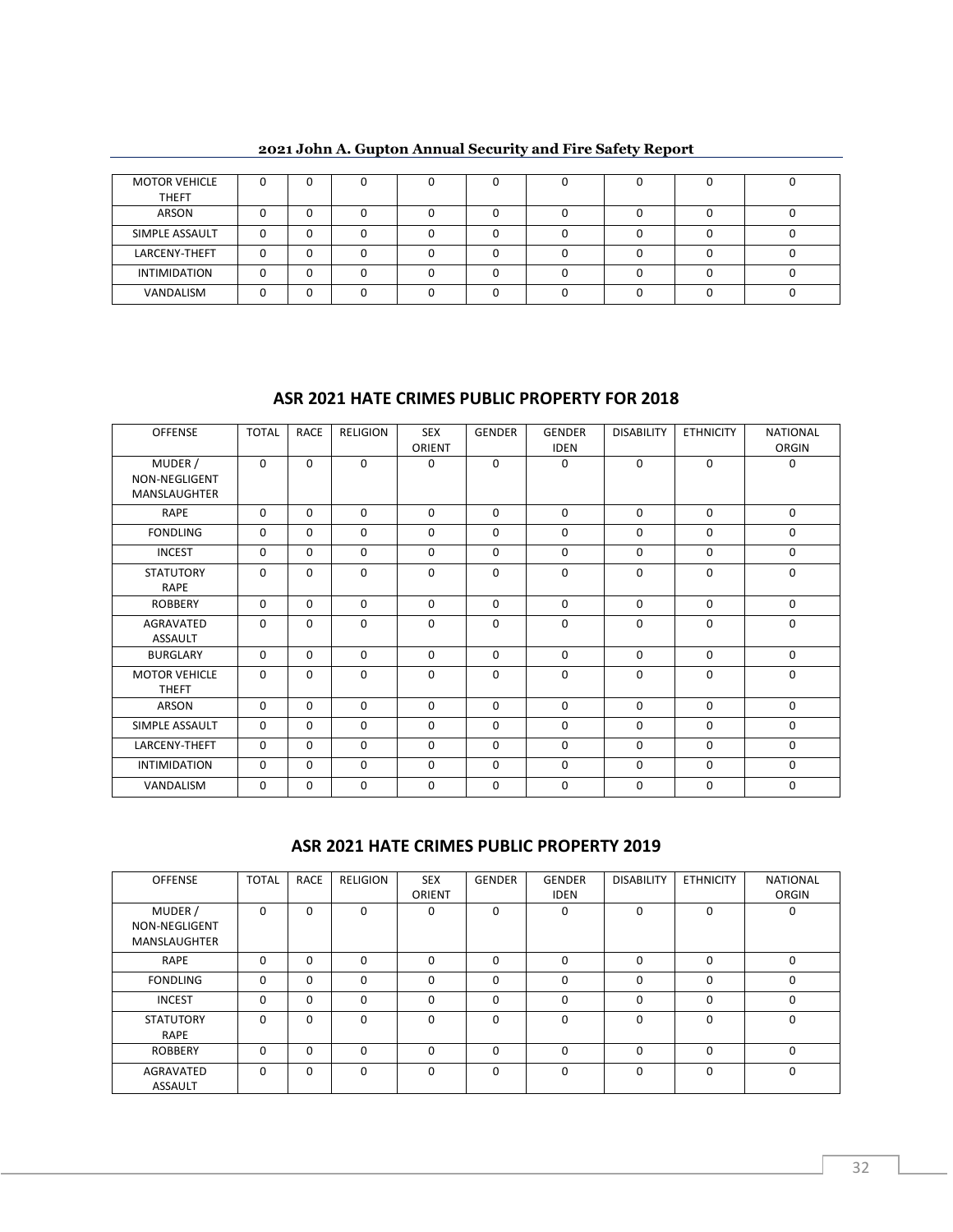| BURGLARY                             |              |   |  |  |  |  |
|--------------------------------------|--------------|---|--|--|--|--|
| <b>MOTOR VEHICLE</b><br><b>THEFT</b> | 0            | 0 |  |  |  |  |
| ARSON                                |              | 0 |  |  |  |  |
| SIMPLE ASSAULT                       | <sup>n</sup> | n |  |  |  |  |
| LARCENY-THEFT                        | ŋ            | o |  |  |  |  |
| <b>INTIMIDATION</b>                  | n            | n |  |  |  |  |
| VANDALISM                            |              | U |  |  |  |  |

#### **ASR 2021 HATE CRIMES PUBLIC PROPERTY FOR 2020**

| <b>OFFENSE</b>                                  | <b>TOTAL</b> | <b>RACE</b> | <b>RELIGION</b> | <b>SEX</b><br>ORIENT | <b>GENDER</b> | <b>GENDER</b><br><b>IDEN</b> | <b>DISABILITY</b> | <b>ETHNICITY</b> | <b>NATIONAL</b><br>ORGIN |
|-------------------------------------------------|--------------|-------------|-----------------|----------------------|---------------|------------------------------|-------------------|------------------|--------------------------|
| MUDER /<br>NON-NEGLIGENT<br><b>MANSLAUGHTER</b> | $\Omega$     | $\Omega$    | $\Omega$        | 0                    | $\Omega$      | 0                            | $\Omega$          | $\Omega$         | $\Omega$                 |
| <b>RAPE</b>                                     | $\Omega$     | $\Omega$    | $\Omega$        | $\Omega$             | $\Omega$      | $\Omega$                     | $\mathbf 0$       | $\Omega$         | $\mathbf 0$              |
| <b>FONDLING</b>                                 | $\Omega$     | 0           | $\Omega$        | $\Omega$             | $\Omega$      | $\Omega$                     | $\mathbf 0$       | $\Omega$         | $\mathbf 0$              |
| <b>INCEST</b>                                   | $\Omega$     | $\Omega$    | $\Omega$        | $\Omega$             | $\Omega$      | $\Omega$                     | $\Omega$          | $\Omega$         | $\mathbf 0$              |
| <b>STATUTORY</b><br><b>RAPE</b>                 | $\Omega$     | 0           | $\Omega$        | $\Omega$             | $\Omega$      | $\Omega$                     | $\mathbf 0$       | $\Omega$         | $\mathbf 0$              |
| <b>ROBBERY</b>                                  | $\Omega$     | $\Omega$    | $\Omega$        | $\Omega$             | $\Omega$      | $\Omega$                     | $\mathbf 0$       | $\Omega$         | $\mathbf 0$              |
| <b>AGRAVATED</b><br><b>ASSAULT</b>              | $\Omega$     | $\Omega$    | $\Omega$        | $\Omega$             | $\Omega$      | $\Omega$                     | $\Omega$          | $\Omega$         | $\Omega$                 |
| <b>BURGLARY</b>                                 | $\Omega$     | $\Omega$    | $\Omega$        | $\Omega$             | $\Omega$      | $\Omega$                     | $\Omega$          | $\Omega$         | $\Omega$                 |
| <b>MOTOR VEHICLE</b><br><b>THEFT</b>            | $\Omega$     | $\Omega$    | $\Omega$        | $\Omega$             | $\Omega$      | $\Omega$                     | $\Omega$          | $\Omega$         | $\Omega$                 |
| <b>ARSON</b>                                    | $\Omega$     | $\Omega$    | $\Omega$        | $\Omega$             | $\Omega$      | $\Omega$                     | $\mathbf 0$       | $\Omega$         | $\mathbf 0$              |
| SIMPLE ASSAULT                                  | $\Omega$     | $\Omega$    | $\Omega$        | $\Omega$             | $\Omega$      | $\Omega$                     | $\Omega$          | $\Omega$         | $\Omega$                 |
| LARCENY-THEFT                                   | $\Omega$     | $\Omega$    | $\Omega$        | $\Omega$             | $\Omega$      | $\Omega$                     | $\Omega$          | $\Omega$         | $\mathbf 0$              |
| <b>INTIMIDATION</b>                             | $\Omega$     | 0           | 0               | 0                    | 0             | $\mathbf 0$                  | $\mathbf 0$       | 0                | $\mathbf 0$              |
| VANDALISM                                       | $\Omega$     | $\Omega$    | $\Omega$        | $\Omega$             | $\Omega$      | $\mathbf 0$                  | $\mathbf 0$       | $\Omega$         | $\mathbf 0$              |

#### **ASR 2021 ARRESTS AND REFERRALS FOR DISCIPLINARY ACTION**

| <b>OFFENSE</b>               | <b>YEAR</b> | <b>ON</b>     | <b>ON CAMPUS</b>       | <b>PUBLIC</b>   | <b>NON-</b>   |
|------------------------------|-------------|---------------|------------------------|-----------------|---------------|
|                              |             | <b>CAMPUS</b> | <b>STUDENT HOUSING</b> | <b>PROPERTY</b> | <b>CAMPUS</b> |
| Liquor Law Arrests           | 2018        |               |                        |                 |               |
|                              | 2019        |               |                        |                 |               |
|                              | 2020        |               |                        |                 |               |
| <b>Liquor Law Violations</b> | 2018        |               |                        |                 |               |
| <b>Referred For</b>          | 2019        |               |                        |                 |               |
| <b>Disciplinary Action</b>   | 2020        |               |                        |                 |               |
| Drug Law Arrests             | 2018        |               |                        |                 |               |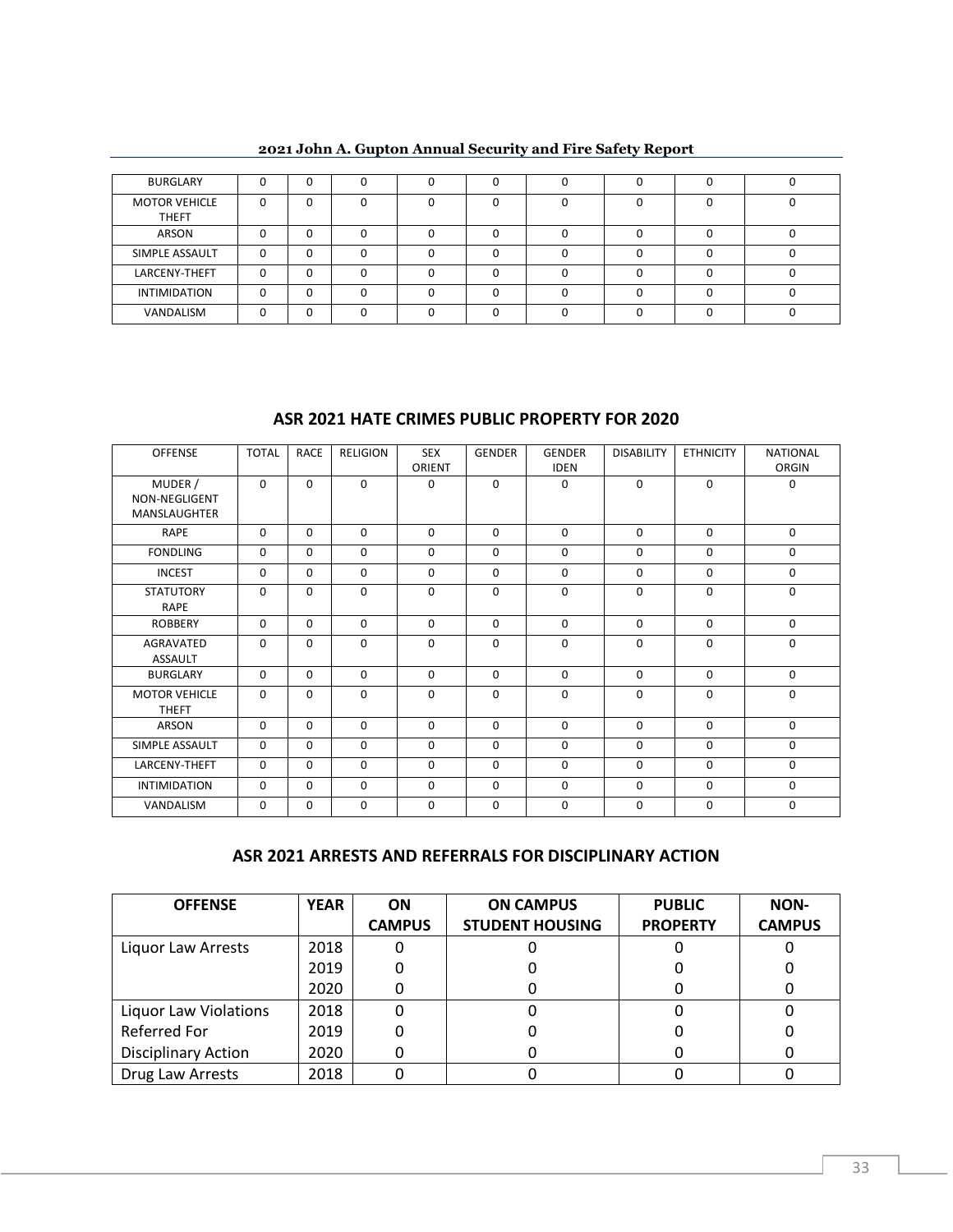|                                | 2019 |   |  |  |
|--------------------------------|------|---|--|--|
|                                | 2020 |   |  |  |
| <b>Drug Law Violations</b>     | 2018 | O |  |  |
| <b>Referred For</b>            | 2019 |   |  |  |
| <b>Disciplinary Action</b>     | 2020 |   |  |  |
| <b>Illegal Weapons Arrests</b> | 2018 |   |  |  |
|                                | 2019 |   |  |  |
|                                | 2020 |   |  |  |
| <b>Illegal Weapons</b>         | 2018 |   |  |  |
| <b>Violations Referred</b>     | 2019 |   |  |  |
| For Disciplinary Action        | 2020 |   |  |  |

**John A. Gupton Annual Security and Fire Safety Report**

| <b>OFFENSE</b>                 | <b>YEAR</b> | ON            | <b>ON CAMPUS</b>       | <b>PUBLIC</b>   | <b>NON-</b>   |
|--------------------------------|-------------|---------------|------------------------|-----------------|---------------|
|                                |             | <b>CAMPUS</b> | <b>STUDENT HOUSING</b> | <b>PROPERTY</b> | <b>CAMPUS</b> |
| Liquor Law Arrests             | 2018        |               |                        |                 |               |
|                                | 2019        |               |                        |                 |               |
|                                | 2020        | 0             |                        | Ω               |               |
| <b>Liquor Law Violations</b>   | 2018        | n             | O                      | o               | n             |
| Referred For                   | 2019        |               |                        |                 |               |
| <b>Disciplinary Action</b>     | 2020        |               |                        | 0               |               |
| Drug Law Arrests               | 2018        | n             |                        |                 | n             |
|                                | 2019        |               |                        |                 |               |
|                                | 2020        | 0             | 0                      | 0               | Ω             |
| <b>Drug Law Violations</b>     | 2018        | n             |                        |                 |               |
| Referred For                   | 2019        |               |                        |                 |               |
| <b>Disciplinary Action</b>     | 2020        | O             |                        | 0               |               |
| <b>Illegal Weapons Arrests</b> | 2018        | n             | O                      | o               | n             |
|                                | 2019        |               |                        |                 |               |
|                                | 2020        |               |                        | O               |               |
| Illegal Weapons                | 2018        | ŋ             |                        |                 |               |
| <b>Violations Referred</b>     | 2019        |               |                        |                 |               |
| For Disciplinary Action        | 2020        |               |                        |                 |               |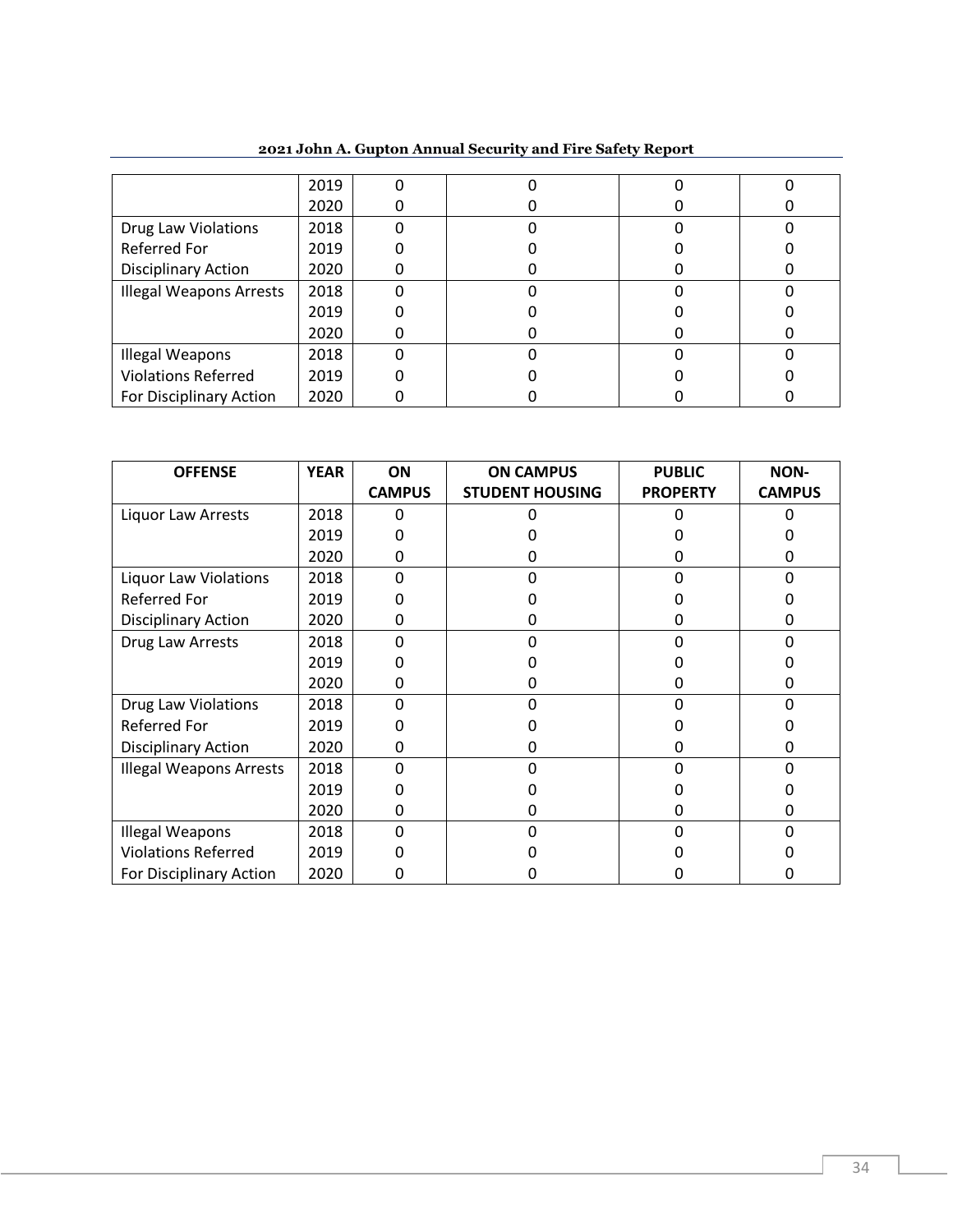# VIOLENCE AGAINST WOMEN STATISTICS FOR ASR 2021

| <b>VAWA CRIME</b> | <b>YEAR</b> | <b>ON CAMPUS</b> | <b>PUBLIC PROPERTY</b><br><b>ON CAMPUS</b> |  | <b>NON-CAMPUS</b> |
|-------------------|-------------|------------------|--------------------------------------------|--|-------------------|
|                   |             |                  | <b>STUDENT HOUSING</b>                     |  |                   |
| Dating            | 2018        |                  |                                            |  |                   |
| Violence          | 2019        |                  |                                            |  |                   |
|                   | 2020        | O                |                                            |  |                   |
| Domestic          | 2018        | n                |                                            |  |                   |
| Violence          | 2019        |                  |                                            |  |                   |
|                   | 2020        | O                |                                            |  | O                 |
| Sexual            | 2018        |                  |                                            |  |                   |
| Assault           | 2019        |                  |                                            |  |                   |
|                   | 2020        | n                |                                            |  | O                 |
| <b>Stalking</b>   | 2018        |                  |                                            |  |                   |
|                   | 2019        |                  |                                            |  |                   |
|                   | 2020        |                  |                                            |  |                   |

#### **ASR 2021 UNFOUNDED CRIMES**

| <b>UNFOUNDED</b>    | <b>YEAR</b> | .   ON-CAMPUS | <b>ON-CAMPUS</b>       | <b>PUBLIC PROPERTY   NON-CAMPUS</b> |  |
|---------------------|-------------|---------------|------------------------|-------------------------------------|--|
| <b>CRIMES</b>       |             |               | <b>STUDENT HOUSING</b> |                                     |  |
| <b>Total CRIMES</b> | 2018        |               |                        |                                     |  |
|                     | 2019        |               |                        |                                     |  |
|                     | 2020        |               |                        |                                     |  |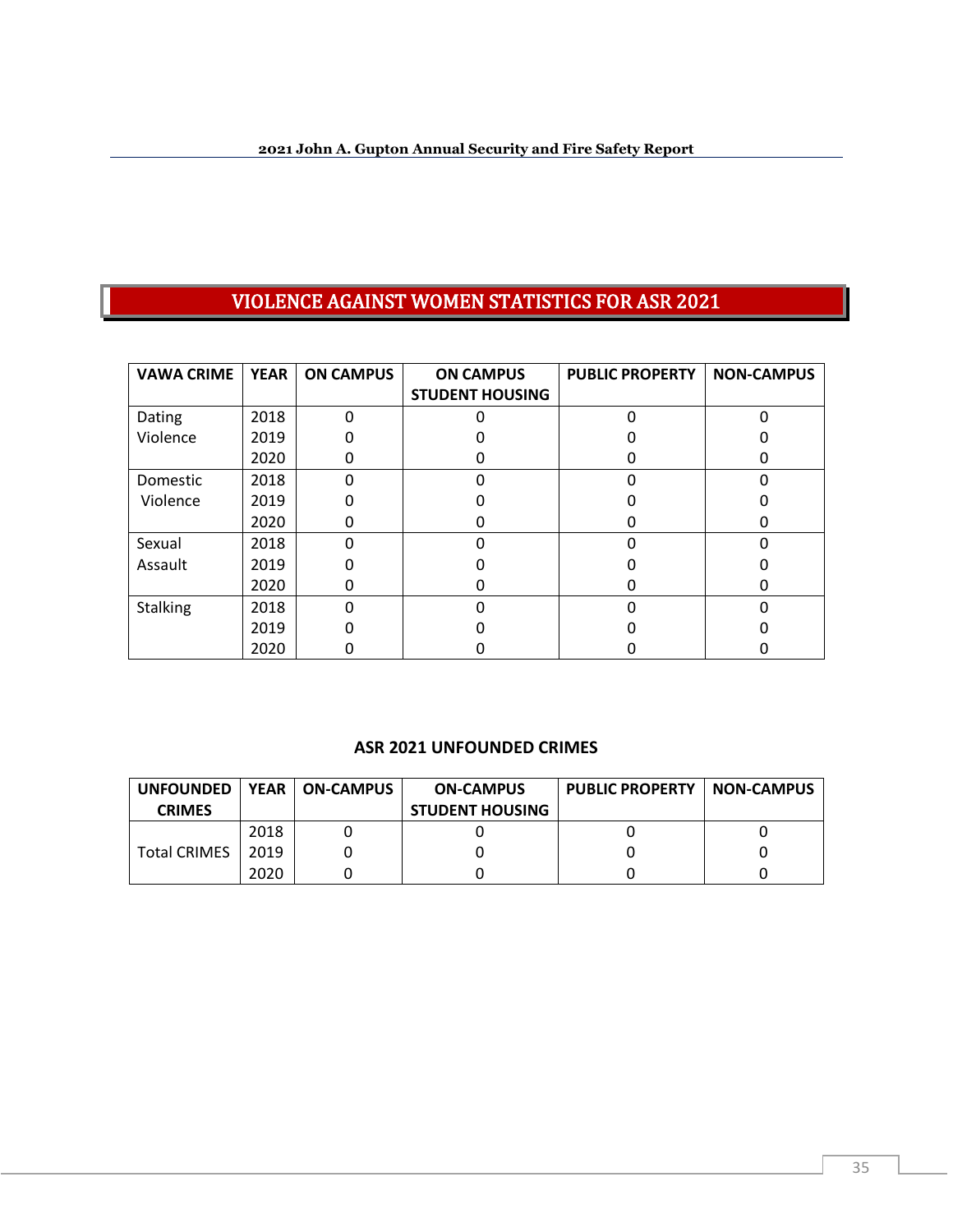## ANNUAL FIRE SAFETY DATA ASR 2021

In August 2008, the Higher Education Opportunity Act (HEOA) Fire Reporting Requirements (20 U.S.C. § 1092(i)), was enacted. The HEOA requires higher education institutions that maintain on-campus student housing to annually report fire safety information to the U.S. Department of Education (DOE). All eligible colleges and universities with on-campus student housing facilities are required to make public their fire safety information and fire statistics, making them accessible to students and their families.

# Gupton College Student Housing 1609 State Street, Nashville, Tennessee

| <b>YEAR</b> | <b>NO OF</b><br><b>FIRES</b> | <b>CAUSE OF</b><br><b>FIRES</b> | <b>NO OF</b><br><b>INJURIES</b> | <b>NO OF</b><br><b>DEATHS</b> | <b>VALUE OF</b><br><b>PROPERTY</b> | <b>NO OF</b><br><b>FIRE</b><br><b>DRILLS</b> |
|-------------|------------------------------|---------------------------------|---------------------------------|-------------------------------|------------------------------------|----------------------------------------------|
| 2018        | 0                            | <b>NONE</b>                     | 0                               | 0                             | \$0.00                             |                                              |
| 2019        | 0                            | <b>NONE</b>                     | 0                               | 0                             | \$0.00                             |                                              |
| 2020        | 0                            | <b>NONE</b>                     | 0                               | 0                             | \$0.00                             |                                              |

| <b>Important Safety Contacts</b>  |               |  |  |  |
|-----------------------------------|---------------|--|--|--|
| President                         | 615-347-4955  |  |  |  |
| Director of Funeral Services      | 615-327-3927  |  |  |  |
| Campus Security                   | 901-454-0667  |  |  |  |
| <b>Additional Contacts:</b>       |               |  |  |  |
| Metro Nashville Police Department | 911           |  |  |  |
| MPD Non-Emergency                 | 615-862--8600 |  |  |  |